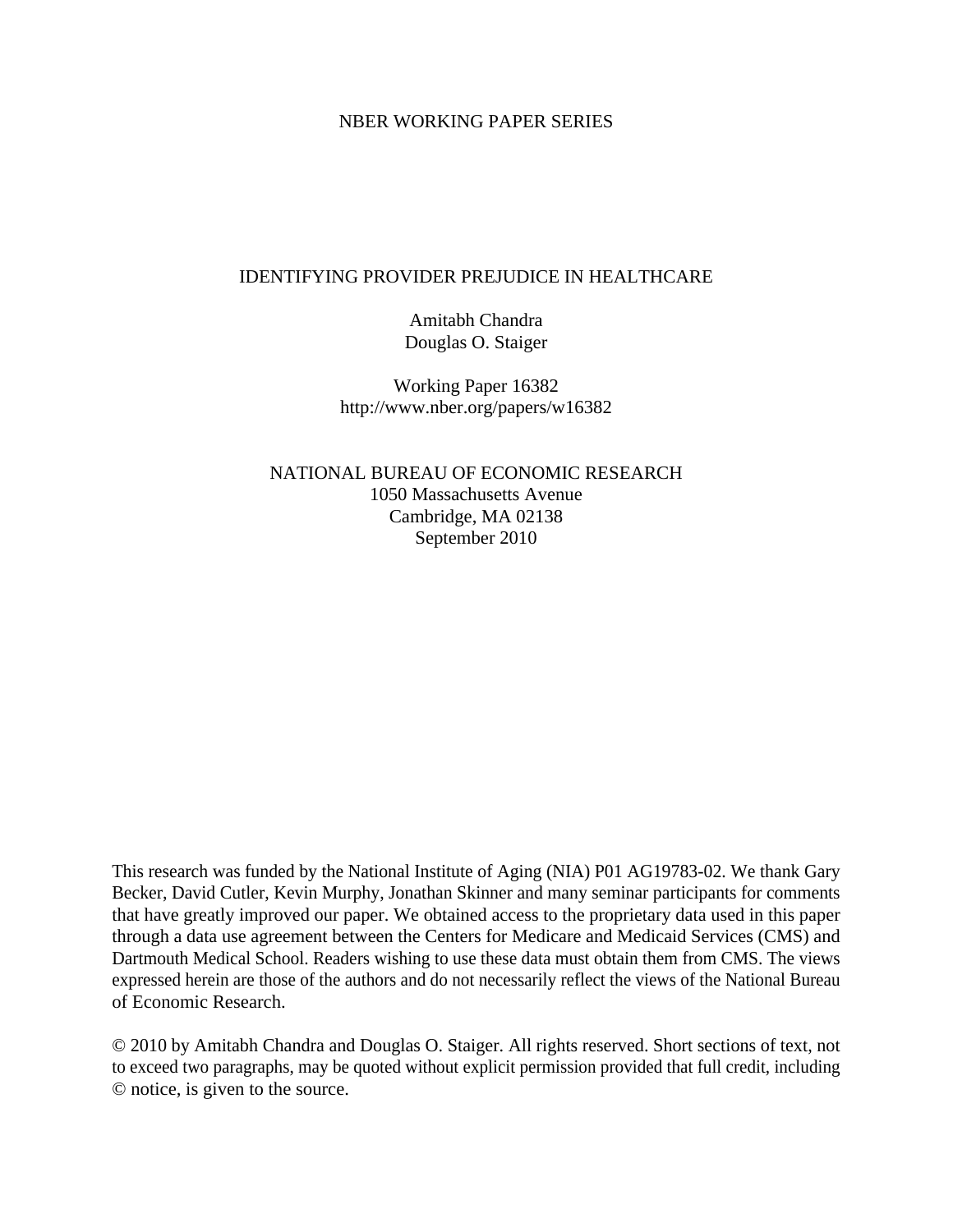Identifying Provider Prejudice in Healthcare Amitabh Chandra and Douglas O. Staiger NBER Working Paper No. 16382 September 2010 JEL No. I12,J15,J16,J71

#### **ABSTRACT**

We use simple economic insights to develop a framework for distinguishing between prejudice and statistical discrimination using observational data. We focus our inquiry on the enormous literature in healthcare where treatment disparities by race and gender are not explained by access, preferences, or severity. But treatment disparities, by themselves, cannot distinguish between two competing views of provider behavior. Physicians may consciously or unconsciously withhold treatment from minority groups despite similar benefits (prejudice) or because race and gender are associated with lower benefit from treatment (statistical discrimination). We demonstrate that these two views can only be distinguished using data on patient outcomes: for patients with the same propensity to be treated, prejudice implies a higher return from treatment for treated minorities, while statistical discrimination implies that returns are equalized. Using data on heart attack treatments, we do not find empirical support for prejudice-based explanations. Despite receiving less treatment, women and blacks receive slightly lower benefits from treatment, perhaps due to higher stroke risk, delays in seeking care, and providers over-treating minorities due to equity and liability concerns.

Amitabh Chandra John F. Kennedy School of Government Harvard University 79 JFK Street Cambridge, MA 02138 and NBER amitabh\_chandra@ksg.harvard.edu

Douglas O. Staiger Dartmouth College Department of Economics HB6106, 301 Rockefeller Hall Hanover, NH 03755-3514 and NBER douglas.staiger@dartmouth.edu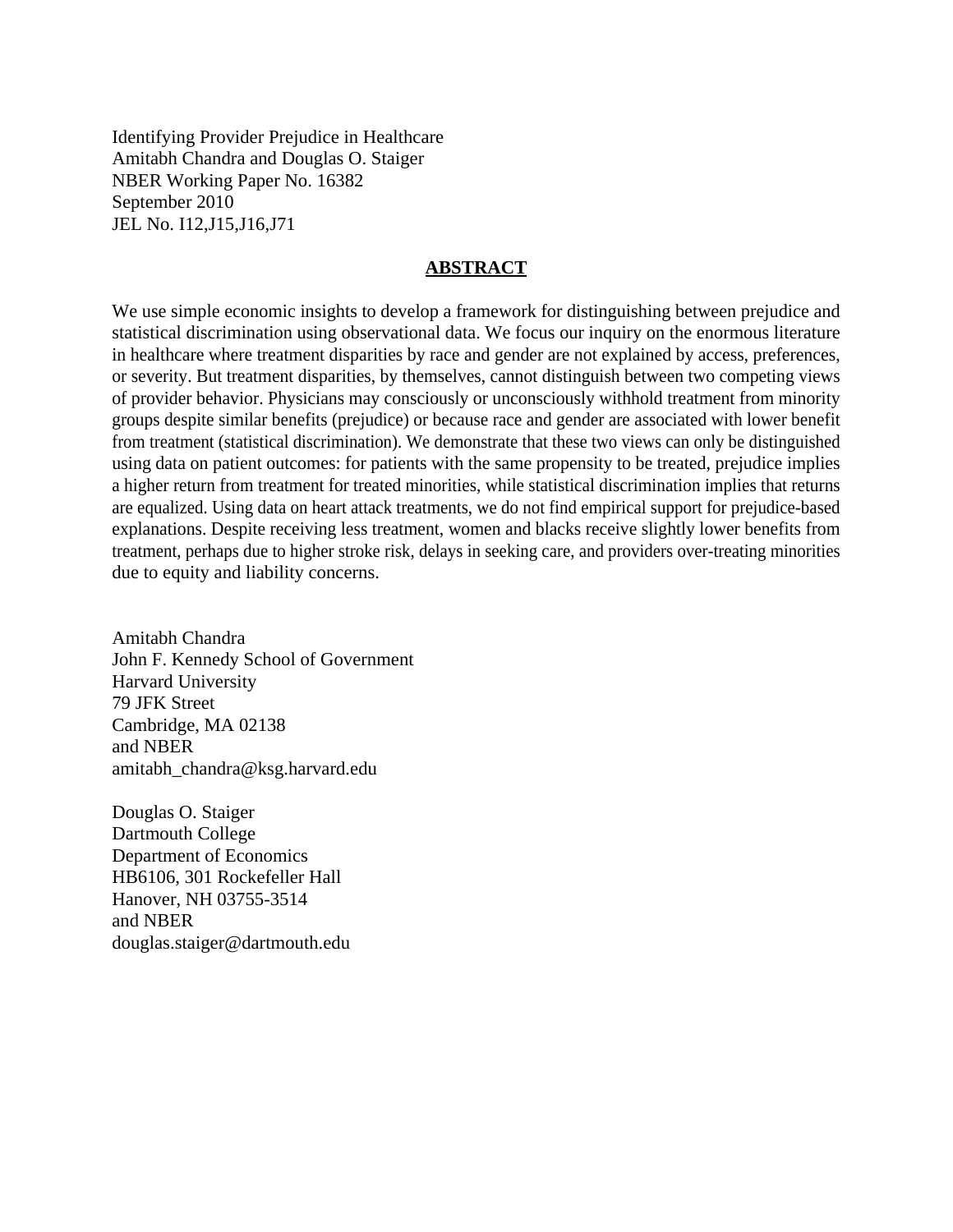#### **I. Introduction**

A vast literature in social-science and medicine finds evidence of race and gender disparities in wages, hiring decisions, mortgage approvals, and medical treatments. But disparities cannot by themselves distinguish between two competing explanations for why they exist [Heckman (1998) and List (2004)]: are employers, lenders, or physicians, consciously or unconsciously withholding jobs, loans and medical treatment from minority groups despite similar benefit (prejudice), or is membership in a minority group associated with lower productivity or benefit (statistical discrimination)? In this paper, we use simple economic insights to develop a framework for using observational data to distinguish between prejudice and statistical discrimination.

We focus our inquiry on the enormous literature on racial and gender disparities in healthcare where treatment differences are not explained by access, preferences, or severity. While the explanation for disparities in this context may be different than those in labor and capital markets, given the scope for human wellbeing and longevity it is of tremendous importance. Disparities in medical treatment measured using regression adjustment, audit studies and Implicit Association Tests (IATs) are often ascribed to prejudicial providers [Healy (1991), Bogart et al. (1994), Schulman et al. (1999), van Ryn and Fu (2003), Fincher et al. (2004) and Green et. al. (2007)]. This view is shared by the Institute of Medicine's (IOM) *Unequal Treatment* report which concludes that provider bias was among the leading determinants of disparities (Smedley, Stith and Nelson, 2003).

The key to our model is the Beckerian intuition that under taste-based prejudice, providers may consciously or unconsciously use a higher benefit threshold before providing care to minority patients (for example, recommending a treatment to non-minority patients if it prolongs their life by at least three months, but only treating minority patients if it prolongs their life by at least five months). One consequence of this type of prejudice is that minority patients will have higher marginal returns from being treated. Another form of bias occurs when providers put too much or too little weight on race and gender or misinterpret other patient characteristics at the time of determining appropriateness (for example, incorrectly thinking that a black patient who actually receives 5 months of survival benefit only receives 3 months of benefit). Both of these forms of prejudice, taste-based and imperfect determination of appropriateness, result in minority patients receiving less care than is optimal, and both predict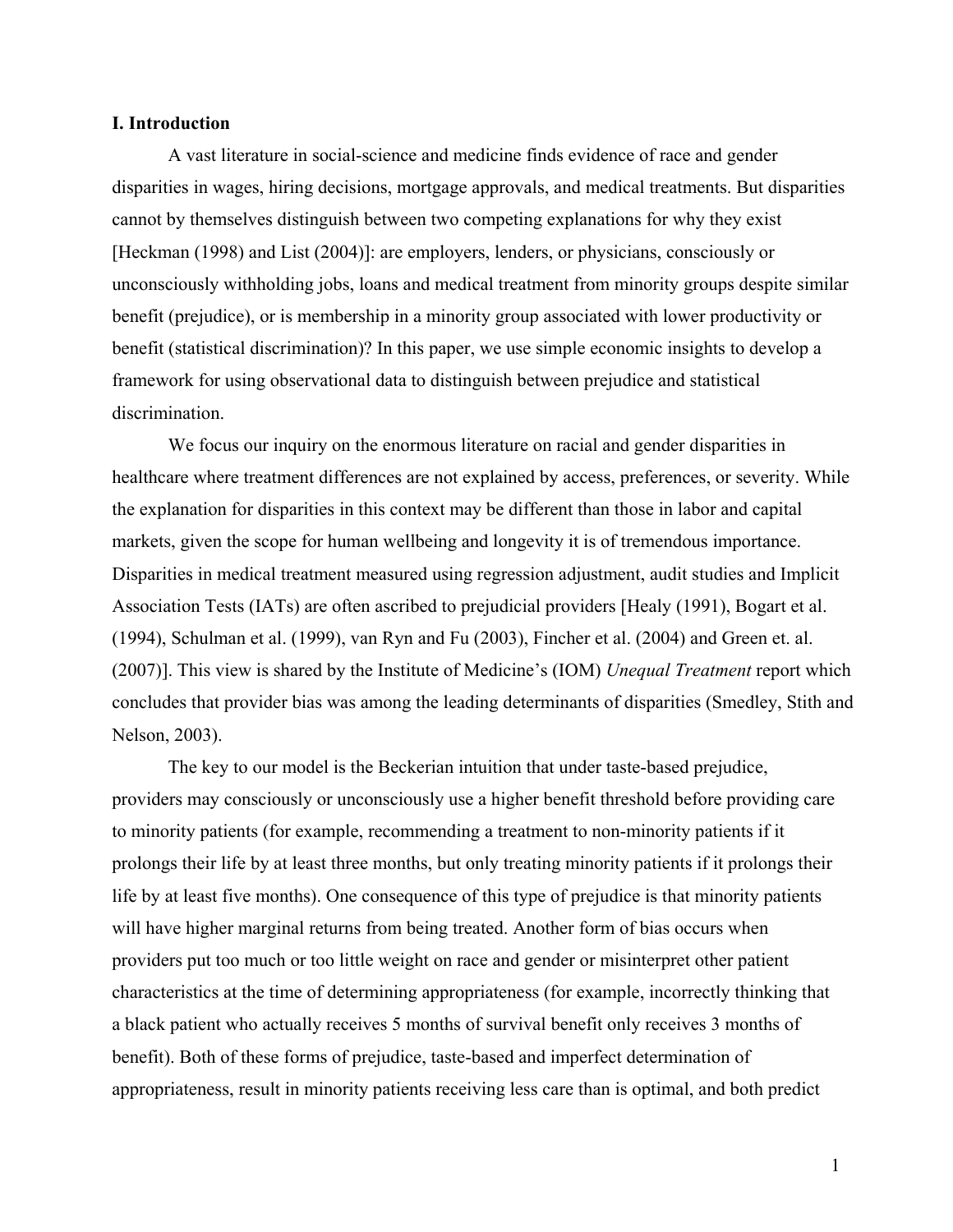higher benefits from treatment for minority patients. In contrast to this interpretation for why blacks and women (henceforth referred to as minorities) receive less care, membership in a minority group may predict lower benefit from treatment because of its statistical association with biology, pre-hospital delays, provider skill, and follow-up care. If providers are aware of the correlation between these factors and race and gender, the differential treatment of minorities may be due to statistical discrimination. While both explanations result in minority groups receiving less treatment, they imply vastly different policies.<sup>1</sup>

While it is intuitive to distinguish between the two possibilities by comparing outcomes for the marginal patient being treated for minority and majority groups, in the absence of observing exactly what the physician observes about the patient, it is impossible to identify the marginal patient and measure the benefit from treatment for this patient. Therefore, we address this complication by proposing a test for provider prejudice that relies on comparing the `treatment on the treated' effect for men to women, and whites to blacks. In the absence of prejudice, we demonstrate that the treatment on the treated parameter is the same for both groups conditional on a patient's appropriateness or propensity to receive treatment. This framework also allows us to ascertain whether physicians correctly determine patient appropriateness for the treatment. Our framework offers a test based on observational data that is complementary to that in List (2004) who used data from field experiments to make the distinction between prejudice and statistical discrimination.

Our approach to identifying provider prejudice provides several advantages over ostensibly simpler methods. Regression adjustment, audit-studies involving patient-actors, and Implicit Association Tests (IAT) are often used to assess the case for prejudice in lending or how the providers treat similar patients from different demographic backgrounds (Munnell et al. 1996, Schulman et al., 1999, Smedley, Stith and Nelson, 2003 and Green et al., 2007). But the fact that providers may offer fewer treatments to women and minorities is not by itself evidence of prejudice—if the benefit to these groups is in fact lower on average because of lower appropriateness stemming from biological differences in how the treatment is absorbed, or

1

<sup>&</sup>lt;sup>1</sup> The literature often uses the terms prejudice, stereotyping, bias and discrimination interchangeably. We use the terms prejudice, animus, and bias to refer to provider behavior that results in allocative inefficiency. We avoid using the term stereotyping because both prejudice and statistical discrimination involve stereotyping—the key is whether physician behavior leads to greater efficiency or inefficiency in allocating treatment. We have chosen not to use the term discrimination to avoid confusion with the alternative hypothesis of statistical discrimination.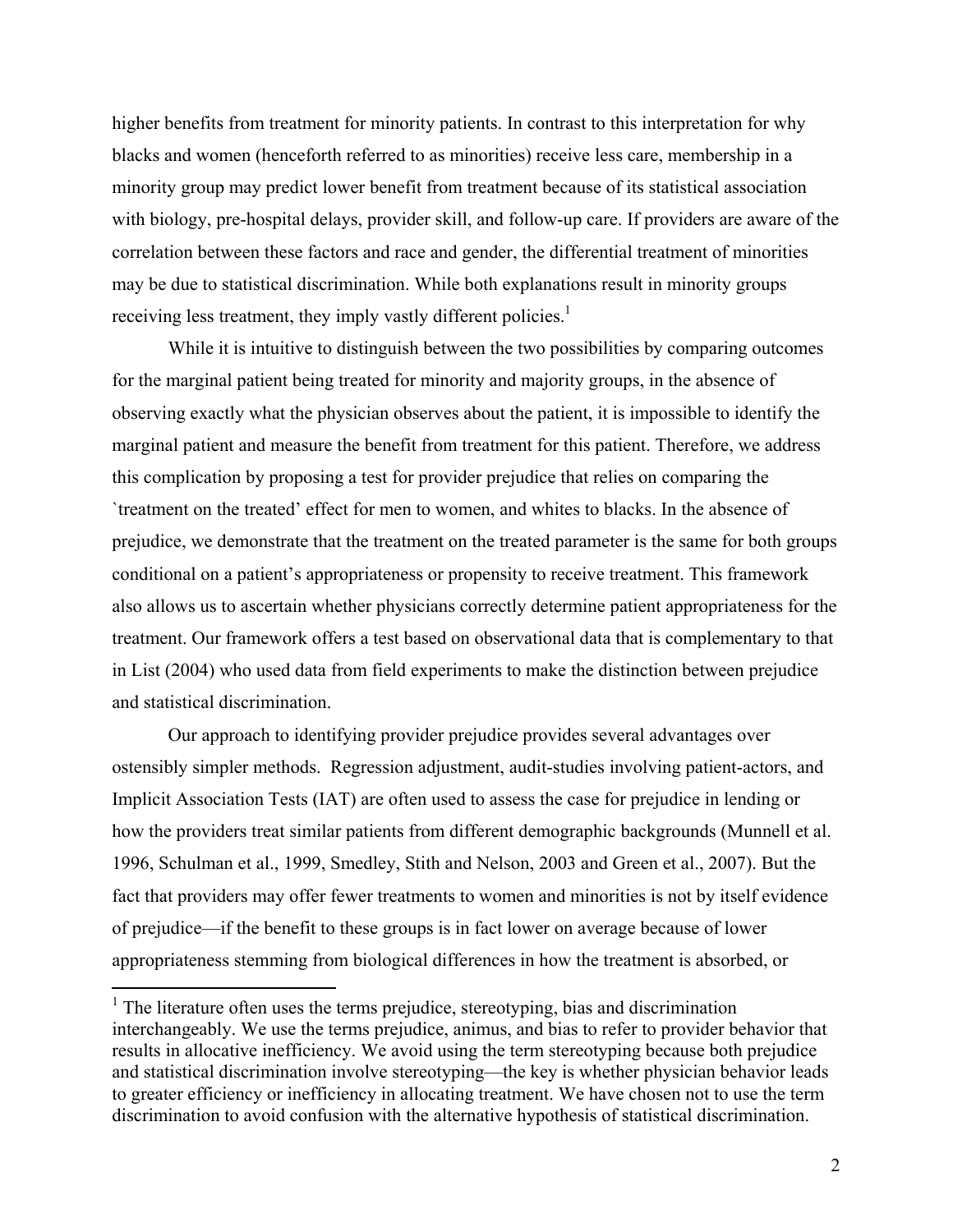behavioral factors such as lower compliance or ambulance delays in being taken to the hospital (although it could be evidence of more macro prejudice against minorities). Yet because it is impossible to measure outcomes for simulated patients, it is not possible to distinguish between the two explanations, and consequently, their very different policy implications. Similarly, it may be tempting to see how physicians of one race (or gender) treat patients of their demographic versus others, as has been done in recent studies of racial bias in motor vehicle searches (Antonovics and Knight, 2005; Anwar and Fang, 2006). However, this approach can only identify whether there is differential bias across physicians of different race, and previous evidence has found no difference in the how white and black physicians treat heart attack patients (Chen et al., 2001). Moreover, since the care of minority patients is highly concentrated within a small set of physicians, studies (including audit studies) that focus on whether these physicians treat white and black patients differently exclude the substantial number of physicians who only treat patients of one race. In theory, such providers may be the most or the least prejudicial, and patients may sort into providers in way that makes this evidence very unrepresentative of the discrimination being faced by a typical patient (Heckman, 1998).

In Section II we develop the theoretical model underlying our analysis. Section III discusses the etiology of heart attacks and their treatments, and introduces data from the Cooperative Cardiovascular Project (CCP). In Section IV we detail our estimation strategy, paying particular attention to how the theoretical model developed in Section II will be evaluated using the CCP data. Section V presents results that support the statistical discrimination interpretation of treatment disparities. We do not find empirical support for alternative explanations based on prejudice or bias. If anything, despite receiving less treatment, women and blacks receive lower benefits, perhaps due to higher stroke risk, delays in seeking care or providers caring about equity or liability concerns. Differences in follow-up care or provider skill do not appear to explain our results. Section VII concludes.

## **II. Theory**

 Our goal is to establish whether disparities in treatment rates represent prejudicial behavior by providers (implying underuse in blacks and women) or statistical discrimination against these groups. A simple model of patient treatment choice will guide our empirical work. We assume that treatment is provided to each patient whenever the expected benefit from the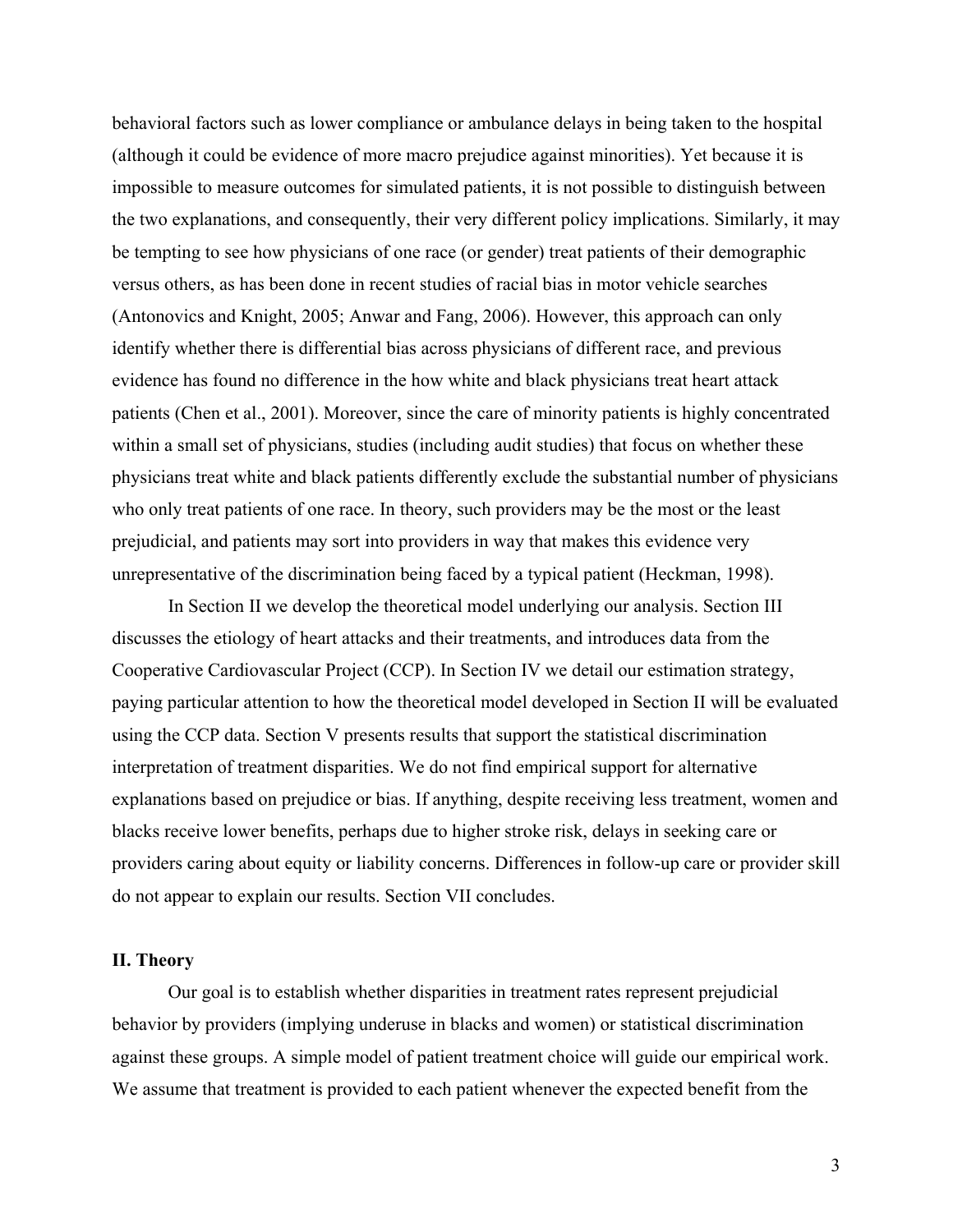treatment exceeds a minimal threshold. Thus, in the terminology of Heckman, Urzua and Vytlacil (2006), our model allows for *essential* heterogeneity where the decision to provide treatment to each patient is made with knowledge of their idiosyncratic response to treatment. Within this framework, there are two ways in which a patient's race or gender could affect treatment choice: race or gender could be related to the expected benefit of treatment, or could alter the minimal threshold that must be met to receive care. We define taste-based prejudice to exist when the expected benefit from treatment for patients of a certain race or gender must exceed a higher threshold for them to receive treatment. When this is the case, the treatment of two patients with the same expected benefit from treatment will differ because of their race or gender. In this situation, there is underuse of treatment for the group facing a higher threshold. In the absence of any prejudice, treatment will differ by race or gender only if the expected benefits of treatment are different.

We illustrate this idea with the case of prejudicial behavior against women; the case for prejudice against blacks is analogous, with *female* being replaced by *black*. Let *B* represent the expected benefit from treatment for a given patient (benefit is the *gain* or *improvement* in survival relative to not receiving a treatment; not the level of survival). We focus on the health benefits of the treatment, which would include any reduction in mortality or morbidity that was expected from the treatment, e.g. the impact of the treatment on Quality Adjusted Live Years  $(QALYs)<sup>2</sup>$  Suppose that the expected benefit from treatment depends on the patient's gender (ignoring race for the moment to simplify the presentation), observable patient characteristics (X) such as age, medical history, and lab results (all of which are allowed to be interacted with gender and will be in the empirical work), and other factors that are known to the medical care provider when making the treatment decision but unobserved by the econometrician (ε):

(1)  $B = X\beta_1 + Female\beta_2 + \varepsilon$ 

1

At this point, we are assuming that providers are not making errors in their estimation of patient benefit from treatment and that  $\beta_1$  and  $\beta_2$  are correctly estimated. Note that gender (or race) could be statistically related to the benefit of treatment in Equation (1) because of differences in biology, pre-existing medical conditions, follow-up care, presence of family

 $2<sup>2</sup>$  In principal, the benefit could also incorporate the expected impact of the treatment on the patient's medical cost, and capture the health benefits net of costs. However, in our application the differences in treatment costs by gender and race were estimated to be small and insignificant, so we focus on survival for simplicity.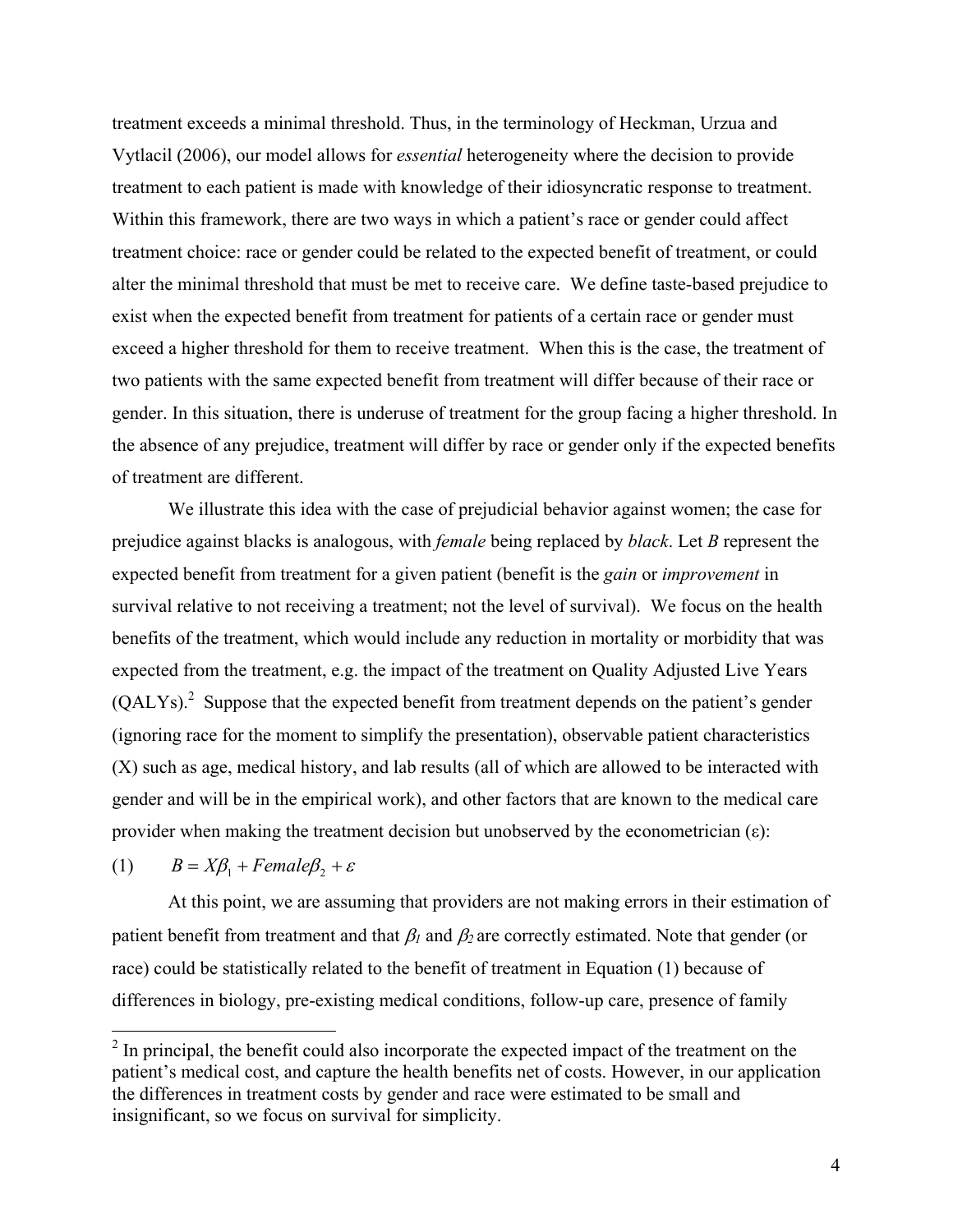member, or quality of the provider. Similarly, factors that are correlated with race and observed by providers but unobserved to the econometrician, will be absorbed into the coefficient on gender or race. All such differences by gender and race should be taken into account by the medical provider if the goal is to maximize the benefit to the patient. Thus, differences in treatment that arise from differences in expected benefit are not the result of prejudice in the current treatment decision, even though they may be the result of discrimination more broadly (for example, in ambulance response times or the fact that the treatment was primarily designed for males).

Each patient receives treatment if the expected benefit from treatment exceeds a minimal threshold  $(\tau)$ , where the threshold can vary by gender (or race):

(2) 
$$
\tau = \tau_1 + Female\tau_2
$$

Women experience prejudice if  $\tau$ ,  $> 0$  in Equation (2), i.e. if the expected benefits must be higher for women to receive treatment. Equations (1) and (2) follow directly from a Roy model of treatment allocation, where a patient receives treatment if the gain from the treatment exceeds a cost hurdle of  $\tau$ .

Note that we assume that providers use the right index in equation (1) to determine the benefit from care. But providers may be using the wrong index—because of clinical uncertainty, or inattention, they may place undue importance on gender or use the wrong weights on key comorbidities. In our model, these two forms of prejudice, taste-based and imperfectly determining appropriateness, are identical – adding an amount to the hurdle is equivalent to incorrectly subtracting the same amount from the benefit when determining whether to treat a patient.

Equation  $(1)$  and  $(2)$  imply a very simple tobit structure that determines both the probability of treatment as well as the expected benefit conditional on being treated (the treatment-on-the-treated parameter). The probability of receiving treatment is just the probability that expected benefits exceed the minimum threshold:

(3) 
$$
\Pr(\text{Treatment} = 1) = \Pr(B > \tau) = \Pr(-\varepsilon < I),
$$
\n
$$
\text{where } I = X\beta_1 + \text{Female}(\beta_2 - \tau_2) - \tau_1
$$

Equation (3) highlights why differences in treatment rates by gender (or race), holding all else equal, are not by themselves evidence of prejudice. Women may be less likely to receive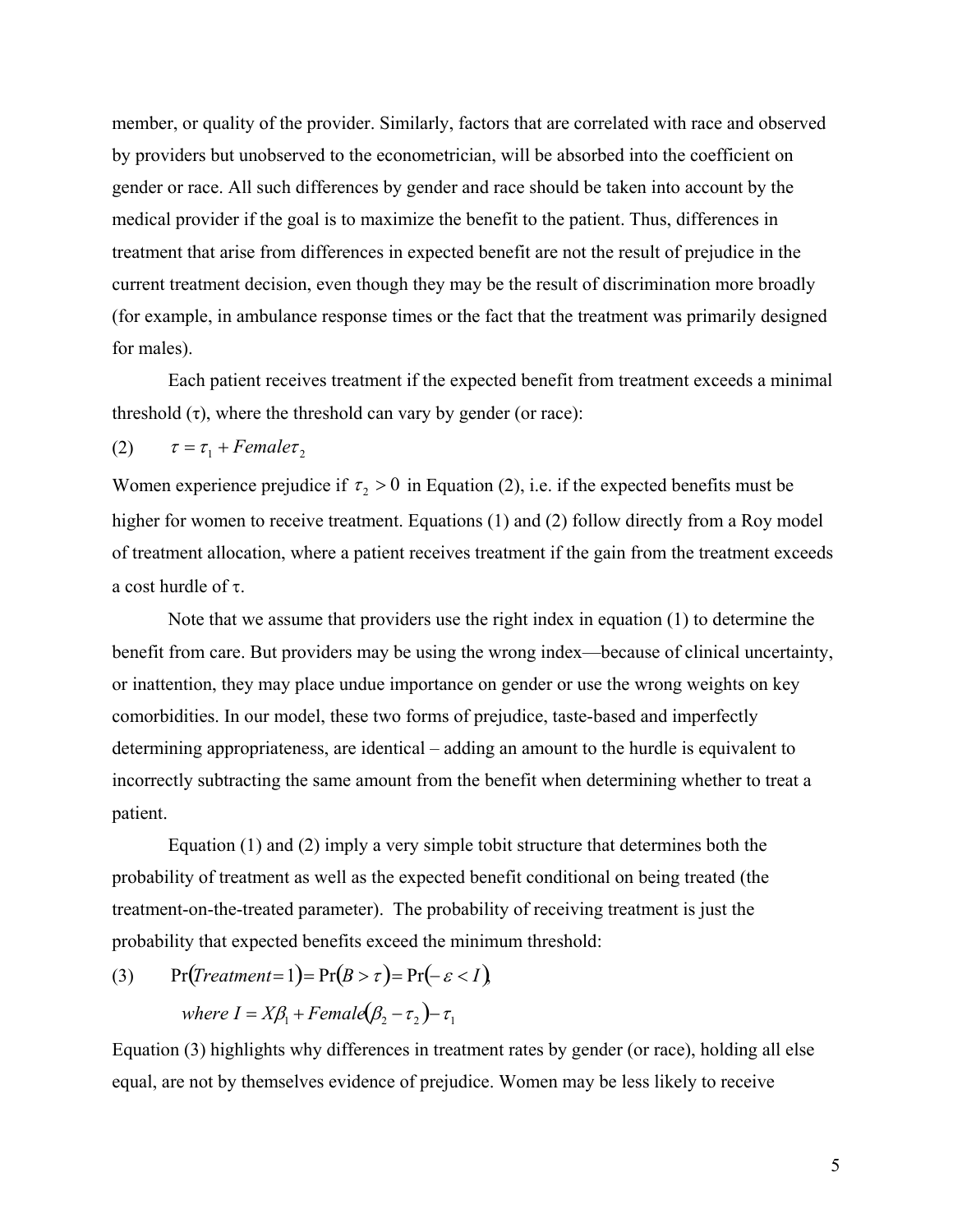treatment because of lower expected benefits of treatment  $(\beta_2 < 0)$  or because of prejudice  $(\tau_2 > 0)$ . Conversely, equation (3) demonstrates that it is premature to conclude that there is no prejudice against women based on estimating a coefficient of zero on female in a regression of treatment receipt. Such a result could mask the fact that there is prejudice against minority patients  $(\tau_2 > 0)$  and that their benefit from treatment is higher  $(\beta_2 > 0)$ . Thus, contrary to much of the empirical literature, it is not possible to identify the effect of taste-based prejudice  $(\tau_2)$  from the coefficient on *Female* in Equation (3) alone.

 However, the effect of prejudice can be identified if information on the treatment effect among the treated population is available. The treatment-on-the-treated parameter is defined as:

(4) 
$$
E(B | Treatment = 1) = E(B | -\varepsilon < 1) = X\beta_1 + Female\beta_2 + E(\varepsilon | -\varepsilon < 1)
$$

Noting that  $X\beta_1 + Female\beta_2 = I + \tau_1 + \tau_2$ *Female*, we can rewrite Equation (4) as:

(5)  $E(B | Treatment = 1) = \tau, Female + g(I)$ *where*  $g(I) = \tau_1 + I + E(\varepsilon \mid -\varepsilon < I)$ 

Equation (5) states that in the absence of prejudice  $(\tau_2 = 0)$ , two patients receiving treatment who have the same propensity to get the treatment (same *I*) will have the same expected benefit from the treatment. Since the propensity to get the treatment (or equivalently the index *I*) can be estimated directly from Equation (3), we can therefore identify prejudice from an estimate of the treatment-on-the-treated parameter: If there is prejudice  $(\tau_2 > 0)$  the treatment-on-the-treated effect is larger for women than it is for men with the same propensity to get treatment.

 It is important to note that Equation (5) does not imply that the treatment-on-the-treated parameter is the same for all men and women in the absence of prejudice. In fact, Equation (5) implies that the treatment-on-the-treated effect will tend to be larger among men if men have a higher propensity to be treated (since  $g(I)$  is increasing in *I*). The treatment effect is the same only for men and women with the same propensity to be treated, or equivalently for any population of men and women that have the same propensity distributions (e.g. are matched on propensity to be treated). Formally, one can see this by noting that the average benefit to men and women, across all values of I may be expressed as:

- (6a)  $B_m = \int E(Benefit | Male, I) dF(I|Male)$
- (6b)  $B_f = \int E(Benefit \mid Female, I) dF(I|Female)$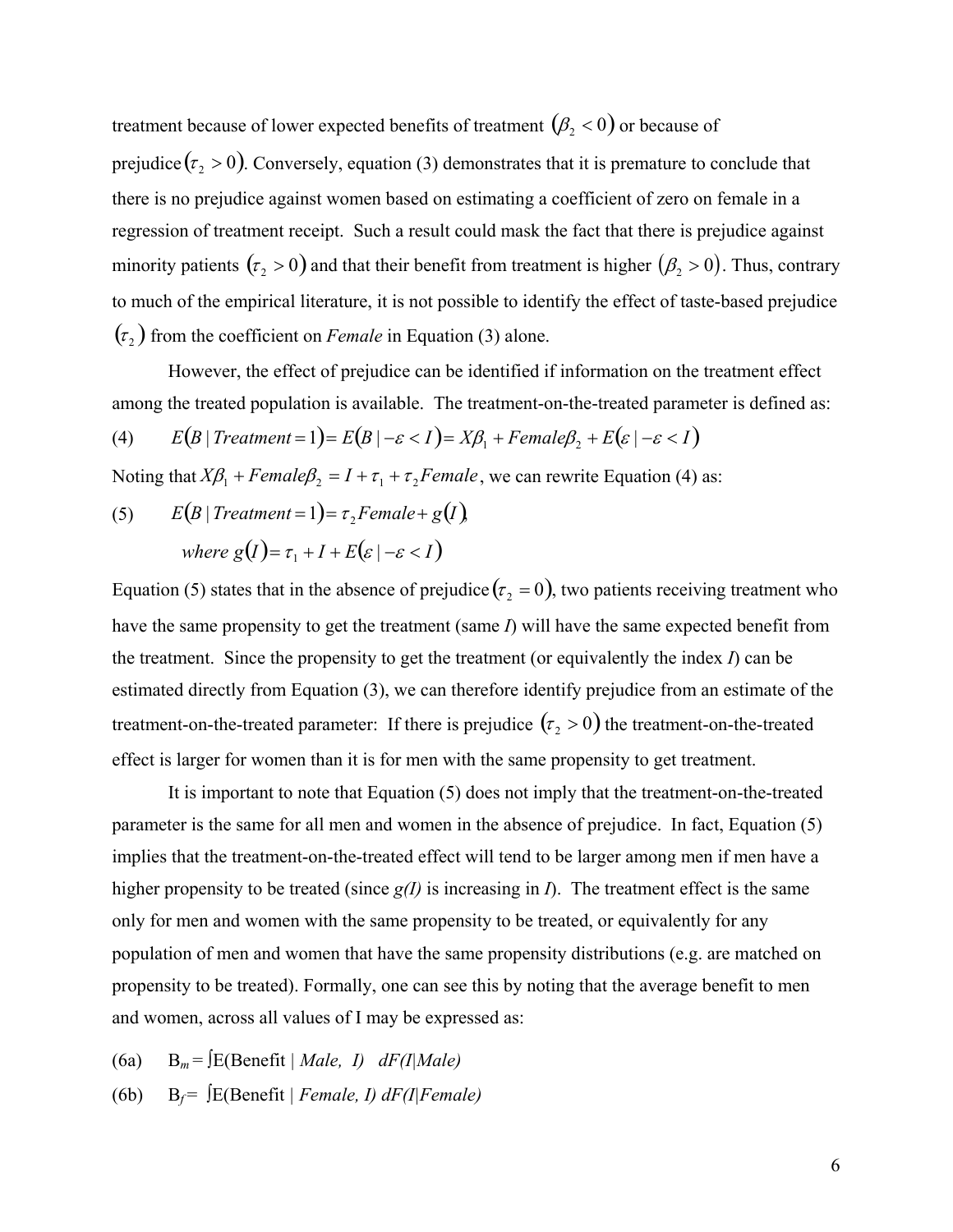Equation (6) makes it clear that even if the treatment on the treated term is identical for men and women of the same I, integrating this benefit over different distributions of I will result in finding that  $B_f \leq B_m$  if women have a lower distribution of I (e.g., their characteristics make them less appropriate for the treatment). However, if the distributions of I are equalized for men and women (or whites and blacks) through reweighting, the comparison of average treatment benefits provides a test for prejudical providers. This is the key empirical implication that we will test in our empirical work.

The above test relies on the assumption that *g(I)* depends only on the index, i.e. we must assume a single-index selectivity model, so that the truncated mean of the error in equation (5) depends only on the truncation point (*I*). This would not be the case if the distribution of the unobservable factors determining treatment  $(\varepsilon)$  differed by gender or by race. For example, if providers spend less time ascertaining a female patient's appropriateness for treatment, then the variance of the  $\varepsilon$ 's ( $\sigma_{\varepsilon}$ ) might be smaller for women. A smaller error variance for women would imply a lower truncated mean for any given truncation point – leading to lower expected benefits from treatment for women, despite facing the same threshold. This would look like prejudice against men (even though it is the opposite!) so it is important to rule out.

While we will maintain the single index assumption for our primary analyses, we will also test its validity empirically. One test for differences in the variance of unobservables follows naturally from assuming normality and estimating separate probit models by gender or race for receiving treatment. Because probit models identify  $\beta/\sigma$ , we would expect to observe a more muted relationship (smaller coefficients) between observable patient characteristics and the propensity to be treated for any group for which unobservable factors played a larger role in treatment. However, this is at best an indirect test since it relies on the assumption that the true  $\beta$ is the same across groups. For example, one might believe that inattention lowers the effect of both observables and unobservables on treatment for minorities, so that  $\beta/\sigma$  remains unchanged. Again, simply looking at the treatment propensity without estimating the benefits from treatment cannot clearly identify prejudice.

An alternative test for differences in the variance of the unobservables comes from estimating the effect of treatment on the treated patients (Equation 5). In our model, this treatment-on-treated effect is simply the mean of the truncated benefit distribution that lies above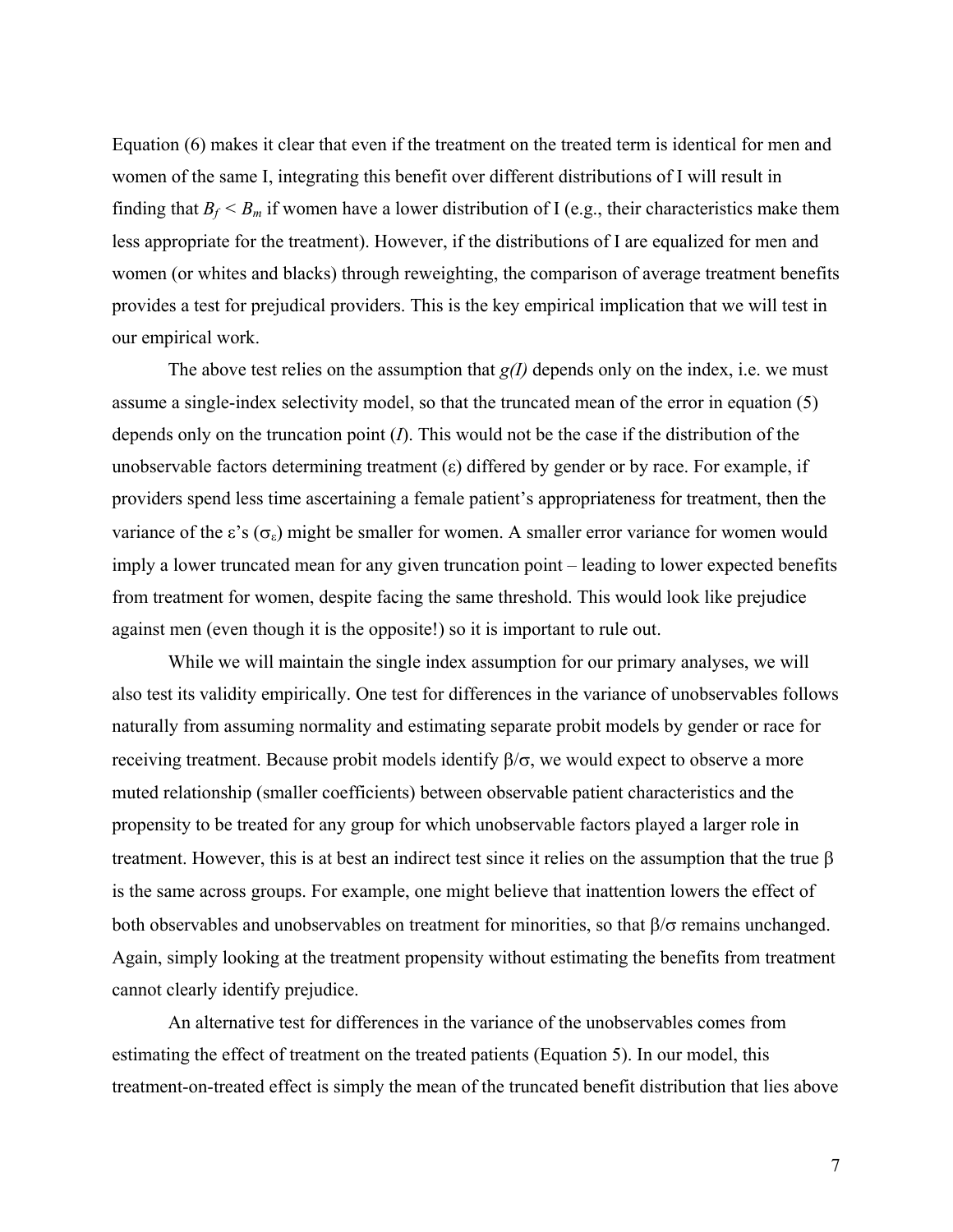the hurdle. Holding constant the proportion of patients lying above the hurdle (i.e., the propensity to be treated), the benefit for treated patients will tend to lie closer to the hurdle when there is less variance in the benefit distribution, resulting in a lower mean for the truncated distribution of benefits. In addition, smaller shifts in the benefit distribution will generate larger changes in the proportion above the hurdle when there is less variance in the benefit distribution, resulting in a flatter relationship between the propensity to be treated and the mean of the truncated benefit distribution. Therefore, if there is less variance in the unobservable factors used to determine treatment for minority groups, we would expect to see both smaller benefits from treatment and less of a relationship between benefits and treatment propensity among minority groups.

The graphical intuition for our model can be seen in Figure 1a for the case of no prejudice, and in Figure 1b for the case of prejudice against women. The expected benefit from treatment (B) is given on the vertical axis, while the index *I* (which determines the propensity of being treated) is given on the horizontal axis. The thick curve in Figure 1a represents the treatment-on-the-treated effect for a patient with index *I*, that is it gives  $E(B | B > \tau)$ . Treatmenton-the-treated approaches the minimum threshold  $(\tau)$  for a patient with a low propensity of being treated (a very negative *I*), since no patient is ever treated with a benefit below this threshold. For a patient with a high propensity of being treated (a very positive *I*), truncation becomes irrelevant and the treatment-on-the-treated effect asymptotes to the unconditional benefit of treatment,  $X\beta_1 + Female\beta_2 = I + \tau$ . Figure 1b shows how treatment-on-the-treated differs for men and women when there is prejudice against women. The treatment effect among women is higher at every point, reflecting the fact that the benefit of treatment must exceed a higher minimum threshold for women  $(\tau_w > \tau_m)$ .

 When there is no prejudice, as in Figure 1a, if men have a higher propensity to receive treatment  $(I_M > I_F)$ , then they will also have greater benefits from treatment  $(B_M > B_F)$ . But in the absence of prejudice, any two people with the same propensity will have identical treatment effects if treated. In contrast, when there is prejudice, as in Figure 1b, for any two people with the same propensity, the group who is discriminated against (females in this example) will always have greater treatment effects if treated. Thus, even if men have a higher propensity to receive treatment  $(I_M > I_F)$ , they may have smaller benefits from treatment  $(B_M < B_F)$  if there is prejudice against women.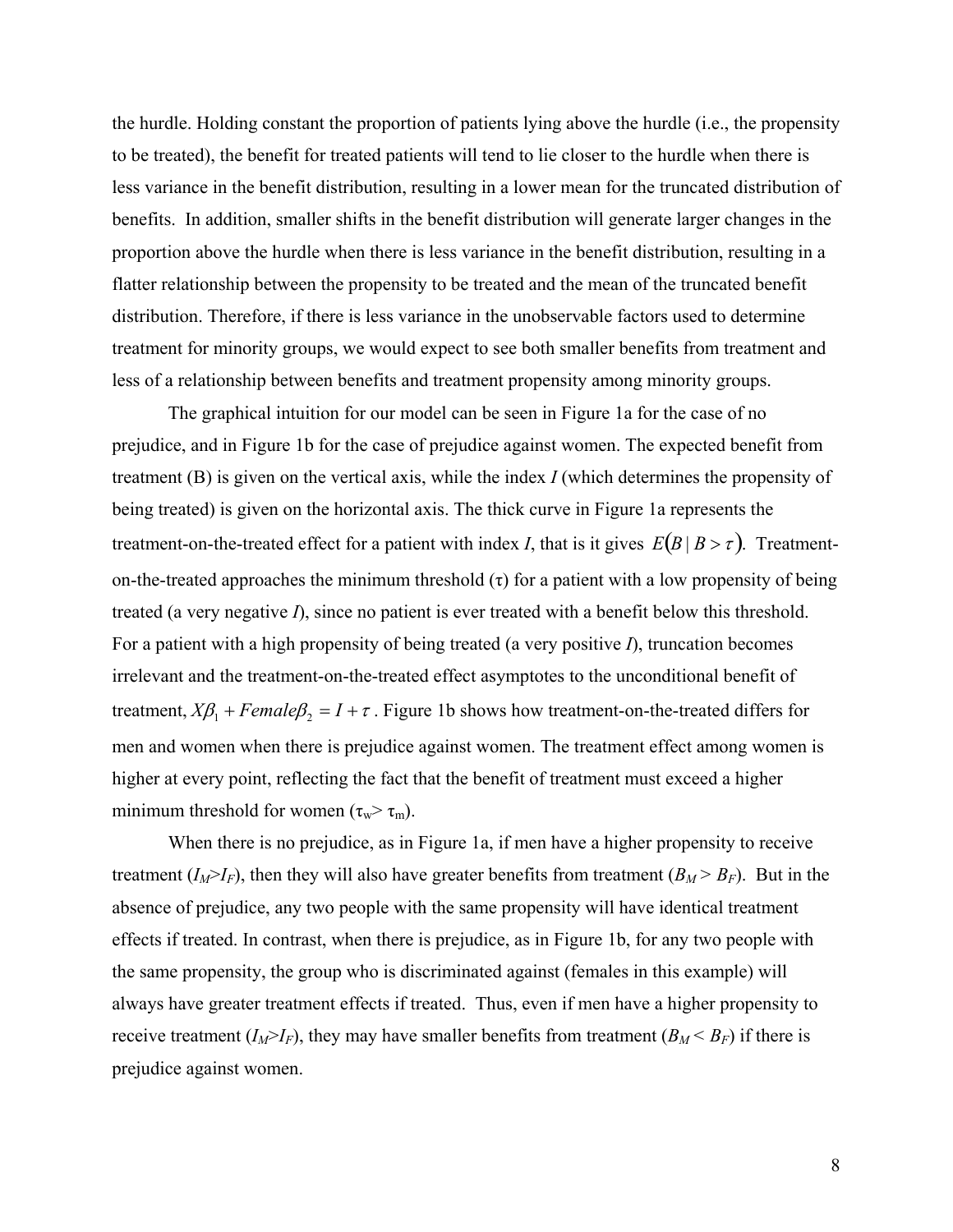Our model shares the same notion of taste-based prejudice as Knowles, Persico and Todd (2001), and Balsa and McGuire (2003). In all three papers, the decision to take an action (search a motorist for contraband or treat a patient) is determined by whether the expected benefit exceeds a threshold, and prejudice exists when the threshold differs by race or gender. The model of racial bias in motor vehicle searches developed in Knowles et al. is conceptually similar to our model of prejudice, but differs in one important respect, which makes our empirical test of prejudice more complicated. In the Knowles et al*.* model, the returns to searching motorists in the absence of prejudice are equalized across all subgroups in equilibrium – otherwise, police would always search motorists with higher returns and motorists would react by carrying less contraband. The key difference in our setting is that patients are not choosing any action analogous to carrying contraband, so there will be some subgroups of patients (those with high propensity to be treated) who continue to have higher returns in equilibrium even in the absence of prejudice. By contrast, in Knowles et al. because of an equilibrium condition that relies on motorists responding to the threat of being searched, there is no distinction between the marginal and treatment on treated effects in the absence of prejudice. Thus, in the absence of prejudice, the Knowles et al. model implies that the returns to search are identical across subgroups unconditionally, while our model implies that the returns to treatment are identical across subgroups conditional only on the propensity to receive treatment (*I*).

 Our model differs from Balsa and McGuire (2003) in how we define statistical discrimination, or the alternative to prejudice. In Balsa and McGuire, statistical discrimination occurs when providers use different decision rules to determine a patient's appropriateness for care; there is no outcomes based test. In our framework, finding evidence of these triage-rule differences is not informative about prejudice because it may be correct for physicians to use different triage rules, including using information on race and gender to determine appropriateness. This is analogous to how statistical discrimination is modeled by labor economists (Altonji and Pierret, 2001). In our framing, the test of prejudice is whether the benefit of treatment is larger for minority groups relative to others of the same appropriateness.

# **III. Heart-Attacks: Biology, Treatments, and Data**  *Heart-Attack Biology and Treatments*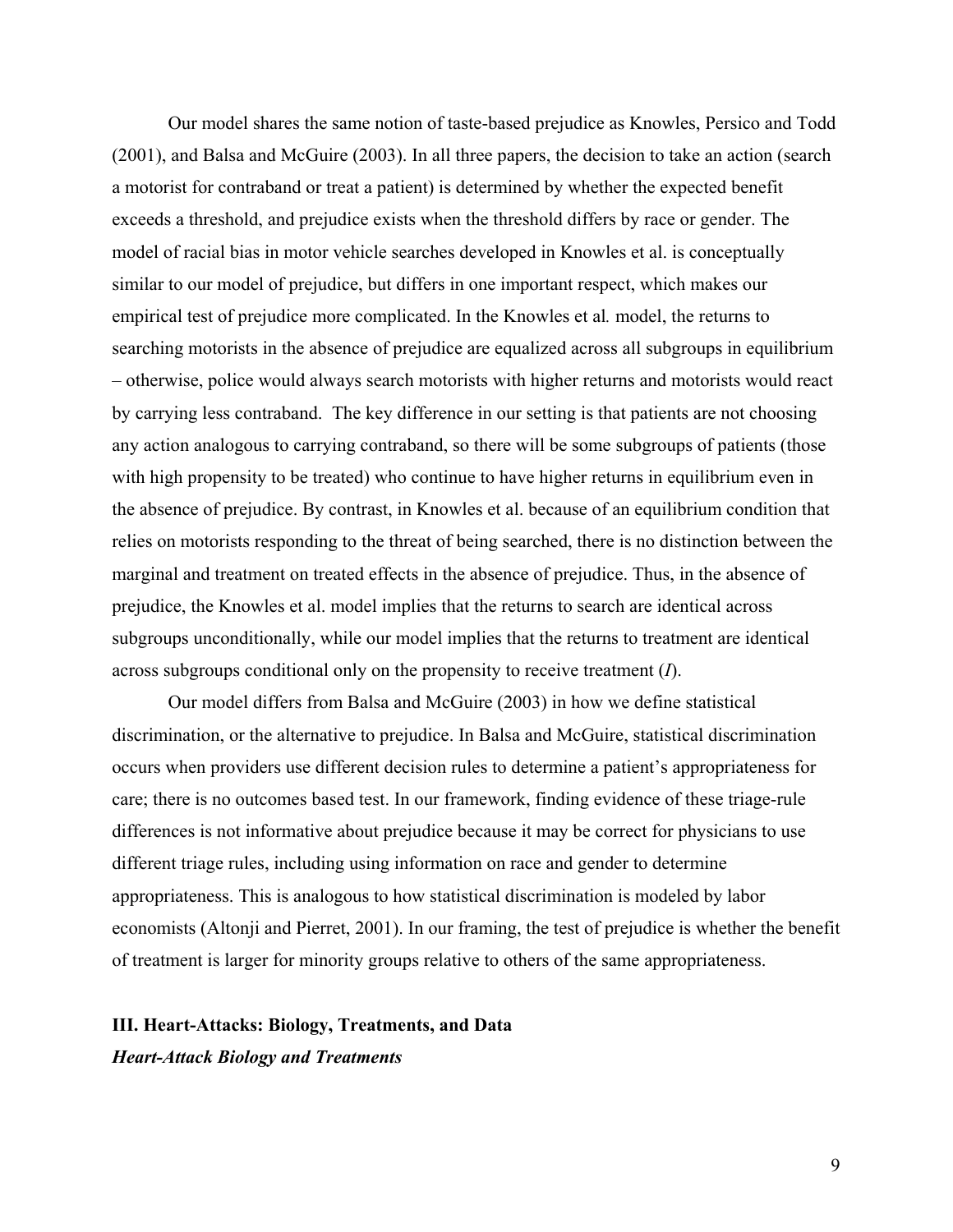Heart attacks (more precisely, acute myocardial infarction (AMI)) occur when the heartmuscle (the myocardium) does not receive sufficient oxygen, because of a blockage in one of the coronary arteries which supply blood to the heart. The blockage is typically caused by a blood clot that occurs because of coagulation induced by the rupture of atherosclerotic plaque inside the coronary arteries. Timely thrombolytics, which are also known as fibrinolytics, are administered intravenously and break down blood clots by pharmacological means (these drugs include tissue plasminogen activators, streptokinanse and urokinase). Angioplasty (where a balloon on a catheter is inflated inside the blocked coronary artery to restore blood flow) and thrombolytics are two treatments that are used for immediate reperfusion (opening up the coronary artery). Following the clinical literature, we define a patient to have received reperfusion if any of these therapies was provided within 12 hours of the heart attack (in our data from the mid-1990s, over 90 percent of patients receiving reperfusion received thrombolytics).

We focus our empirical work on the treatment of AMI for a number of reasons. First, cardiovascular disease, of which heart attacks are the primary manifestation, is the leading cause of death in the US. A perusal of the leading medical journals would indicate that heart attack treatments are constantly being refined, and a large body of trial evidence points to significant therapeutic gains from many of these treatments. In this context, racial and gender disparities in treatments may directly translate into lost lives, and there is a rich tradition of studying racial and gender disparities in treatments and outcomes after heart attacks (Allison et al. (1996), Canto et al. (2000), Barnato et al. (2005), Vaccarino et al. (2005), Rathore et al. (2000), Skinner et al. (2005), Jha et al. (2007)).

Second, as a consequence of what is known about heart attack treatments from randomized controlled trials, and more specifically for our setting, the benefits from reperfusion, we are able to assess whether our regression estimates of the benefits from reperfusion are comparable to those found in the medical literature, or whether they are confounded by selection-bias. We focus on reperfusion, where our use of chart data allows us to replicate the RCT evidence that is summarized by the Fibrinolytic Therapy Trialists' Collaborative Group (1994).

Third, because mortality post-AMI is high (survival rates at one year are less than 70 percent), a well-defined endpoint is available to test the efficacy of heart attack treatments. This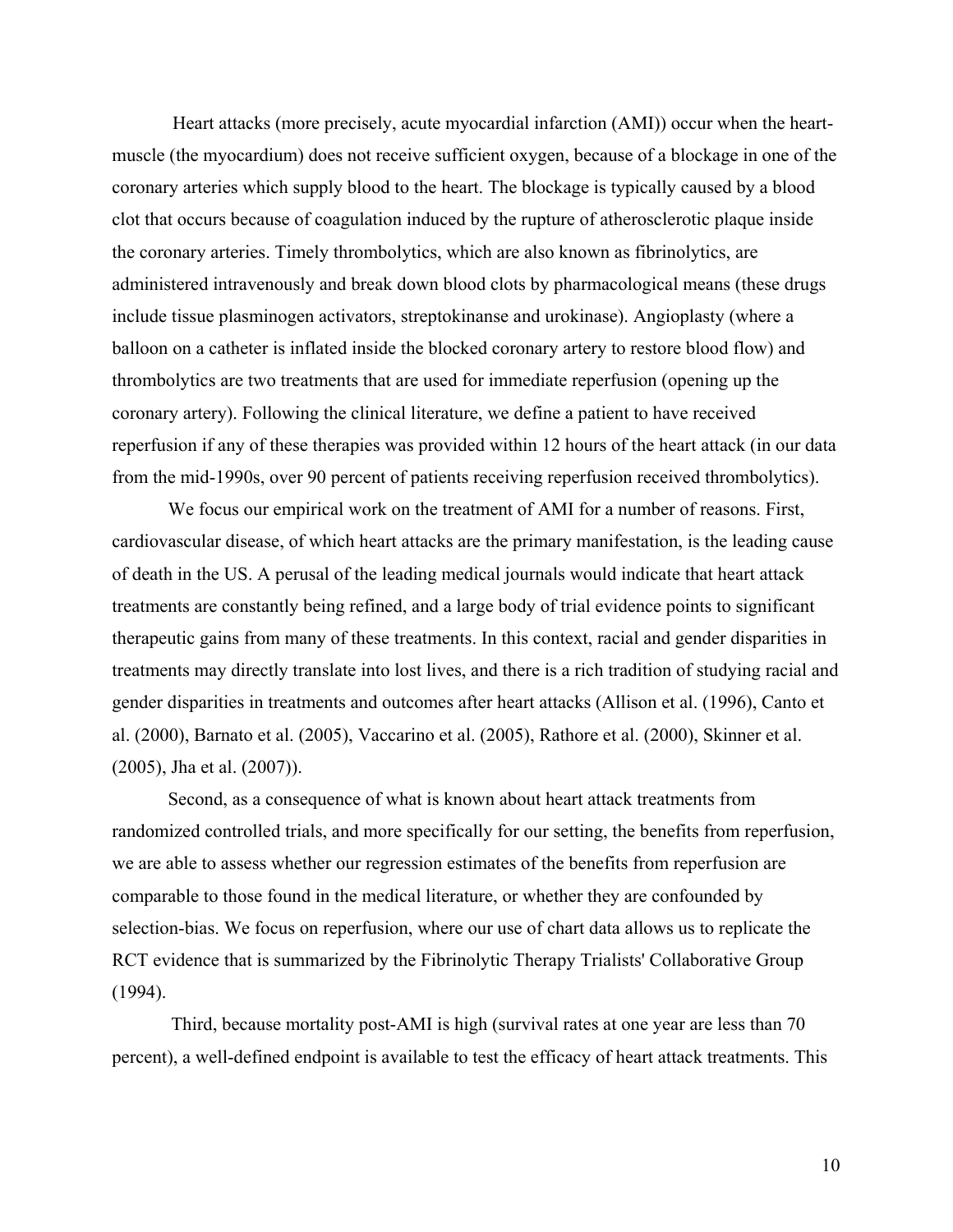would not be true if we focused on treatment disparities for more chronic conditions such as diabetes, chronic obstructive pulmonary disease, or arthritis.

Our fourth reason for focusing on heart attacks is that it is an acute condition for which virtually all patients are hospitalized and receive some medical care, thereby allowing us to evaluate the case for provider prejudice comprehensively. "911" operators and emergency medical teams are especially trained to recognize the symptoms of heart attacks. This would be less true of chronic diseases that progress gradually. Nor do we believe that patient preferences matter as much for treating heart attacks—at least during the acute phase of the heart attack the therapeutic emphasis is on maximizing survival, which is achieved by timely reperfusion, and hospital staff (not patients and their families) make treatment decisions. While providers may specialize in the use of surgical or medical management of heart attacks, as in Chandra and Staiger (2007), the fact that patients are generally taken to the nearest hospital for treatment, renders the nature of treatment received as exogenous to the patient preferences. This feature of heart attack treatments would not be true of cancer therapies where two clinically identical patients may chose different therapies based on their idiosyncratic valuation of side-effects and treatment duration. Finally, one advantage of studying heart attacks in the Medicare population is that black/white differences in insurance (at least for in-hospital care) aren't a source of confounding.

## *Data*

Because acute myocardial infarction is both common and serious, it has been the topic of intense scientific and clinical interest. One effort to incorporate evidence-based practice guidelines into the care of heart attack patients, begun in 1992, is the Health Care Financing Administration's Health Care Quality Improvement Initiative Cooperative Cardiovascular Project (CCP). Information about more than 200,000 patients admitted to hospitals for treatment of heart attacks in 1994/1995 was obtained from clinical records. The CCP is considerably superior to administrative/claims data (of the type used by McClellan et al. (1994)) as it collects chart data on the patients—detailed information is provided on laboratory tests, enzyme levels, the location of the myocardial infarction, and the condition of the patient at the time of admission. Detailed clinical data were abstracted from each patient's chart using a standard protocol. Further details about the CCP data are available in Marciniak et al. (1998), O'Connor et al. (1999), and in the appendix to this paper. The choice of sample and variables is identical to what we used and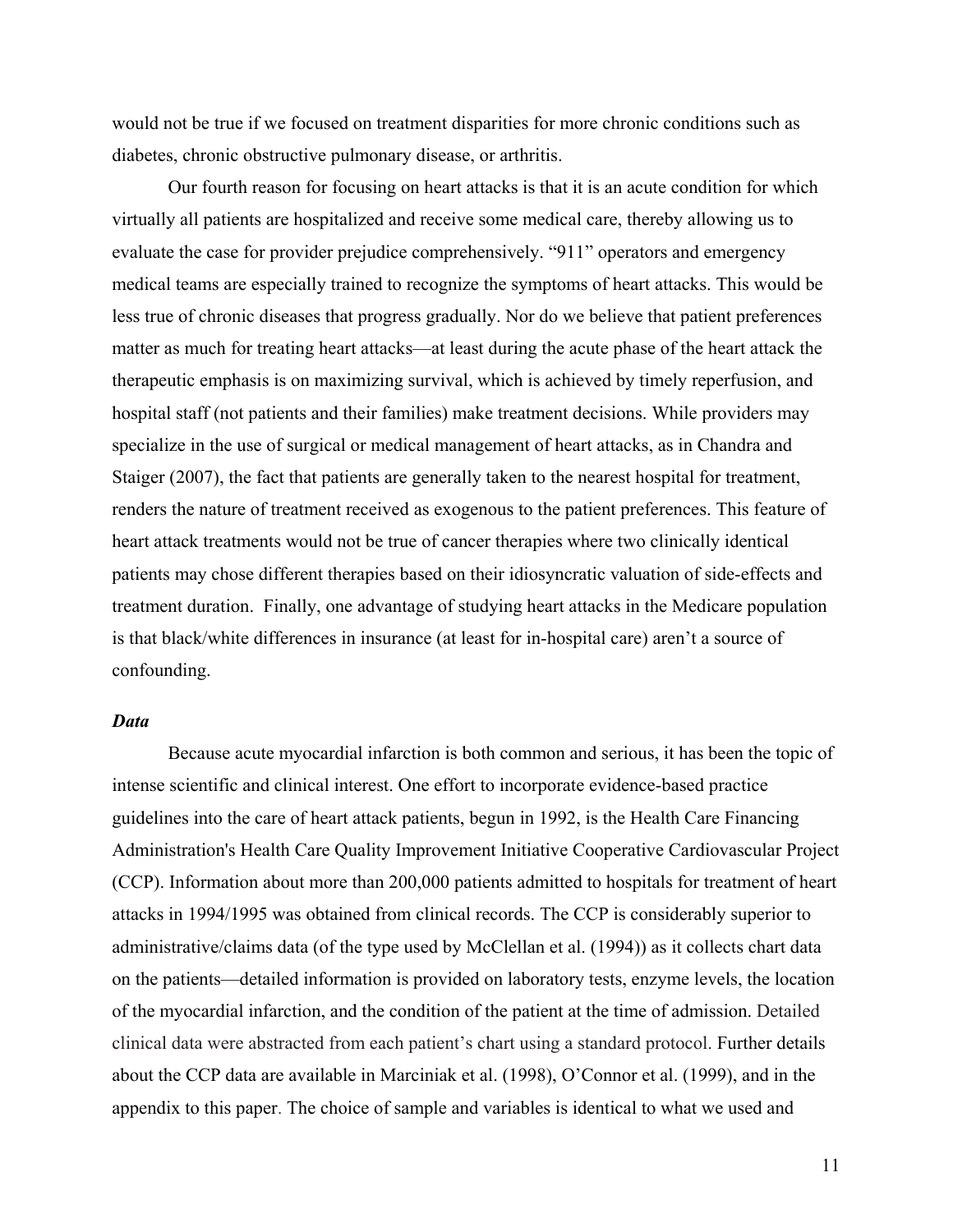described in Barnato et al. (2005) and Chandra and Staiger (2007).

## **IV. Estimation**

### **A. Basic Specifications**

We use data on heart attack treatments to estimate the key components of our model, using receipt of reperfusion within 12 hours of the initial heart attack as our treatment. The propensity to receive treatment (I in the theoretical model) is estimated by obtaining the index from a probit model that regresses whether a patient received reperfusion within 12 hours of the heart attack on gender, race, and all the CCP risk-adjusters (X):

(7)  $Pr(Reperfusion_i) = F(X_i\Phi + (Female*X_i)\phi + (Black*X_i)\beta + (Female*Black*X_i)\theta + u_i)$ 

In equation (7), the effect of race and gender on the probability of receiving reperfusion is allowed to vary across every comorbidity. Differences in the coefficients by race or gender may reflect ignorance, prejudice, or actual knowledge regarding the benefits of treatment (for example, the effect of diabetes or age may operate differently in blacks). Alternatively, larger coefficients on X for women and blacks could reflect lower variance in the unobservable factors determining treatment (since probit models estimate  $\theta/\sigma$ ). Finally, if providers maximize a different benefit in one group than another (for example, maximize survival in whites, but maximize survival minus costs in blacks) then we could observe different probit coefficients for blacks and whites. To account for these potential concerns in our empirical work, we allow for full gender-race interactions with X in equation 7. However, as we note in Section V, we find little support for these concerns in the empirical work: the predicted propensity to receive reperfusion from the fully interacted model was correlated 0.997 with the propensity from the model with no race or gender interactions.

Our test for taste-based prejudice is to determine, among patients with the same propensity to be treated, whether the survival benefit to reperfusion is greater for women relative to men, or blacks relative to whites. Survival is measured as a binary variable that measures survival to a certain date (e.g. survival to 7 days, or survival to 1 year). This suggests estimating models of the following type for women (equation 8a) and blacks (equation 8b), and focusing on the interaction term with reperfusion:

(8a) *Survival<sub>i</sub>* =  $\alpha_0 + \alpha_1$ Reperfusion +  $\alpha_2$  (Reperfusion\*Female) + XII + e

(8b) *Survival<sub>i</sub>* =  $\alpha_0 + \alpha_1$ Reperfusion +  $\alpha_2$  (Reperfusion\*Black) + X $\Pi$  + e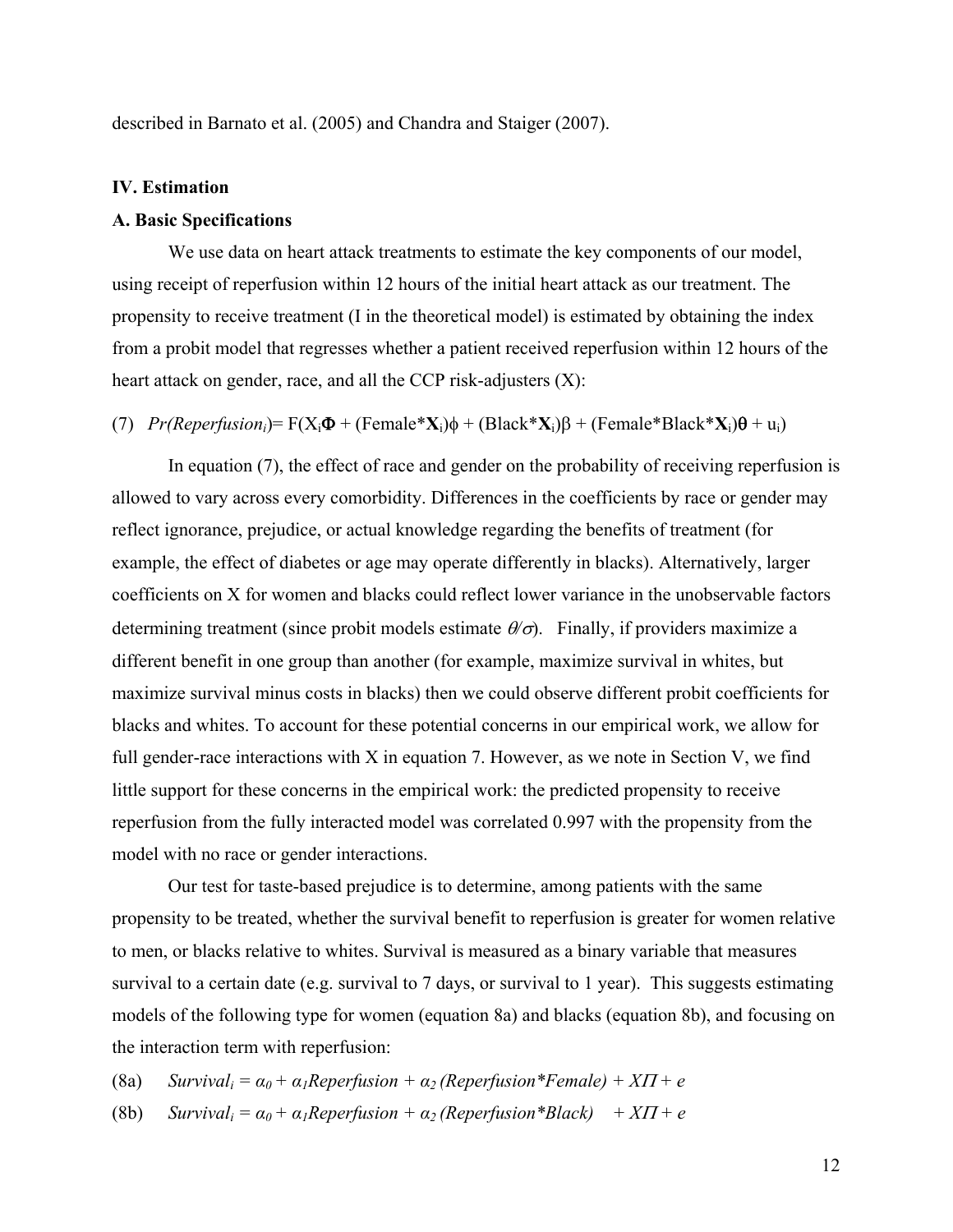In equation 8a,  $\alpha_l$  is the survival gain from reperfusion for men,  $\alpha_2$  is the differential benefit for women  $(a_1 = B_m, a_2 = B_f - B_m)$ , and X includes full gender-race interactions (including the main effect of race and gender) with the CCP risk-adjusters.<sup>3</sup> However, as we noted in the theory section,  $a_2$  is estimated over different distributions of the propensity to receive reperfusion for men and women, and is therefore not a precise test of our model. In other words, evidence that *α<sup>2</sup>*  $\leq 0$  is not sufficient evidence to conclude that there is no prejudice against women, if women are generally less appropriate for treatment and consequently, have lower treatment propensities. In the absence of prejudice, our model states that the treatment on treated (TT) effect is the same only for men and women with the *same propensity* to be treated, or equivalently for any population of men and women that have the same propensity distributions (e.g. are matched on propensity to be treated).

To test whether the treatment-on-treated effect is the same for men and women using the framework of equation (8) it is key that this parameter be estimated for men and women with similar propensities to treated women. Therefore, we reweight the above equations at the time of estimation using the method of Barsky et al. (2002) to make the propensity distribution of both treated and untreated males (or whites) look like the propensity distribution of treated females (or blacks), and also reweight untreated female (or black) propensities to look like the treated female (or black) distribution of propensities. In other words, the treatment effect for men and women (or whites and blacks) is estimated for a population with the propensity distribution observed among the treated in the female (or black) population. We compute the weights by calculating the value of the 100 percentiles of the propensity distribution among treated females. By construction 1 percent of treated women are in each of these percentiles. Suppose that  $m_p$  percent of one of the other three groups (treated or untreated men, or untreated women) are in the *p*th percentile of the treated female distribution of propensity. For such patients we will assign them a weight of 1*/mp* at the time of estimation. We provide evidence of the success of this strategy in the results section.

## **B. Allowing for Treatment Effect Heterogeneity**

1

 $3$  Estimating equation (8) with claims data as opposed to chart data would cause us to overestimate the effect of the treatment: not only do healthier patients receive treatment, patients also have to survive to the point of receiving treatment (see McClellan et al., 1994 for a discussion). In Section V, we demonstrate that our estimates are similar to those of randomized clinical trials.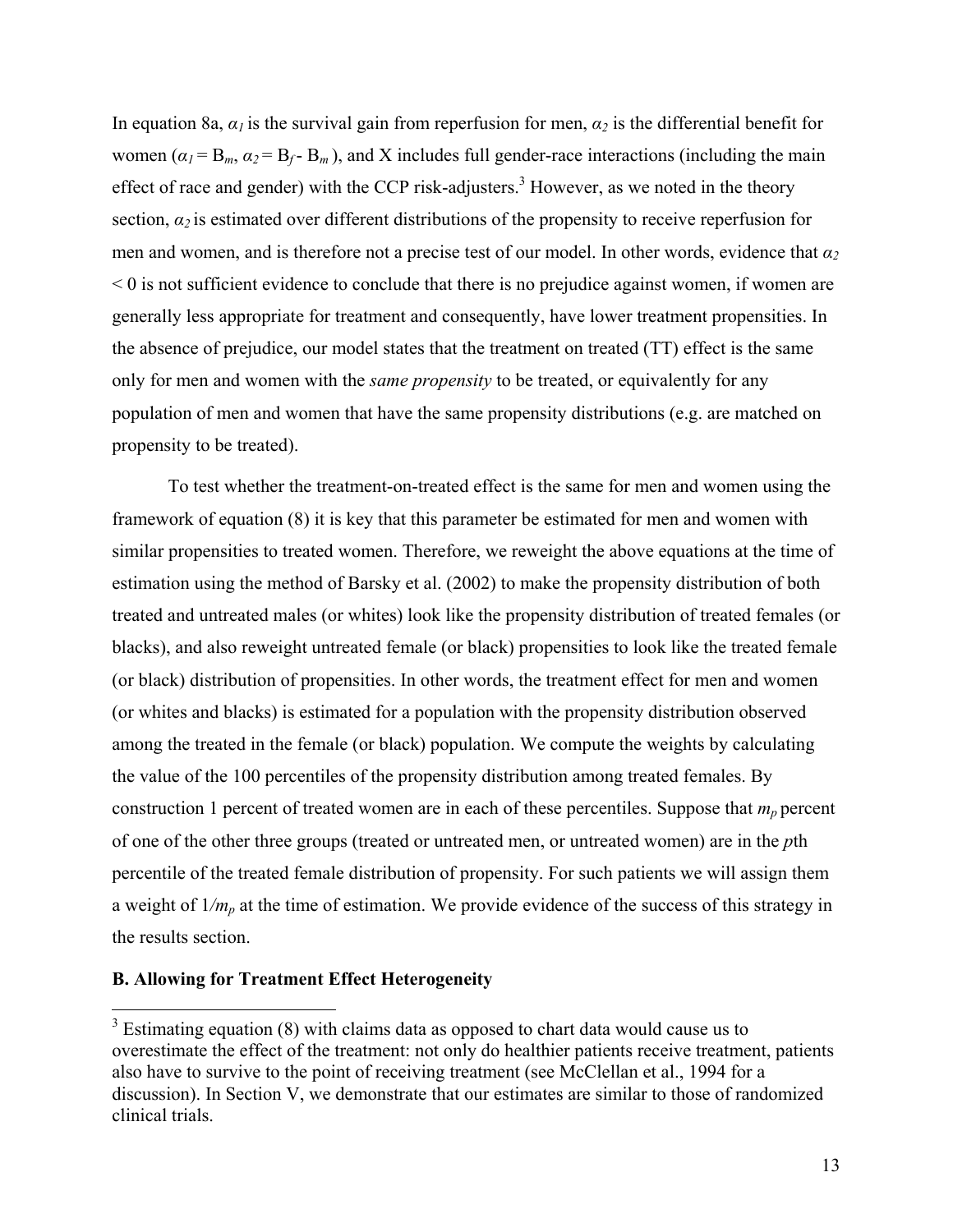An alternative to the reweighting strategy, which examines whether the treatment-ontreated effect is the same for men and women (or whites and black) with the same propensity to be treated, is to allow the treatment effect in equation 8 to depend directly each individual's propensity to be treated (i.e. to control for the interaction between the index and treatment directly). This requires us to estimate equations of the form:

(9a) *Survival<sub>i</sub>* =  $\alpha_0 + \alpha_1$ (Reperfusion\*g(I)) +  $\alpha_2$  (Reperfusion\*Female) + XII + e

(9b)  $Survival_i = \alpha_0 + \alpha_1 (Reperfusion * g(1)) + \alpha_2 (Reperfusion * Black) + XT + e$ 

In equation 9a,  $\alpha_1 * g(1)$  is the survival gain from reperfusion for men, and  $\alpha_2$  is the differential benefit for women. Thus, this specification allows the return to reperfusion to depend on *g(I)* for both men and women, and estimates whether women have different returns to reperfusion conditional on their propensity to be treated as captured by  $g(I)$ . We estimate  $g(I)$ non-parametrically with 100 indicator variables for the percentiles of *I* interacted with reperfusion (and included directly in X), thus allowing the return to reperfusion to vary flexibly with a patient's propensity to receive reperfusion. In this model, the coefficients of interest are those on *Reperfusion\*Female* or *Reperfusion\*Black* (the direct effect of reperfusion for each propensity percentile would be given by the *Reperfusion\*Percentile* indicators).4 Moreover, we can recover the *Reperfusion\*Percentile* effects to examine whether the benefits of reperfusion are increasing in the index (as they should if the Roy-model framework underlying our theoretical model is a correct assumption.) Similarly, we explore the possibility that the *g(I)* function exerts different effects on survival by gender and race.

## **C. Learning from Parametric Structure**

 $\overline{a}$ 

Placing simple parametric structure on *g(I)* in equations 9a and 9b provides an alternative way to (a) evaluate whether the estimates of treatment of the treated vary by gender or race, (b) estimate the degree to which unobservable factors affect the benefit from treatment, and (c)

 $4$  Because we have controlled for  $g(I)$  in the regression, there is no further need to reweight the distributions of men or whites to look like that of treated women or blacks.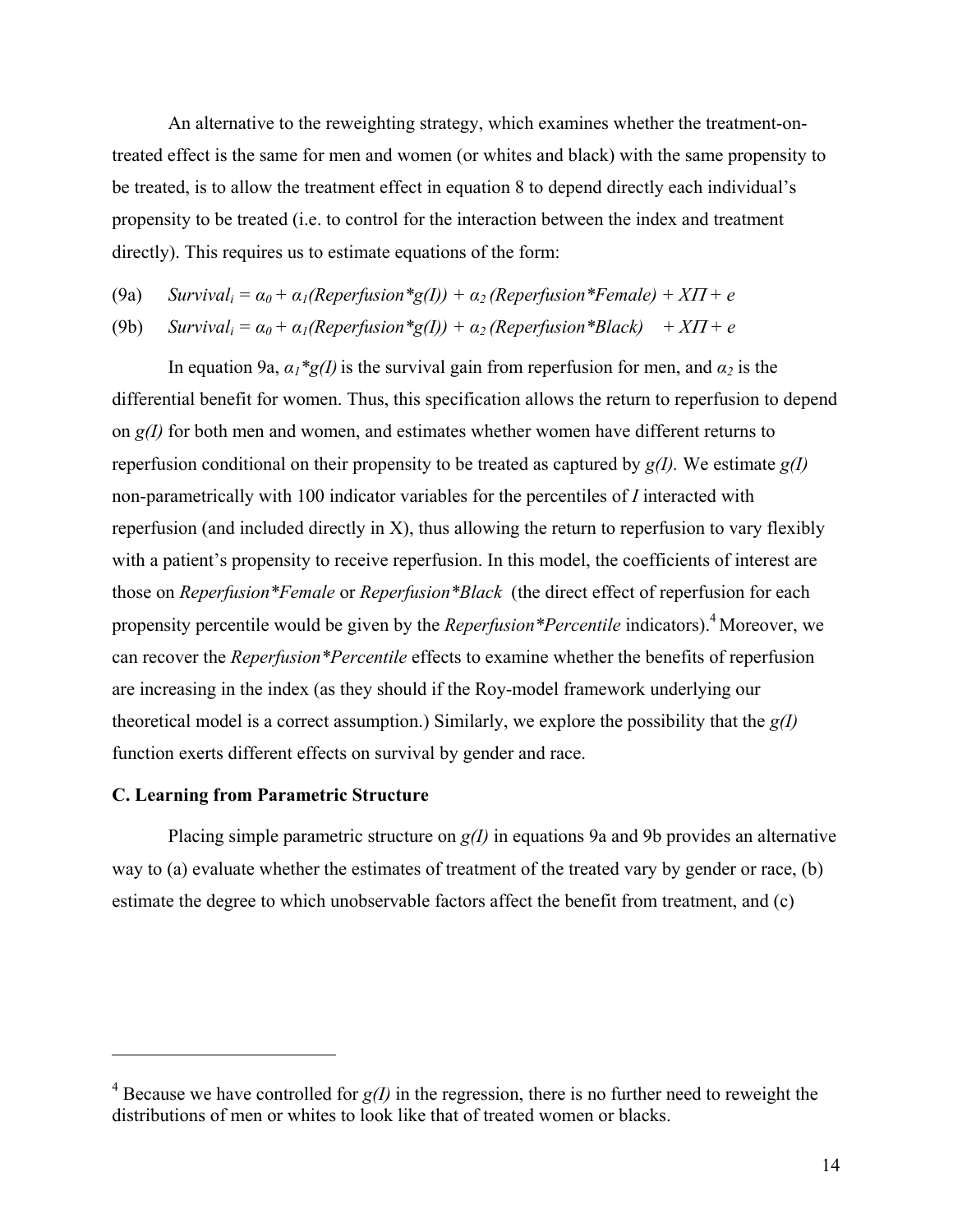quantify any gender or racial differences in the importance of unobservable factors*.* We can estimate  $g(I)$  parametrically by assuming normality, which implies a tobit structure:<sup>5</sup>

(10) 
$$
g(I) = \tau_1 + \sigma \left[ I + \frac{\phi(I)}{\Phi(I)} \right]
$$

We calculate the last term in brackets from the estimated propensity to receive reperfusion (equation 7), and we allow for the two unknown parameters ( $\tau_1$ ,  $\sigma$ ) by including reperfusion and reperfusion interacted with  $\left[I + \frac{\phi(I)}{\Phi(I)}\right]$  $\mathbb{I}$  $I + \frac{\phi(I)}{\Phi(I)}$  in equations 9 (we also add  $\left[I + \frac{\phi(I)}{\Phi(I)}\right]$ L  $I + \frac{\phi(I)}{\Phi(I)}$  to the controls in X).

The direct effect of reperfusion identifies  $\tau_1$ , and the interaction of reperfusion with  $\left[I + \frac{\phi(I)}{\Phi(I)}\right]$  $I + \frac{\phi(I)}{\Phi(I)}$ 

identifies  $\sigma$ . In these models the coefficient on *Reperfusion\*Female* or *Reperfusion\*Black* continue to identify the presence of prejudice, but in a specification where the benefits to reperfusion are allowed to vary on the index. Moreover, because the second term picks up the effect of the index on the survival benefit from treatment, a positive coefficient is consistent with our model where providers use a single index to rank patients on the basis of their benefit from reperfusion, so that patients with a higher propensity to receive reperfusion also have a higher benefit from reperfusion.

Finally, we explore the possibility that the *g(I)* function exerts different effects on survival by gender and race. The parametric analog adds an interaction of *Reperfusion*   $*\bigg[I+\frac{\phi(I)}{2}\bigg]$  $I + \frac{\phi(I)}{\Phi(I)}$  $\overline{\phantom{a}}$ Φ  $\ddot{}$ *I*  $I + \frac{\phi(I)}{\phi(I)}$  with gender/race. This three-way interaction provides a test of whether the variance in unobservable factors affecting the benefits to reperfusion ( $\sigma$  in equation 10) differs by gender or race. If unobservable factors are more important for one group, the effect of reperfusion on survival will depend more strongly on their propensity to receive care.

$$
g(I) = \tau_1 + \sigma \left[ I + \frac{\phi(I)}{\Phi(I)} \right] = \tau_1 + \sigma \left[ \frac{I^*}{\sigma} + \frac{\phi(I'_{\sigma})}{\Phi(I'_{\sigma})} \right] = \tau_1 + I^* + \sigma \frac{\phi(I'_{\sigma})}{\Phi(I'_{\sigma})} = \tau_1 + I^* + E\left(\varepsilon \mid -\varepsilon < I^*\right)
$$

Where the last term reflects the mean of a truncated normal.

 $\overline{a}$ 

 $<sup>5</sup>$  Equation 10 is written in terms of the index (I) estimated from the probit model. Recall that</sup>  $Pr(Treatment = 1) = Pr(-\varepsilon < I)$  and  $g(I) = \tau_1 + I + E(\varepsilon | - \varepsilon < I)$ . If we assume that  $\epsilon \sim N(0,\sigma^2)$ , then the index (I) estimated from the probit corresponds to (I<sup>\*</sup>/ $\sigma$ ), where I<sup>\*</sup> is the index in our theoretical model. Inserting this into equation for *g(I)* yields its parametric version:  $(I) = \tau_1 + \sigma \left[ I + \frac{\phi(I)}{\sigma(I)} \right]$  $\left[\frac{I^*}{I} + \frac{\phi(I^*)}{\phi(I^*)}\right]$  $\left(\frac{1}{\sigma}\right)$ \*  $I(\mathbf{r})$  $\tau_1 + \sigma | I + \frac{\phi(I)}{\sigma} | = \tau_1 + \sigma$ σ σ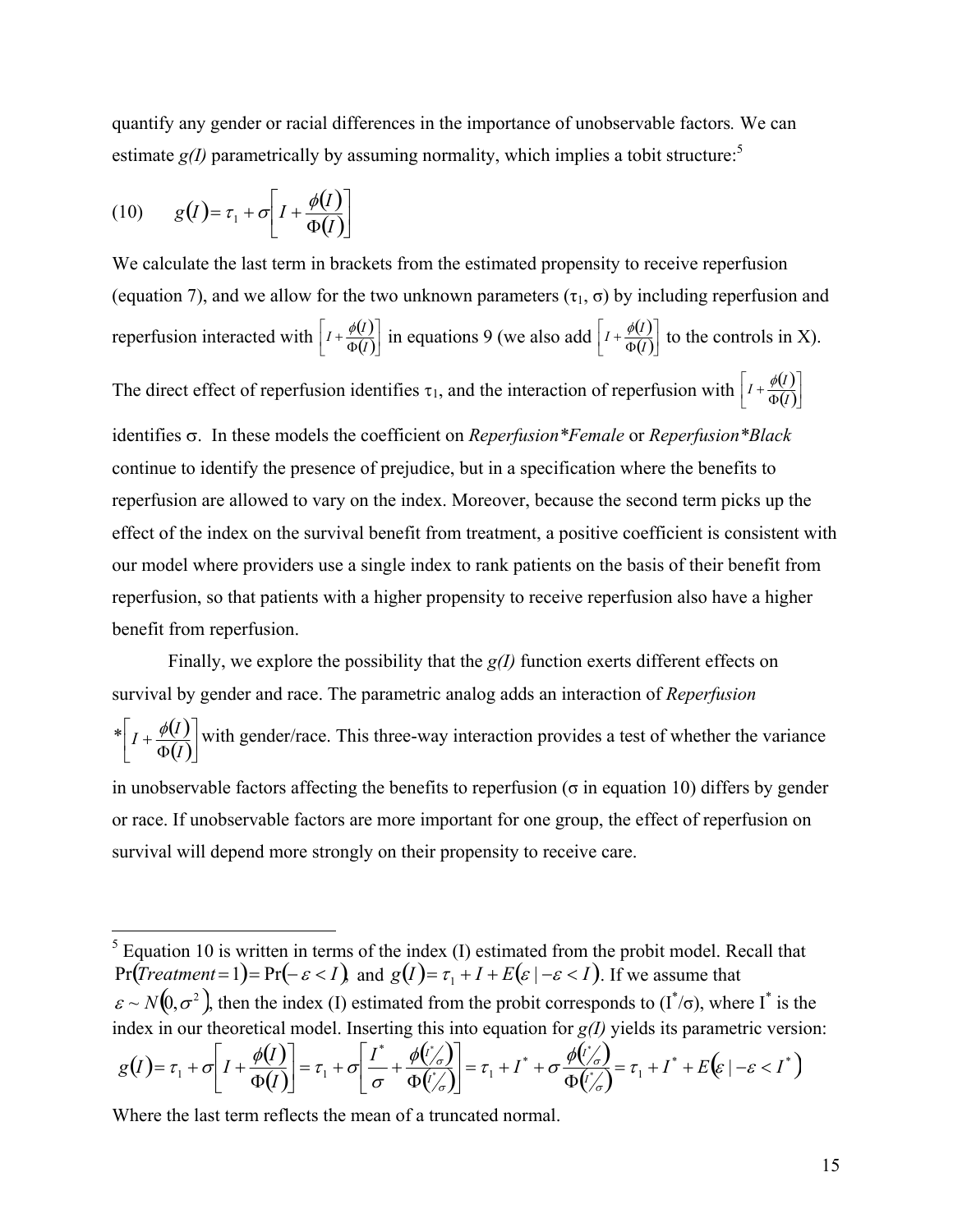#### **V. Results**

In Table 1 we report some basic characteristics of our sample by sex and race. Women are older than men at the time of their first heart attack, and perhaps consequently, they're also substantially sicker, as measured by the presence of heart failure and hypertension. Blacks are younger than whites, but have significantly higher rates of heart failure, diabetes, and hypertension. We summarize how much sicker women and minorities are relative to men and whites by comparing predicted 30-day survival rates (where the prediction is made using all the CCP data, but not using race or gender). Predicted survival rates are similar for whites and blacks, and somewhat lower for women relative to men. Actual survival rates following a heart attack follow a similar pattern, with whites and blacks having similar survival while women have somewhat lower survival rates relative to men. Thus, these differences in underlying sickness translate into small if any difference in survival between the groups. However, there are large differences in actual reperfusion rates, as can be seen in the last row of Table 1. This average difference in the propensity to receive reperfusion between groups is the principal reason why estimation of equation 7 in the absence of weighting does not provide a powerful test for provider prejudice.

Table 2 reports probit estimates of the effect of sex and race on the receipt of reperfusion within 12 hours of arriving at the hospital—marginal effects are reported in brackets. Unadjusted, women are 4.5 percentage points less likely to receive reperfusion, while blacks are 6.1 percent points less likely to receive this procedure relative to whites. Adjusting for all the CCP risk-adjusters closes this gap for women but not for blacks. However, as noted in the theory section, the probit coefficients on race and sex capture both differences in the benefit from treatment, as well as potential differences in the treatment hurdle for these groups. As such, these negative coefficients do not provide us with a test of prejudice. Finally, in the last column of Table 2 we add a Female\*Black interaction. This interaction, which is insignificant, demonstrates that the racial disparity in treatment does not vary by gender.

In Table 3 we present our key results from the estimation of equation 8 for differences by gender (Panel A) and race (Panel B). The coefficient on Reperfusion reports the survival benefit of Reperfusion for men (or whites in Panel B), and the interaction effect with sex or race reports the differential benefit for women (and blacks in Panel B). Focusing on the unweighted results in Table 3, we see that Reperfusion improves the probability of surviving 30 days for men by 3.4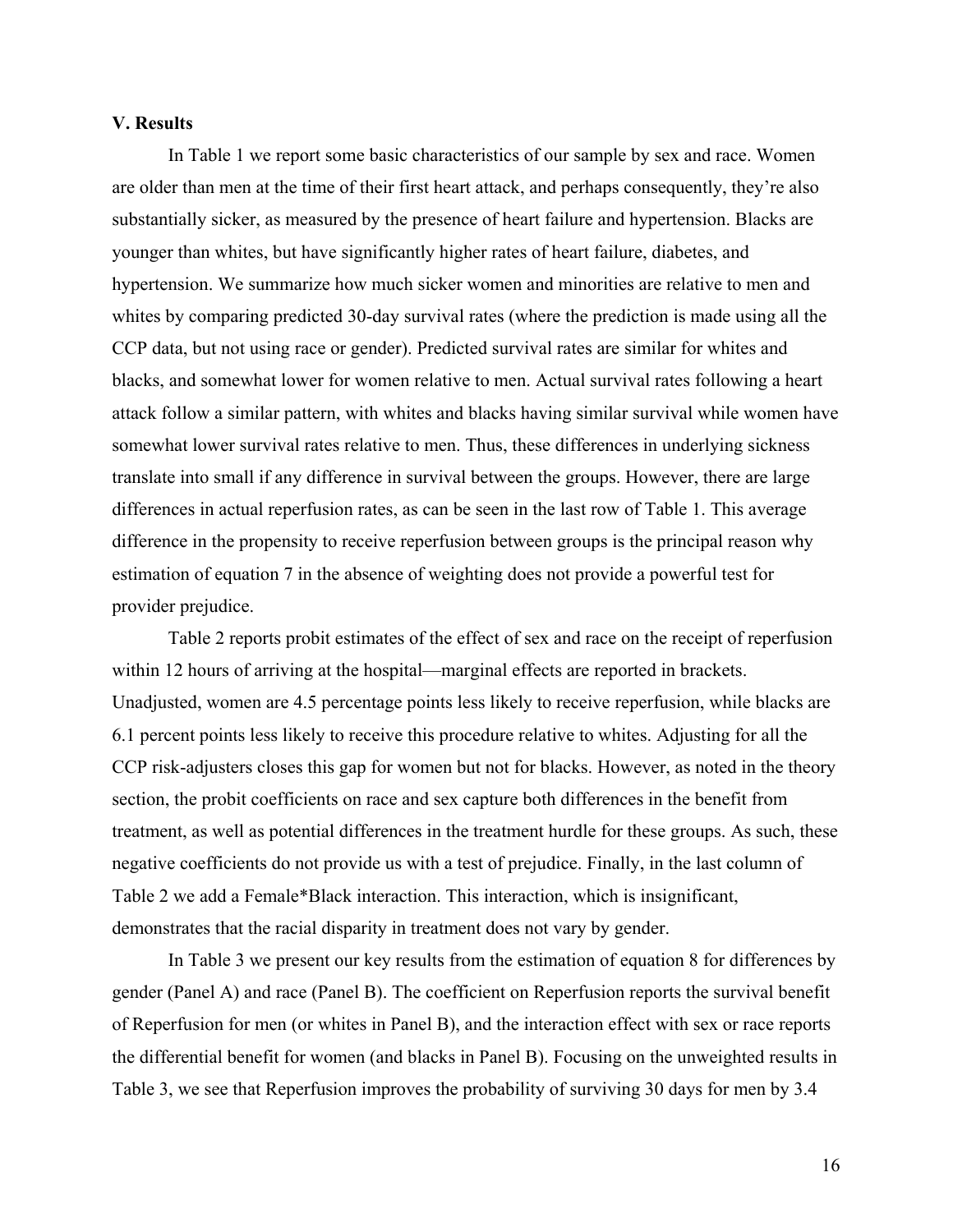percentage points. But for women the effect is 1.4 percentage points less. If there were underuse in women, we would have expected the opposite – higher returns to reperfusion for women. The unweighted results by race are similar. The effect of reperfusion is 2.6 percentage points less for blacks. Thus, the unweighted results find significantly lower effects of reperfusion for both blacks and women, suggesting that if anything there is overuse among blacks and women relative to whites and men – that is, the lower returns for blacks and women suggest that they face a lower hurdle in the decision to treat.

However, as noted by our theory, this is not a sufficient test for prejudice because the treatment-on-the-treated effect will tend to be larger among men because men have a higher propensity to be treated (since *g(I)* is increasing in *I*). In column 2, we use the method of Barsky et al. (2002) to reweight the distributions of propensities in untreated females, treated males, and untreated females to resemble that of treated females. Panel B performs the analogous weighting for blacks. As expected, the estimated treatment effect for males and whites (the direct effect of reperfusion) declines after reweighting, because we are now estimating the treatment effect in a (reweighted) population with a lower propensity to receive treatment. Correspondingly, the estimated differences in the treatment effect between men and women or whites and blacks (the interaction of reperfusion with female or black) is smaller, and we are no longer able to reject the null hypothesis that the effect of reperfusion for patients receiving reperfusion is the same by gender and race. These weighted results are the direct test of the theoretical model, and find no evidence of prejudice. Prejudice and underuse would imply higher returns to treatment for females and blacks, but our point estimates suggest the opposite. Even the upper bound of the 95% confidence interval on these estimates would suggest very little prejudice against females or blacks.

Our estimation strategy relies on using the richness of the CCP data to invoke a `selection on observables' assumption to estimate treatment on the treated for reperfusion therapy. To ascertain the credibility of this assumption we can compare the estimates in Table 2 to those obtained from clinical trials to evaluate the plausibility this assumption. A summary of nine trials was published in the journal *Lancet* by the Fibrinolytic Therapy Trialists' Collaborative Group (FTTCG, 1994). This was the same time-period as the CCP data and each trial evaluated fibrinolytic therapy in heart-attack patients. Across these nine trials, reperfusion within 12 hours reduces 35-day mortality by 1.9 percentage points (an 18 percent reduction in mortality). In the

17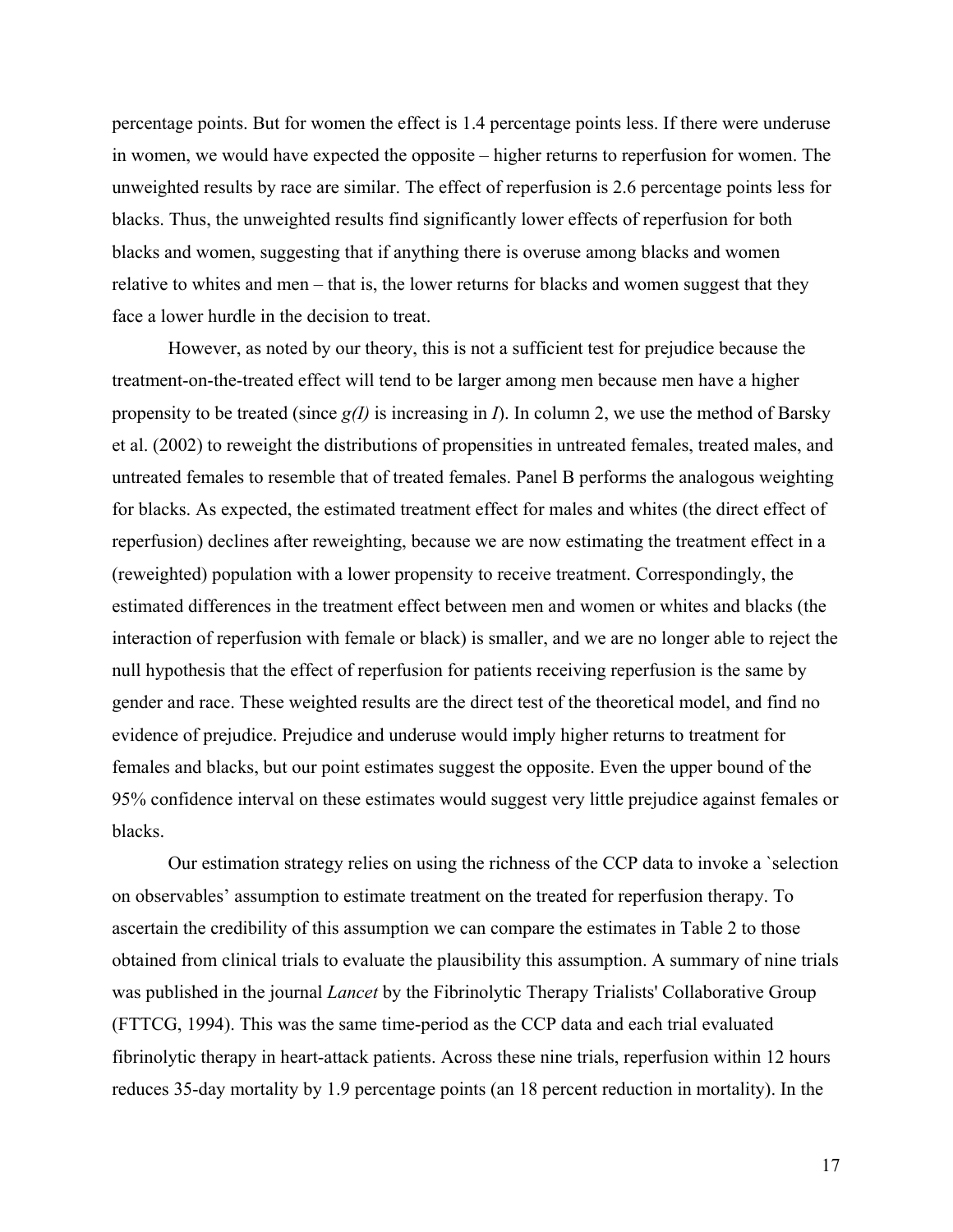second column of Table 3 we estimate the effect of reperfusion (pooling across men and women) on 30-day survival as 1.9 percentage points (s.e.=0.2 percentage points). We focus on the second column because randomization balances the distribution of characteristics between the treatment and control arms of the trial. $<sup>6</sup>$  We take this evidence as supporting the case for simpler</sup> regression models that invoke a 'selection on observables' assumption.

In Figure 2, we examine the success of our weighting strategy to equalize the distribution of propensities by gender (Panel A) and by race (Panel B). The unweighted and reweighted propensity distributions are plotted by gender and race for the untreated (left hand side) and for the treated (right hand side). For reference, we have also included the propensity distribution for treated females (or blacks), since this is the target distribution that is being matched with reweighting. In the unweighted distributions, it is apparent that whites and men have higher propensities to receive treatment, particularly among patients receiving treatment. Therefore, our model would predict that unweighted estimates of the treatment effect will tend to be larger for whites and men, even in the absence of any prejudice. In contrast, the re-weighted distributions (where greater weight is put on the observations that are similar to those of the treated minority group) look identical to those for treated women and blacks.

An alternative to rebalancing the distribution of propensities is to control for g(I) directly. In column (3) of Table 3 we include 100 indicator variables for the percentiles of I as a nonparametric way to control for appropriateness. We also included interactions of these indicators with Reperfusion to test whether the benefits of reperfusion increase with  $g(I)$  (this is why we cannot report the direct effect of reperfusion), as they should if providers are ranking patients correctly and then working down the distribution of appropriateness. The results of nonparametric specification column (3) is identical to those obtained from propensity score reweighting suggesting that concerns about imperfect reweighting aren't a source of bias. Moreover, in Figure 3, we plot the estimated benefit from reperfusion at every percentile of I, using local linear regression to smooth the effect across percentiles. The benefit from reperfusion is increasing with I, as is required by our model and demonstrates that physicians are able to rank patients so that patients who benefit most from reperfusion are most likely to receive the

 $\overline{a}$ 

<sup>&</sup>lt;sup>6</sup> Standard propensity score weighting to make the distribution of propensities for the untreated resemble that of the treated (that is, weighting the untreated by Pr(Reperfusion)/1- Pr(Reperfusion)), estimates the effect of reperfusion as 2.1 percentage points which is very similar to the trial estimate of 1.9 points.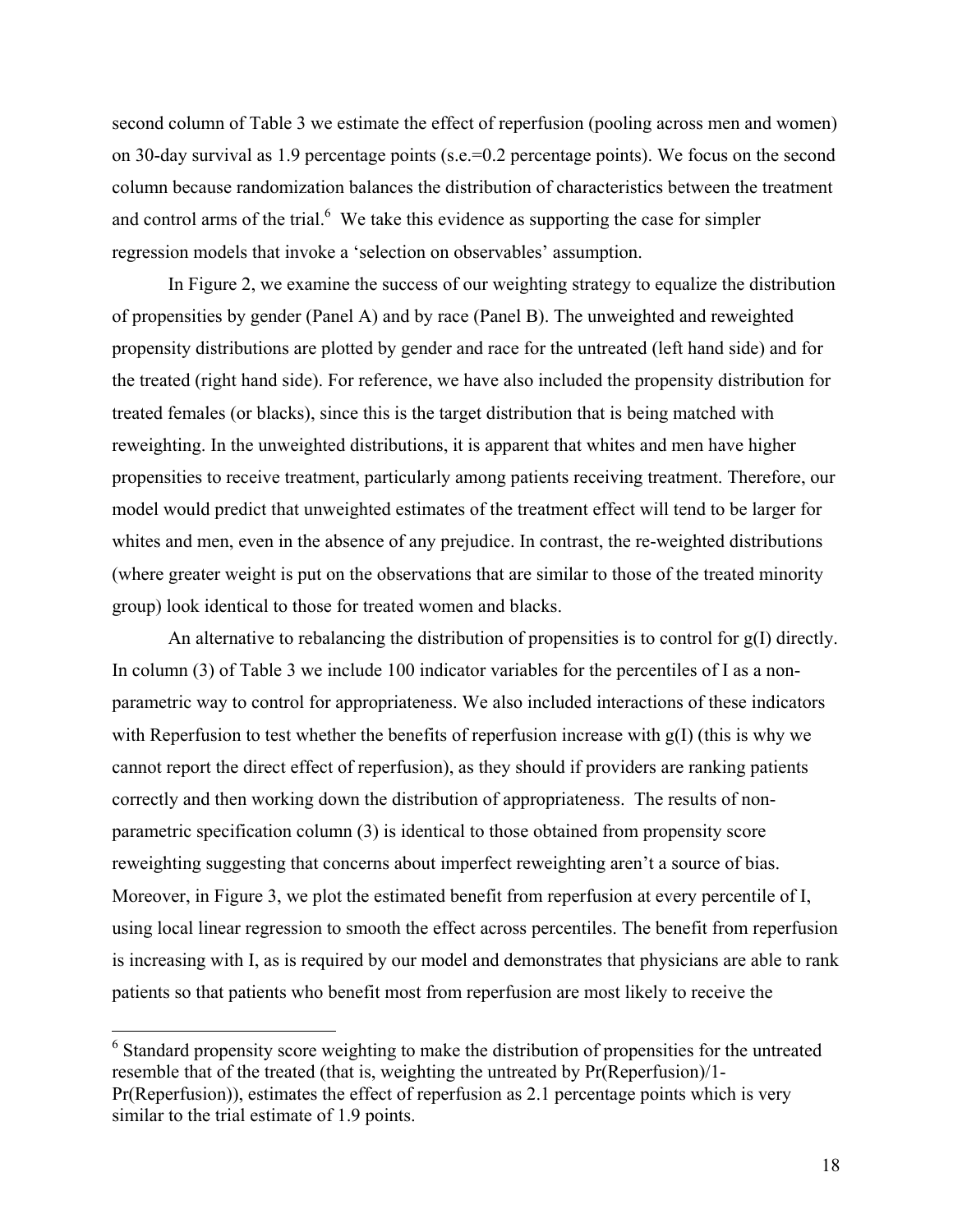treatment. There is evidence of 'harm' for patients with very low propensities of being treated (suggesting that the hurdle is being set at a level where survival is reduced by the treatment), but there are very few patients getting treatment in this range of propensities.

In Table 4 we examine results that rely on parametric structure. In columns (1) and (2) we control for a (demeaned) parametric version of g(I) that was derived under the assumption of normality in equation (10). We demeaned the selection term in order to report estimates that are comparable to Table 3 – the estimated treatment effect for an average patient being treated (if the selection term were not demeaned, it would identify the value of the hurdle). The negative signs on the female/black\*reperfusion variables indicate that if anything, women and blacks have lower benefit from treatment, but that we cannot reject the null that the benefits are the same for minority and non-minority patients. In these models, the interaction of reperfusion\*selection term provides a parametric alternative to evaluating whether the benefits to reperfusion are increasing in physicians determination of appropriateness (which is captured by the selection term). The positive and significant coefficients on this interaction confirm that this is true and reinforce the message in Figure 3. None of these specifications alter the key results of Table 3 in fact, the estimated effect of reperfusion and estimated difference in this effect for women and blacks are almost identical to what was estimated with the reweighting strategy reported in Table 3.

The specifications reported in Table 4, column 2 allow g(I) to have different effects on the benefits to reperfusion for females and blacks through the triple interaction between g(I), Reperfusion, and female (or black). There is no significant difference between whites and blacks: g(I) is associated with larger effects of reperfusion for both groups. In contrast, while the benefits to reperfusion are significantly increasing in g(I) for men, the effect for women is even larger. In the context of our model this implies that factors that are used by providers (but unobserved to us) play a larger role in explaining benefits for women. . We will examine this result in more detail in the section below.

## **VI. Understanding Differences in Benefits**

The above results may be summarized as finding no evidence of higher returns from treatment for women and blacks of similar appropriateness. If anything, we have consistent but statistically insignificant evidence that the benefits for these groups is lower than that for men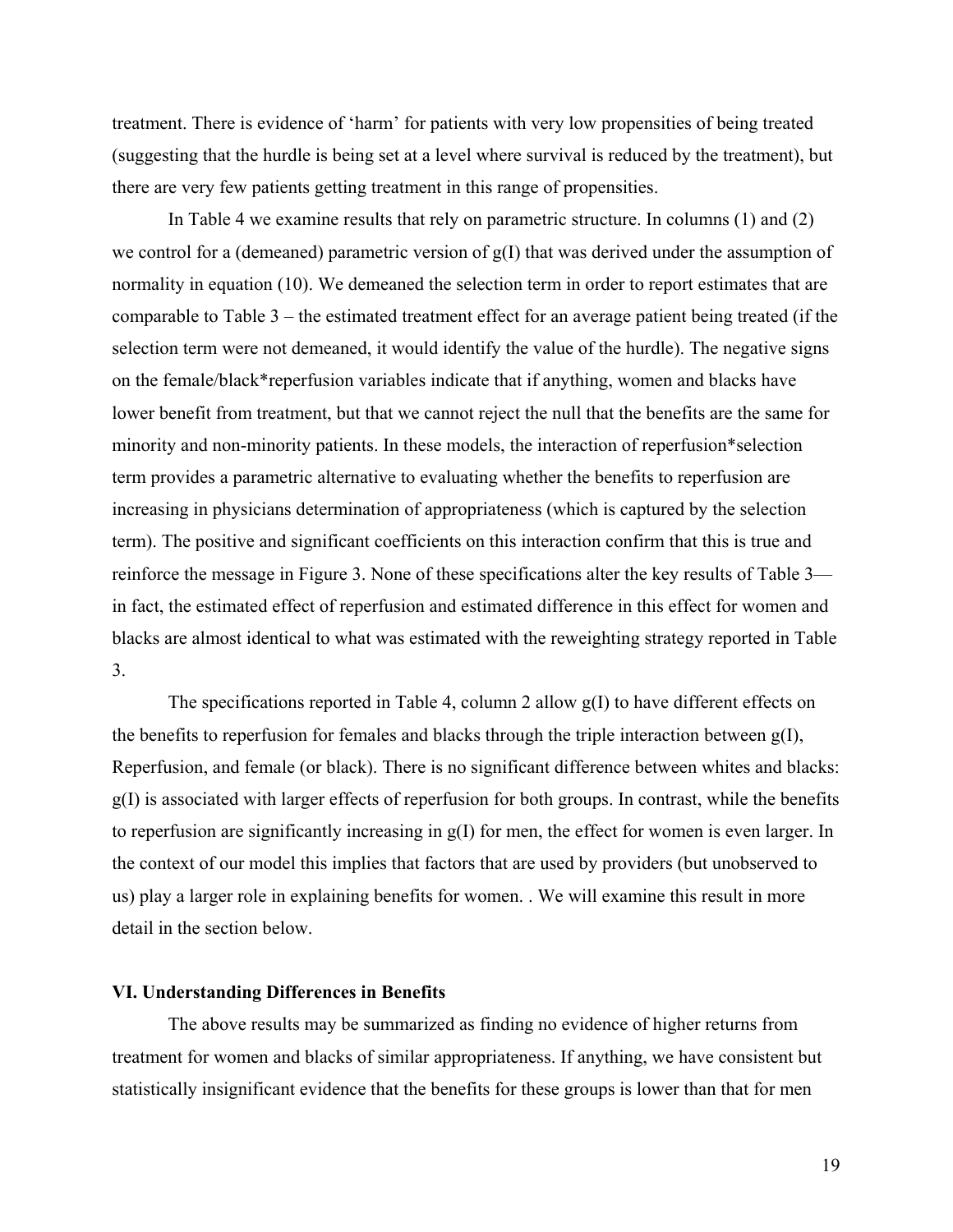and blacks. Before concluding that this evidence represents evidence of no-prejudice, we have to rule out a number of other explanations. Some of these reasons may actually reflect prejudice and it is important to rule them out prior to concluding statistical discrimination.

### *A. Differences in Triage Rules*

 $\overline{a}$ 

 First we consider the idea that physicians are incorrectly using different triage rules to rank patients (by sex or race) for treatment. If this were true, the reason for the slightly lower benefits for women and blacks could be that less appropriate patients from these populations were getting the treatment because physicians spend less time and effort in doing the triage for these groups. These pressures may be exacerbated by the demands of working in a high-pressure, time-sensitive environment where the potential for subconscious biases such as 'implicit discrimination' is high (Bertrand, Chugh and Mullainathan, 2005). In such an environment providers may subconsciously use a higher threshold for minority patients but also be biased in how patients are ranked as appropriate for care – leading to both fewer women and blacks receiving reperfusion and less benefit.<sup>7</sup> We can evaluate this concern directly by estimating separate probit models of receiving reperfusion by race and gender (e.g. allowing risk factors to have different impacts on propensity to treat by gender and race), and then examining whether the predicted values from this more flexible model is similar to a model in which race and gender enter only directly (as would be the case if they only effected the threshold). The predicted values are very similar, suggesting that physicians are not using different triage rules for women and blacks: in the full sample, the correlation between the fitted values is 0.996. For women it is 0.993 and for males it is 0.9958. Similarly, the correlations are 0.949 for blacks and 0.998 for whites.<sup>8</sup>

The similarity of rankings from the two models also helps us rule out other forms of triage-bias. If providers were maximizing different dimensions of benefit in different populations

 $<sup>7</sup>$  More malevolent versions of this story would involve providers offering treatment to the most</sup> appropriate white patients and randomly offering it to blacks, or, in the extreme, withholding it to the most appropriate black patients.

<sup>&</sup>lt;sup>8</sup> In theory, it may be the case that on average, the common-effects model produces estimates of receiving reperfusion that are similar to those from the race-specific model, but there are significant departures in the tails of the appropriateness distribution. In Jha et al. (2007), we explore this possibility for a number of heart attack treatments, and note that the two models give very similar results across the entire distribution of appropriateness.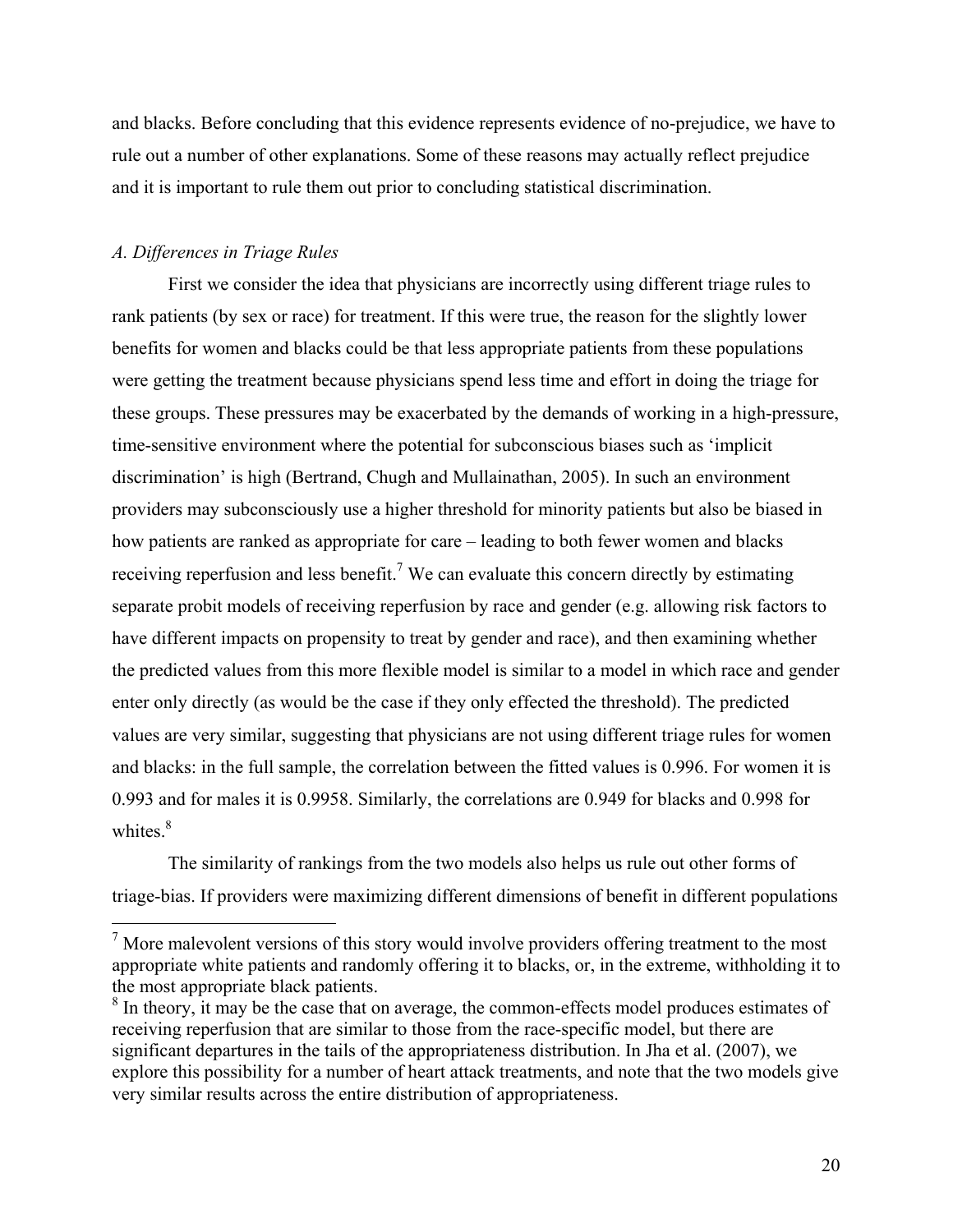(e.g. maximizing survival in blacks but survival and quality of life in whites) then the coefficients from the separate probits would be different and result in weakly correlated predictions.

Finally, the similarity of predictions where the effects of comorbidities are allowed to vary by race and gender to those where they are not, supports the view that the variance of the unobservable characteristics (to clarify, unobserved to us, not to the physician) is similar across minority and majority groups (as we noted in Section IV, probit coefficients identify  $\beta/\sigma$  so models estimated separately by gender and race will produce larger coefficients for the group with the smaller variances, i.e. the group for whom providers spend less time ascertaining appropriateness). However, this would be a premature assessment if providers are more likely to underweight all information, both the parts that are observed to us and the parts that are not, at the time of triaging minority patients. In this case, *both* the betas and the sigmas would scale down and the predicted effects across models with and without race and gender specific effects would be similar. But, as discussed in Section IV, if the variance of unobservables were smaller in minority groups, then the slope of curve relating treatment benefits to the propensity of receiving treatment would also be smaller in minority groups. However, as was seen in column (2) of Table 4, while women and blacks benefit less overall from reperfusion, the benefit for blacks and women does not depend less on their propensity – and for women appears to depend more on the propensity to receive reperfusion.

## *B. Differences in Knowing Who Benefits From Treatment*

An alternative explanation for the fact that minorities and women receive lower returns is that providers are unaware of how to rank patients: in other words, even though the previous section demonstrates that providers use the same decision rule to rank patients, they should not. This form of bias would occur if medical textbooks and clinical trials are biased towards studying the etiology of disease in whites and men, and physicians assume that this knowledge applies equally to women and blacks. In this case, the return to reperfusion for women or blacks would be lower on average, and again would depend less on their propensity to receive care (and could even cross, e.g., with low propensity women benefiting more from treatment than low propensity men). However, as was just discussed in the previous section, the benefit for blacks and women does not depend less on their propensity – and for women appears to depend more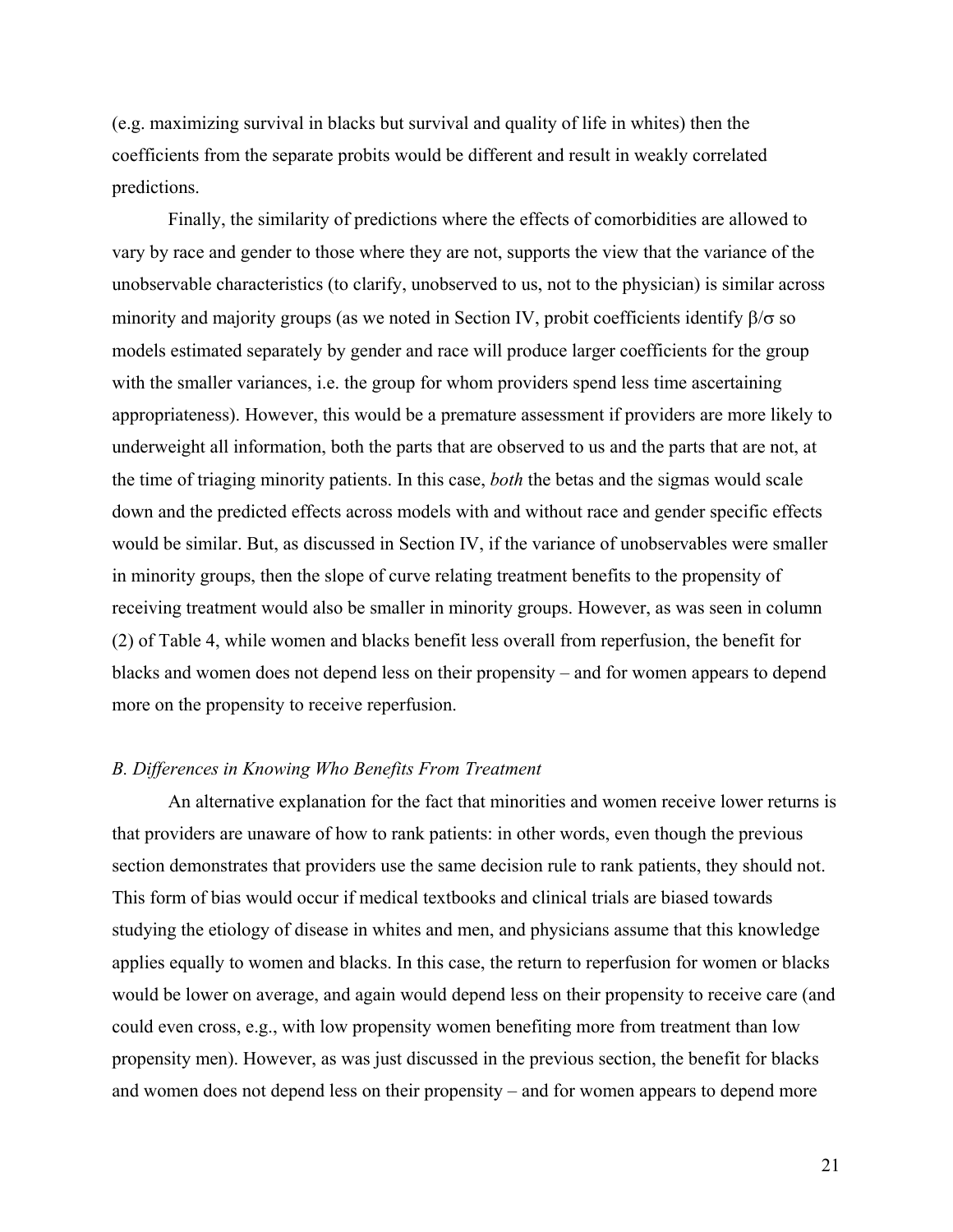on the propensity to receive reperfusion. Figure 4 examines this possibility graphically by reporting the estimated benefit from reperfusion at every propensity to receive reperfusion, estimated as in Figure 3 but done separately by gender and race. The evidence in Figure 4 demonstrates that if anything the benefits to treatment are lower for female and blacks at all propensities (except the very highest for females). Moreover, while estimates for blacks and whites are roughly parallel, the relationship between propensity and the effect of reperfusion is steeper for females than for males – the opposite of what we would expect if physicians were using the wrong decision rule to treat women.

#### *C. Differences in Follow-up Care*

Next we investigate the concern that reperfusion provides similar short-run benefits to blacks and women, but that a lack of follow-up care leads to worse outcomes after the patient is discharged from the hospital (usually within a week of the AMI). If this were the case, we would expect the effect of treatment on short-term mortality to be similar, while the effect of treatment on long-term mortality would diverge. We explore the time-path of survival in Table 5 and Figure 5, where we estimate separate models for survival at horizons of 3 days through 1 year. We find that for women, receiving reperfusion is actually associated with harm during the acute phase of treatment (the first 3 days). The clinical literature notes that strokes are a possible sideeffect of reperfusion, and while we cannot directly verify that women are having strokes, the early mortality at 3 days is consistent with this explanation. After this initial phase, there is no further deterioration of benefits in women; lower benefits for women are largely the consequence of higher acute mortality associated with reperfusion. Thus, women appear to face greater acute risk from the procedure, but then experience similar survival benefits in the post-acute phase.

Blacks also experience somewhat greater mortality risk from the treatment in the acute phase, although the difference from whites at 3 days is not significant. In contrast to the result for women, however, blacks in our sample appear to receive lower (but not harmful) benefit in the post-acute phase—their estimated benefits of treatment remain small even at one year, and the gap in the treatment effect between whites and blacks continues to grow through 90 days. Thus, it appears that (like women) reperfusion may harm blacks more during the acute phase of treatment, but also (unlike women) blacks may benefit less from the treatment after the acute phase. One possible reason for the lack of post-acute benefit of reperfusion among blacks could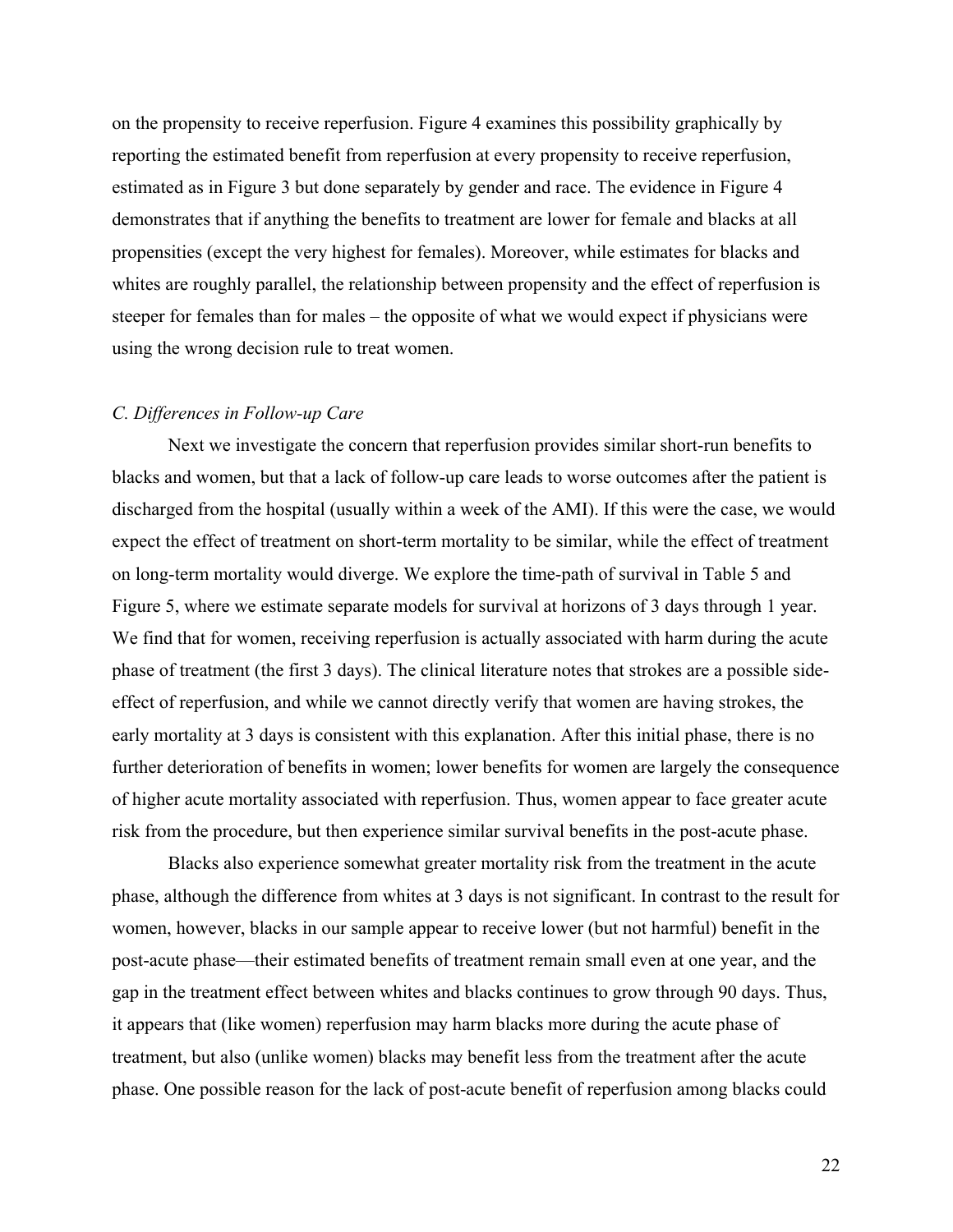be a lack of follow-up care. But another possible explanation, which we discuss further in the conclusion, is that blacks are known to take longer to arrive at the hospital because of ambulance delays and other factors, and trial evidence suggests that the effectiveness of reperfusion declines sharply with time since the heart attack.

#### *D. Differences in Hospital Skill*

One potential explanation for the lower benefits for blacks is that blacks and whites go to different hospitals, and that hospitals which treat blacks are not good at the management of heart attacks. This explanation is motivated by Chandra and Skinner (2004) and Skinner et al. (2005) who present evidence that minority serving hospitals aren't particularly good at the management of heart-attacks: these hospitals exhibit lower 90-day survival for both black and white patients (this explanation cannot be a determinant of gender disparities in care, since men and women go to similar hospitals). To explore this theory, we modified equation 8 to include hospital fixed effects as well as hospital fixed effects interacted with whether a patient received reperfusion. With these fixed effects we allow hospitals to vary in quality and also in their reperfusion specific expertise. The estimates are reported in Table 6. Including these fixed-effects resulted in nearly identical estimates to the results without fixed-effects reported in Table 5, and demonstrates that the fact that women and minorities receive slightly lower returns is a within hospital phenomena.

#### *E. Differences in Cost of Treatment*

 Finally, we explored the possibility that the benefit from treatment, and therefore the decision to treat, may also depend on the costs of treatment. Thinking about the costs as well as the health benefits of treatment is useful for two reasons. First, differences in the cost of treatment by race or gender may offset the survival differences, e.g. the larger impact of reperfusion on survival for men may be offset by higher costs of doing the procedure in men. Second, prejudice could appear in a more subtle form if medical care providers placed a smaller weight on costs in the decision to treat whites and men – implicitly placing a higher value on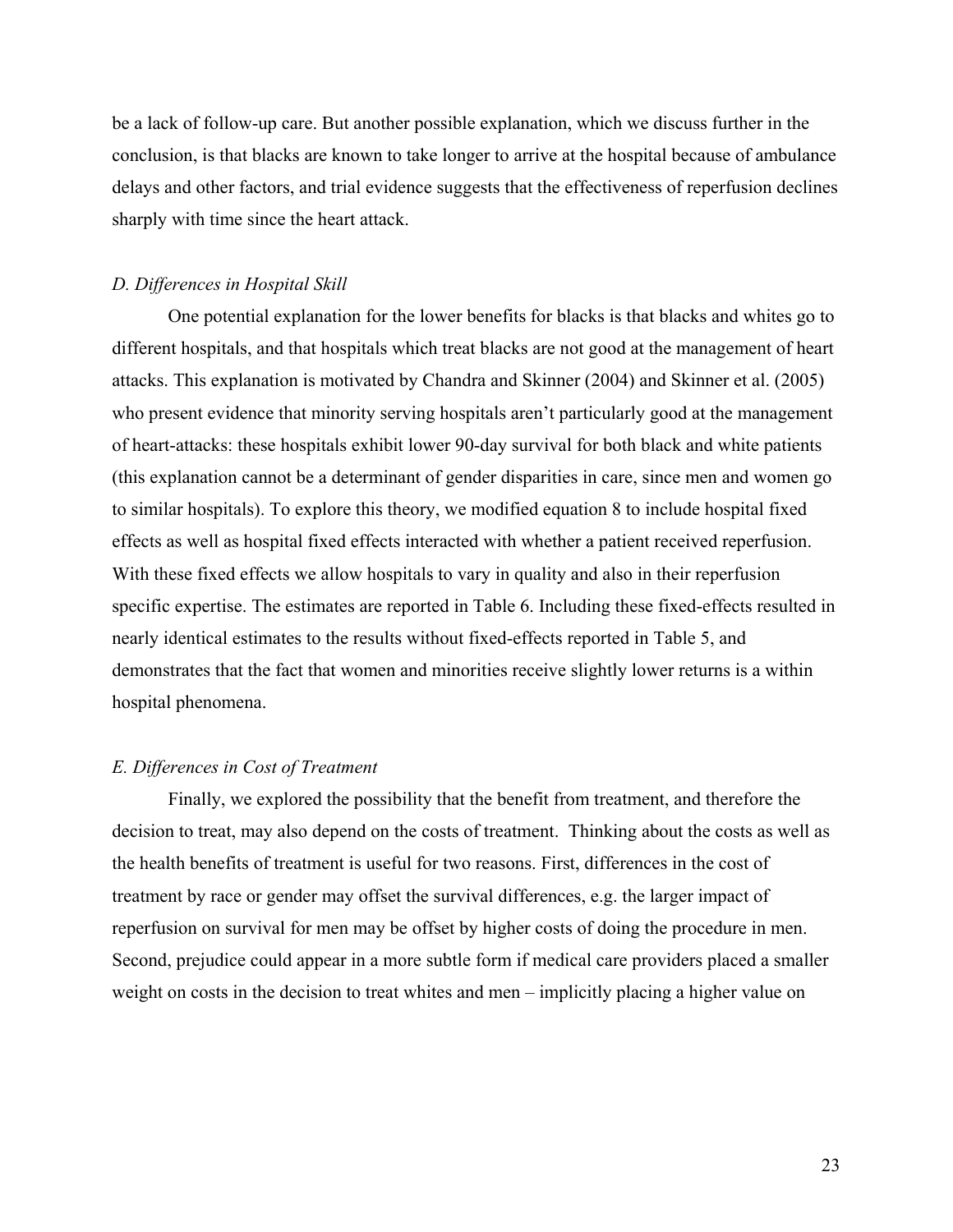their life. Empirically, we found that the story about costs did not affect the results – because the effect of reperfusion on cost was similar for men and women and for whites and blacks.<sup>9</sup>

#### **VII. Conclusions**

<u>.</u>

We used a simple economic intuition to develop a framework that provides a way to distinguish between prejudice and statistical discrimination. Our framework relied on the Beckerian insight that prejudice can be ascertained by comparing outcomes for the marginal patient (a test that cannot be implemented without observing everything that providers observe), but recast this intuition by combining information on the propensity to receive treatment with estimates of the benefits from treatment for those patients who receive the treatment. This outcome-based test for prejudice is in contrast to much of the empirical literature on prejudice.

In contrast to what models of prejudice would predict, we find that providers appear to know of the lower benefits that accrue to women and blacks and consequently use gender and race to correctly determine patient appropriateness for care. Even the upper bound of our estimates does not support the case for prejudice against women and blacks. In fact, if anything, we find that women and blacks have slightly lower benefits relative to a model of pure statistical discrimination. There are a number of reasons that we might observe such a pattern. Medical care providers may be aware of the lower benefits of treatment in minorities, but choose to increase treatment rates for these groups (or lower treatment for other groups) because of perceived equity concerns. This behavior may be reinforced by malpractice concerns if providers worry that their decision not to treat a patient based on their race or gender could expose them to litigation. Alternatively, since few medical trials separately estimate the benefits of treatments by race or gender, medical care providers may be unaware of the extent to which the benefits of treatment are lower among women and minorities, or may be unwilling to make treatment decisions without a documented medical reason based solely on a statistical association

 $9^9$  To perform this test, we redefined benefit as the benefit net of costs from treatment:  $B = S - \lambda C$ , with *S* representing the survival benefit from treatment, and *C* the cost for a patient.  $\lambda$  is a measure of survival per dollar tradeoff (when  $\lambda=0$ , the medical care provider focuses solely on survival benefits). A minimum value for a life year commonly used in cost-effectiveness studies would be about \$20k per life year, which implies a value of  $\lambda$ =0.01. For reasonable values of  $λ$ , between 0 and  $.1$ , we were unable to reject the hypothesis that the returns to men and whites were similar to those for women and blacks. These results are available upon request.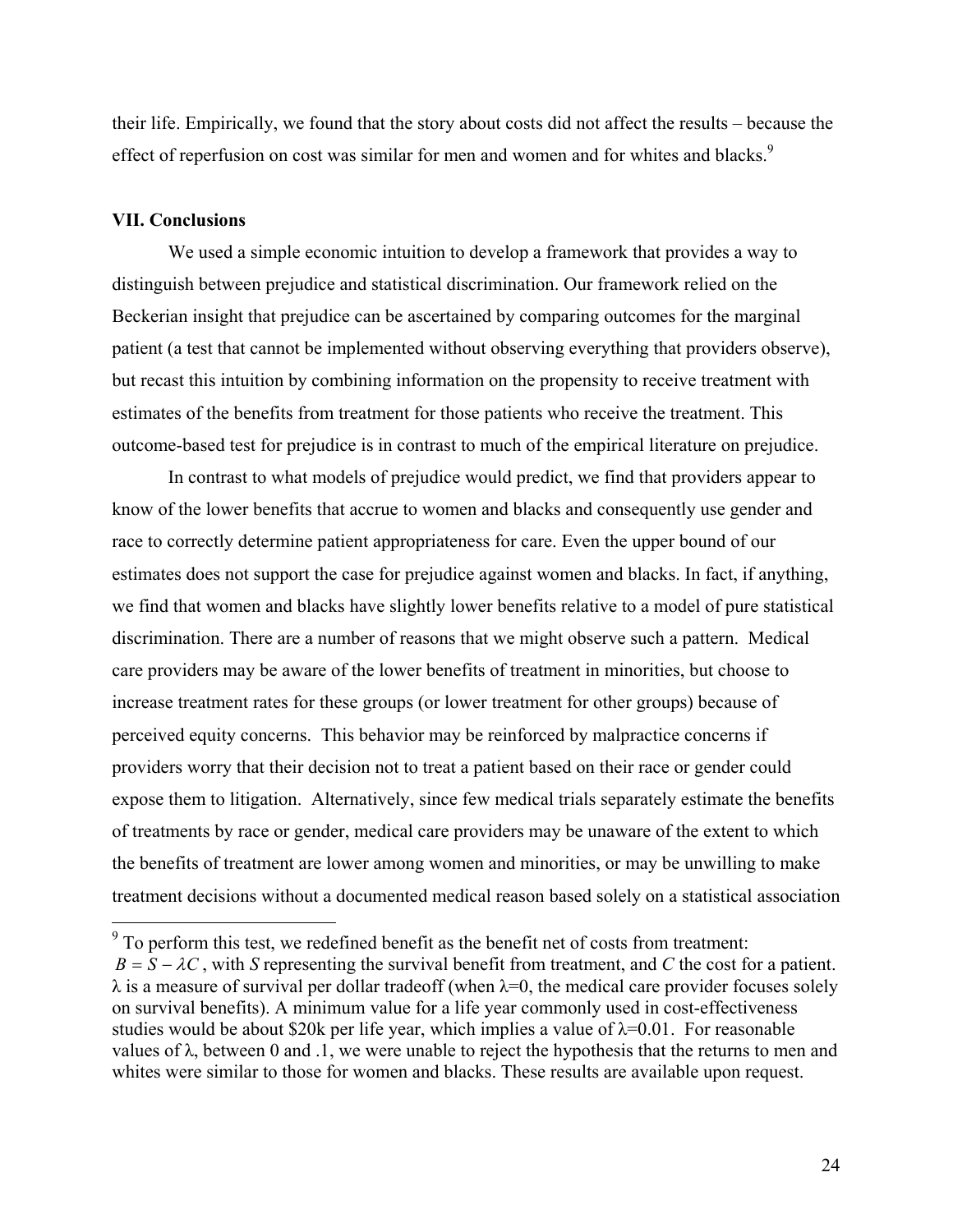between benefits and gender or race. In fact, the absence of such trials or medical knowledge may be a form of macro-prejudice against minorities (Healy, 1991), but this is a different explanation than bias in the clinical encounter.

Other mechanisms for the slightly lower benefits for women and blacks are less benign. For example, the returns to any treatment might be low unless other treatments are also being provided (for example, a provider may be less likely to provide reperfusion to black patients knowing that they are less likely to receive other complimentary therapies such as high-quality diabetes care or follow-up care after discharge from the hospital), leading to an equilibrium in which no treatments are ever provided to minorities. While this remains a possibility, in earlier work we noted that racial disparities in care within hospitals and within areas are not correlated (see Baicker et al., 2004). For example, the racial disparity in the receipt of high-quality care was correlated less that 0.10 with the disparity in colorectal cancer screening or cardiac catheterization. The lack of correlation in disparities would suggest that explanations grounded in self-fulfilling equilibria are not first-order. It is also possible that lower levels of provider effort cause lower benefits in minorities. But we did not find evidence that providers triage patients into care differently, as would be the case if they used all the information at the time of admission for men and whites, but not for women and blacks.

In future work it will be important to document the precise biological mechanism that leads to the slightly lower returns to treatment for female and black heart attack patients. For women, we interpret the risk of early mortality from reperfusion as evidence that they are at higher risk of having a stroke—and while the presence of stroke-risk is consistent with the trial results (see FTTCG, 1994) this would need to be established more rigorously. Such a mechanism suggests that alternative treatments must be developed for women that reduce the probability of early strokes. For blacks, lower long-term benefits from reperfusion may reflect delays in obtaining treatment. Sheifer et al. (2000) and Ting et al. (2008) demonstrate that it takes blacks longer to arrive at the hospital because of ambulance delays or because of delays in recognizing the symptoms of a heart attack. In our data 54 percent of whites arrived within 6 hours of the start of reported chest pain relative to 43 percent of blacks, and blacks were more likely to be coded as having no chest pain (22 percent versus 15 percent) or having unknown time since chest-pain at the time of arrival (9 percent versus 13 percent). Because providers do not know the exact status of the delay confronting minority patients they may treat black heart attacks

25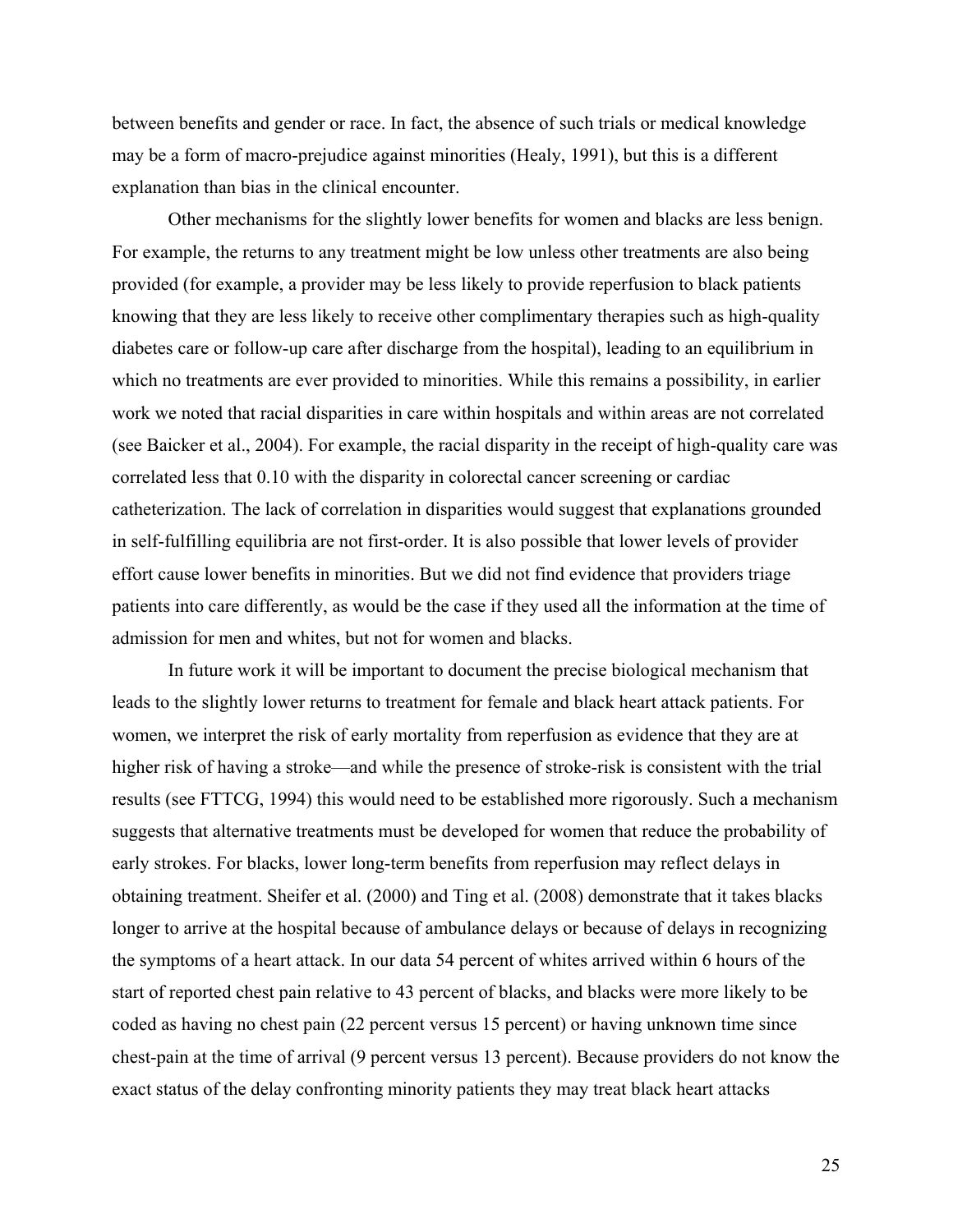identically to white AMIs, but doing so could result in lower benefits for black patients if they are less appropriate for reperfusion by virtue of their delayed arrival. Efforts to reduce late arrivals for minority patients are very different from those that emphasize the prejudice channel. The policy prescription for prejudice is to reduce underuse by performing more treatment in minorities or better ranking of patients for treatment. For example, the IOM's report Unequal Treatment recommends increasing cultural competency for providers and hiring more minority physicians as ways to make progress on these channels. Under statistical discrimination, treatment disparities exist because of lower minority appropriateness for care. Thus, policies should be focused on improving their appropriateness, rather than increasing their treatment rates (which will only result in prejudice against the majority and could in theory even harm minority health).

While we reject the role of prejudice in explaining treatment disparities for heart attacks, we are cautious about generalizing these conclusions to treatment disparities across all medical conditions. It is certainly possible that prejudice may be more pertinent in an ambulatory setting where patient-doctor communication is more relevant for treatment decisions. Alternatively, prejudice may be less relevant in ambulatory settings where the physician has more time to make a decision, which helps to reduce the scope for implicit bias, which is most prevalent in a timesensitive environment (Bertrand, Chugh and Mullainathan, 2005). Regardless of the specific context and explanation, our paper provides a general economic framework to evaluate the role of a variety of bias-based explanations for disparities in care, versus less pernicious alternatives. In theory, this framework can be used to assess the role of prejudice in other settings such as hiring, loan applications, and admissions decisions. In all of these settings, disparities in treatment rates alone cannot distinguish between prejudice and statistical discrimination, but can do so when combined with estimates of the benefits from treatment.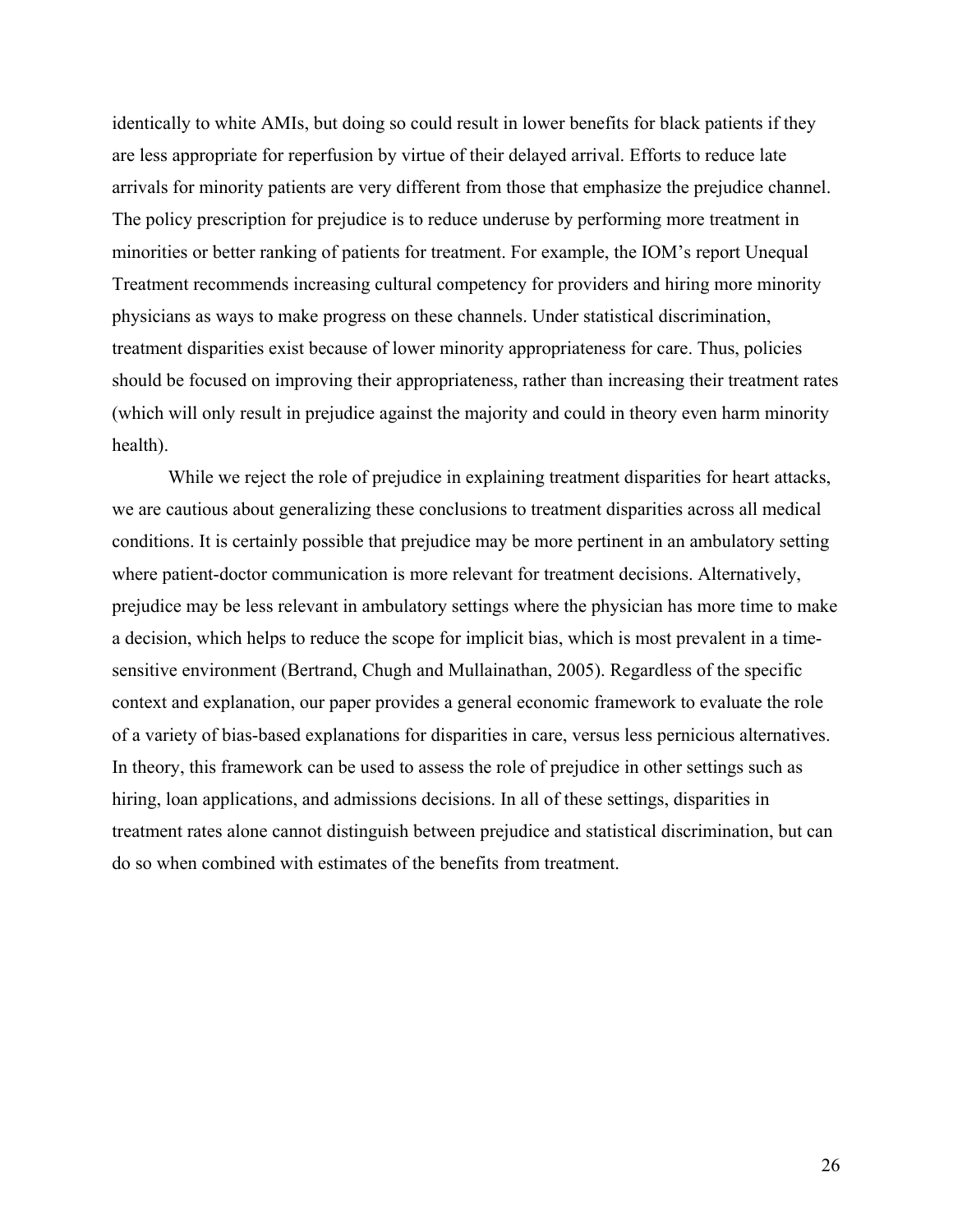## **References**

- Altonji, Joseph G, and Charles R. Pierret. 2001. "Employer Learning and Statistical Discrimination." *Quarterly Journal of Economics* 116(1): 313-350.
- Allison, JJ, CI Kiefe, RM Centor, JB Box, RM Farmer. 1996. "Racial Differences in the Medical Treatment of Elderly Medicare Patients with Acute Myocardial Infarction." *Journal of General Internal Medicine* 11(12): 736-43.
- Anderson, R. D., and C. J. Pepine. 2007. "Gender Differences in the Treatment for Acute Myocardial Infarction: Bias or Biology?" *Circulation* 115(7): 823-826.
- Antonovics, Kate, and Brian Knight. 2009. "A New Look at Racial Profiling: Evidence from the Boston Police Department." *The Review of Economics and Statistics* 91(1): 163-177.
- Anwar, S, H Fang. 2006. "An Alternative Test of Racial Prejudice in Motor Vehicle Searches: Theory and Evidence." *The American Economic Review*. 96(1): 127-151.
- Ayanian, JZ, I Udvarhelyi, C Gatsonis, C Pashos, A Epstein. 1993. "Racial Differences in the Use of Revascularization Procedures After Coronary Angiography." *Journal of the American Medical Association* 269(20): 2642-6.
- Baicker, Katherine, Amitabh Chandra, Jonathan Skinner, and John E. Wennberg. 2004. "Who You Are and Where You Live: How Race and Geography Affect the Treatment of Medicare Beneficiaries." *Health Affairs*.
- Balsa, Ana I., and Thomas G. McGuire. 2003. "Prejudice, Clinical Uncertainty and Stereotyping as Sources of Health Disparities." *Journal of Health Economics* 22(1): 89-116.
- Barnato, AE, FL Lucas, D Staiger, A Chandra. 2005. "Hospital-Level Racial Disparities in Acute Myocardial Infarction Treatment and Outcomes." *Medical Care* 43: 308-19.
- Barsky, Robert B., John Bound, Kerwin Charles, and J.P. Lupton. 2002. "Accounting for the black-white wealth gap: A nonparametric approach." *Journal of the American Statistical Association* 97 (459): 663-673.
- Bertrand, Marianne, Dolly Chugh, and Sendhil Mullainathan. 2005. "Implicit Discrimination." *American Economic Review* 95(2): 94–98.
- Canto, JG, JJ Allison, CI Kiefe. 2000. "Relation of Race and Sex to the Use of Reperfusion Therapy in Medicare Beneficiaries with Acute Myocardial Infarction." New England Journal of Medicine 342:1094-1100
- Chandra, Amitabh and Jonathan S. Skinner, "Geography and Racial Health Disparities" in Anderson, Norman B., Rodolfo A. Bulatao, and Barney Cohen (Eds). 2004. *Critical Perspectives: on Racial and Ethnic Differences in Health in Late Life*. Washington D.C.: The National Academies Press.
- Chandra, Amitabh and Douglas O. Staiger. 2007. "Productivity Spillovers in Healthcare: Evidence from the Treatment of Heart Attacks." *Journal of Political Economy*.
- Chen, Jersey, Saif S. Rathore, Martha J. Radford, Yun Wang, Harlan M. Krumholz. 2001.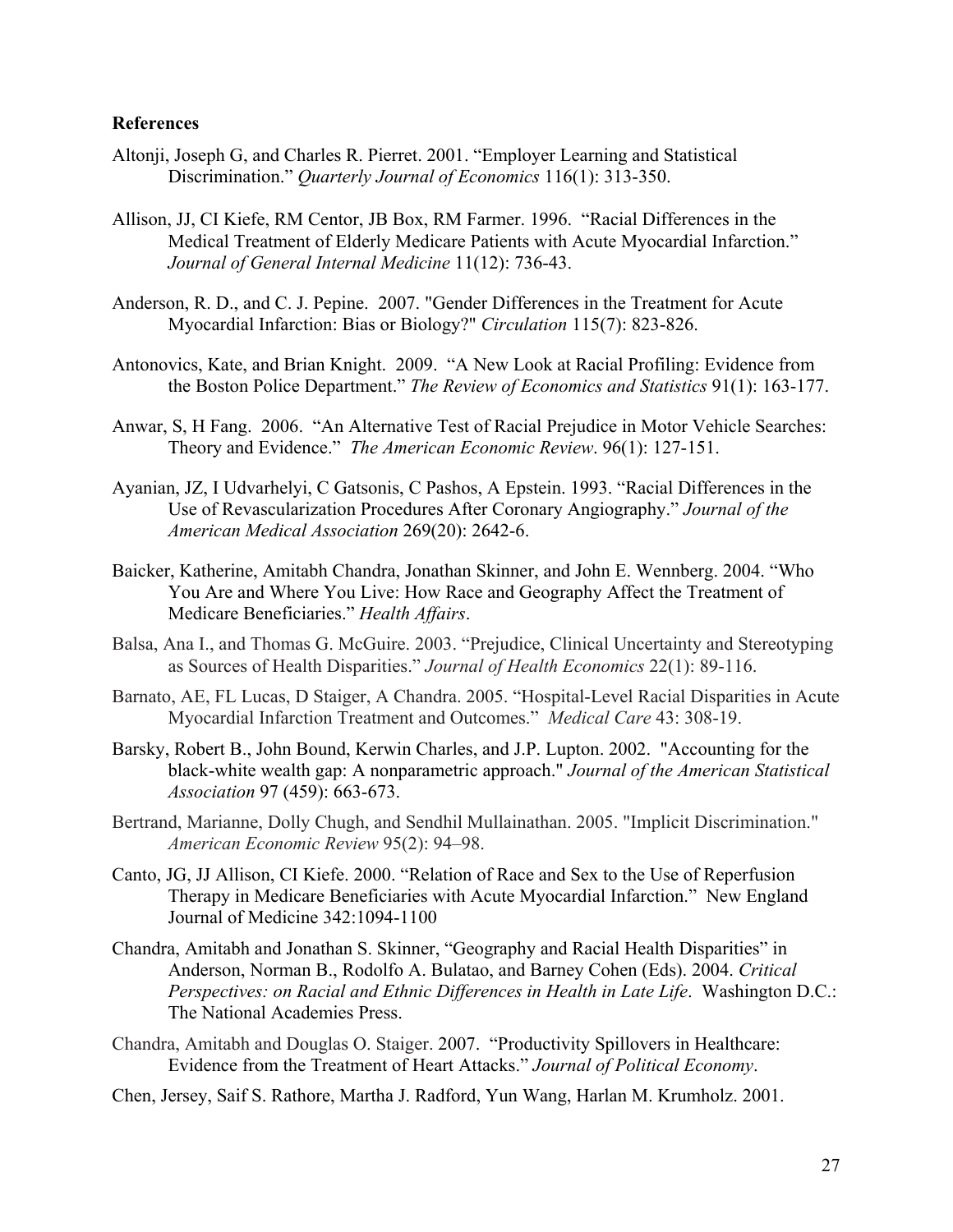"Racial Differences in the Use of Cardiac Catheterization after Acute Myocardial Infarction." *New England Journal of Medicine* 344: 1443-1449.

- Fibrinolytic Therapy Trialists' Collaborative Group. 1994. "Indications for Fibrinolytic Therapy in Suspected Acute Myocardial Infarction: Collaborative Overview of Early Mortality and Major Morbidity Results from all Randomised Trials of More Than 1000 patients." *Lancet* 343(8893): 311-22.
- Fincher, C, JE Williams, V MacLean, JJ Allison, CI Kiefe, JG Canto. 2004. "Racial Disparities in Coronary Heart Disease: A Sociological View of the Medical Literature on Physician Bias." *Ethnicity and Disease* 14(3): 360–71.
- Green, Alexander, Dana Carney, Daniel Pallin, Long Ngo, Kristal Paymond, Lisa Iezzoni, Mahzarin Banaji. 2007. "Implicit Bias among Physicians and its Predictions of Thrombolysis for Blacks and Whites Patients." *Journal of General Internal Medicine*.
- Healy, Bernadine. 1991. "The Yentl Syndrome," *New England Journal of Medicine* 325: 274- 276.
- Heckman JH. 1998. "Detecting Discrimination." *Journal of Economic Perspectives* 12(2):101- 116.
- Heckman JH, S Urzua, E Vytlacil. 2006. "Understanding Instrumental Variables in Models with Essential Heterogeneity." *The Review of Economics and Statistics* 88(3):389-432.
- Jha, AK, ES Fisher, Z Li, EJ Orav, and AM Epstein. 2005. "Racial Trends in the Use of Major Procedures Among the Elderly." *New England Journal of Medicine* 353:683- 91.
- Knowles, John, Nicola Persico, and Petra Todd. 2001. "Racial Bias in Motor Vehicle Searches: Theory and Evidence." *Journal of Political Economy* 109(1): 203-232.
- List, John A. 2004. "The Nature and Extent of Discrimination in the Marketplace: Evidence from the Field," *Quarterly Journal of Economics* 119(1): 49-89.
- Marciniak, TA, EF Ellerbeck, MJ Radford, et al. 1998. "Improving the Quality of Care for Medicare Patients with Acute Myocardial Infarction: Results from the Cooperative Cardiovascular Project." *Journal of the American Medical Association* 279:1351-7.
- McClellan, Mark, Barbara J. McNeil, Joseph P. Newhouse. 1994. "Does More Intensive Treatment of Acute Myocardial Infarction in the Elderly Reduce Mortality? Analysis Using Instrumental Variables." *Journal of the American Medical Association* 272(11): 859-866.
- Munnell, Alicia H. & Geoffrey M. B. Tootell & Lynn E. Browne & James McEneaney, 1996. "Mortgage Lending in Boston: Interpreting HMDA Data," *American Economic Review*,  $86(1)$ : 25-53.
- O'Connor, GT, HB Quinton, ND Traven, et al. 1999. "Geographic Variation in the Treatment of Acute Myocardial Infarction: The Cooperative Cardiovascular Project." *Journal of the American Medical Association* 281: 627-33.
- Rathore, SS, AK Berger, KP Weinfurt, et al. 2000. "Race, Sex, Poverty, and the Medical Treatment of Acute Myocardial Infarction in the Elderly." *Circulation* 102:642-8.

Schulman, KA, JA Berlin, W Harless, et al. 1999. "The Effect of Race and Sex on Physicians'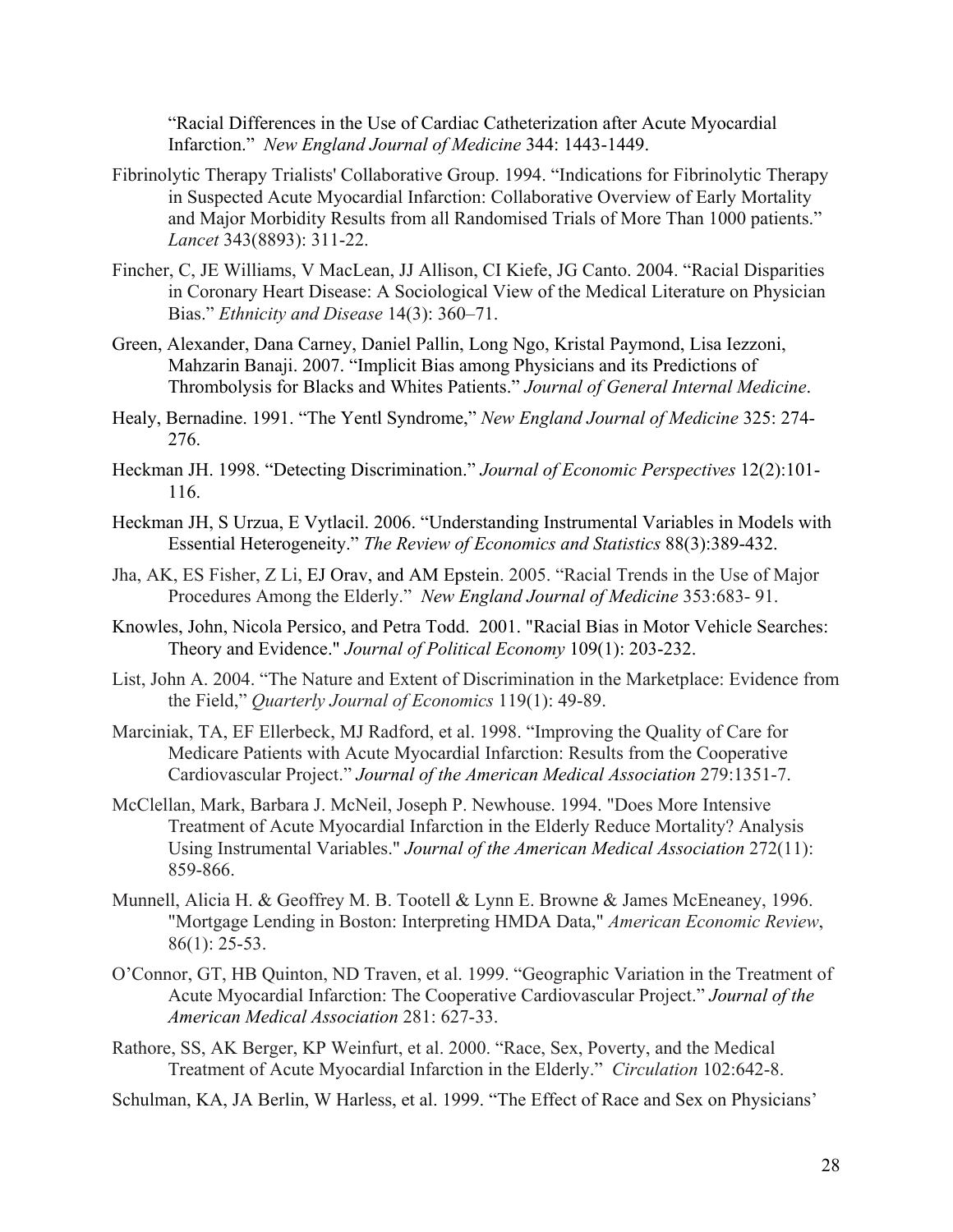Recommendations for Cardiac Catheterization." *New England Journal of Medicine* 340(8): 618–26.

- Sheifer, S. E., S. S. Rathore, et al. 2000. "Time to Presentation With Acute Myocardial Infarction in the Elderly: Associations With Race, Sex, and Socioeconomic Characteristics." *Circulation* 102(14): 1651-1656.
- Skinner, Jonathan, Amitabh Chandra, Douglas Staiger, Julie Lee, and Mark McClellan. 2005. "Mortality After Acute Myocardial Infarction in Hospitals that Disproportionately Treat African Americans." *Circulation*.
- Smedley, B, A Stith, A Nelson, eds. *Unequal Treatment: Confronting Racial and Ethnic Disparities in Health Care*. Washington DC: Institute of Medicine; 2003.
- Ting, H. H., E. H. Bradley, et al. 2008. "Factors Associated With Longer Time From Symptom Onset to Hospital Presentation for Patients With ST-Elevation Myocardial Infarction." *Arch Intern Med* 168(9): 959-968.
- Vaccarino, V, SS Rathore, NK Wenger. 2005. "Sex and Racial Differences in the Management of Acute Myocardial Infarction." *New England Journal of Medicine* 353:671-682
- Van Ryn, M, and SS Fu. 2003. "Paved With Good Intentions: Do Public Health and Human Service Providers Contribute to Racial/Ethnic Disparities in Health?" *American Journal of Public Health* 93(2): 248–55.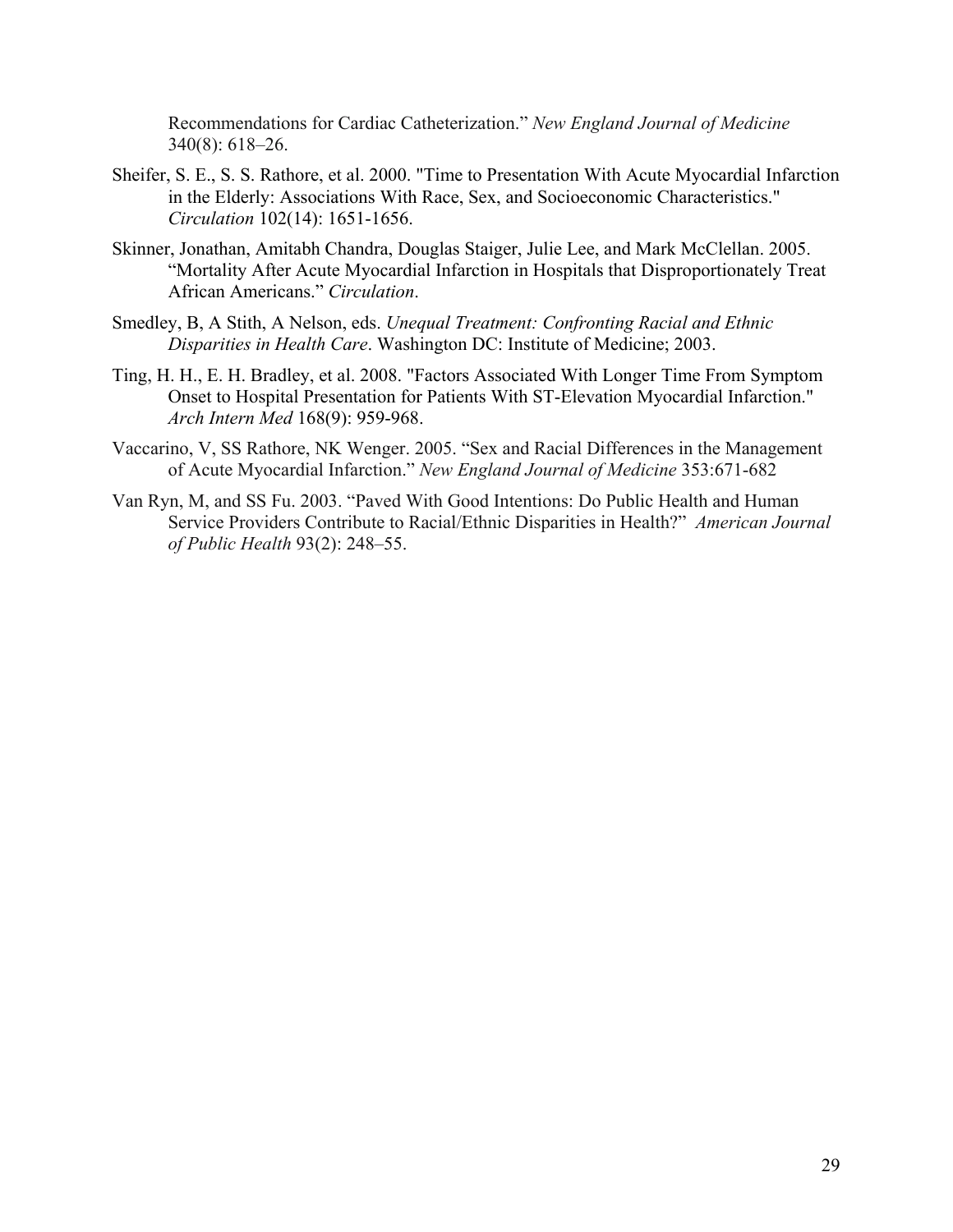## **Appendix**

## **Construction of CCP Estimation Sample:**

The CCP used bills submitted by acute care hospitals (UB-92 claims form data) and contained in the Medicare National Claims History File to identify all Medicare discharges with an International Classification of Diseases, Ninth Revision, Clinical Modification (ICD-9-CM) principal diagnosis of 410 (myocardial infarction), excluding those with a fifth digit of 2, which designates a subsequent episode of care. The study randomly sampled all Medicare beneficiaries with acute myocardial infarction in 50 states between February 1994 and July 1995, and in the remaining 5 states between August and November, 1995 (Alabama, Connecticut, Iowa, and Wisconsin) or April and November 1995 (Minnesota); for details see O'Connor et al. (1999). Among patients with multiple myocardial infarction (MIs) during the study period, only the first AMI was examined. The Claims History File does not reliably include bills for all of the approximately 12% of Medicare beneficiaries insured through managed care risk contracts, but the sample was representative of the Medicare fee-for-service (FFS) patient population in the United States in the mid-1990s. After sampling, the CCP collected hospital charts for each patient and sent these to a study center where trained chart abstracters abstracted clinical data. Abstracted information included elements of the medical history, physical examination, and data from laboratory and diagnostic testing, in addition to documentation of administered treatments. The CCP monitored the reliability of the data by monthly random reabstractions. Details of data collection and quality control have been reported previously in Marciniak et al. (1998). For our analyses, we delete patients who were transferred from another hospital, nursing home or emergency room since these patients may already have received care that would be unmeasured in the CCP. We transformed continuous physiologic variables into categorical variables (e.g., systolic BP < 100 mm Hg or > 100 mm Hg, creatinine <1.5, 1.5-2.0 or > 2.0 mg/dL) and included dummy variables for missing data.

Our choice of variables was based on those selected by Fisher et al. (2003a,b) and Barnato et al. (2005). With the exception of two variables that are both measured by blood-tests, albumin and bilirubin (where the rates of missing data were 24 percent), we do not have a lot of missing data (rates were less than 3 percent). Included in our model are the following riskadjusters: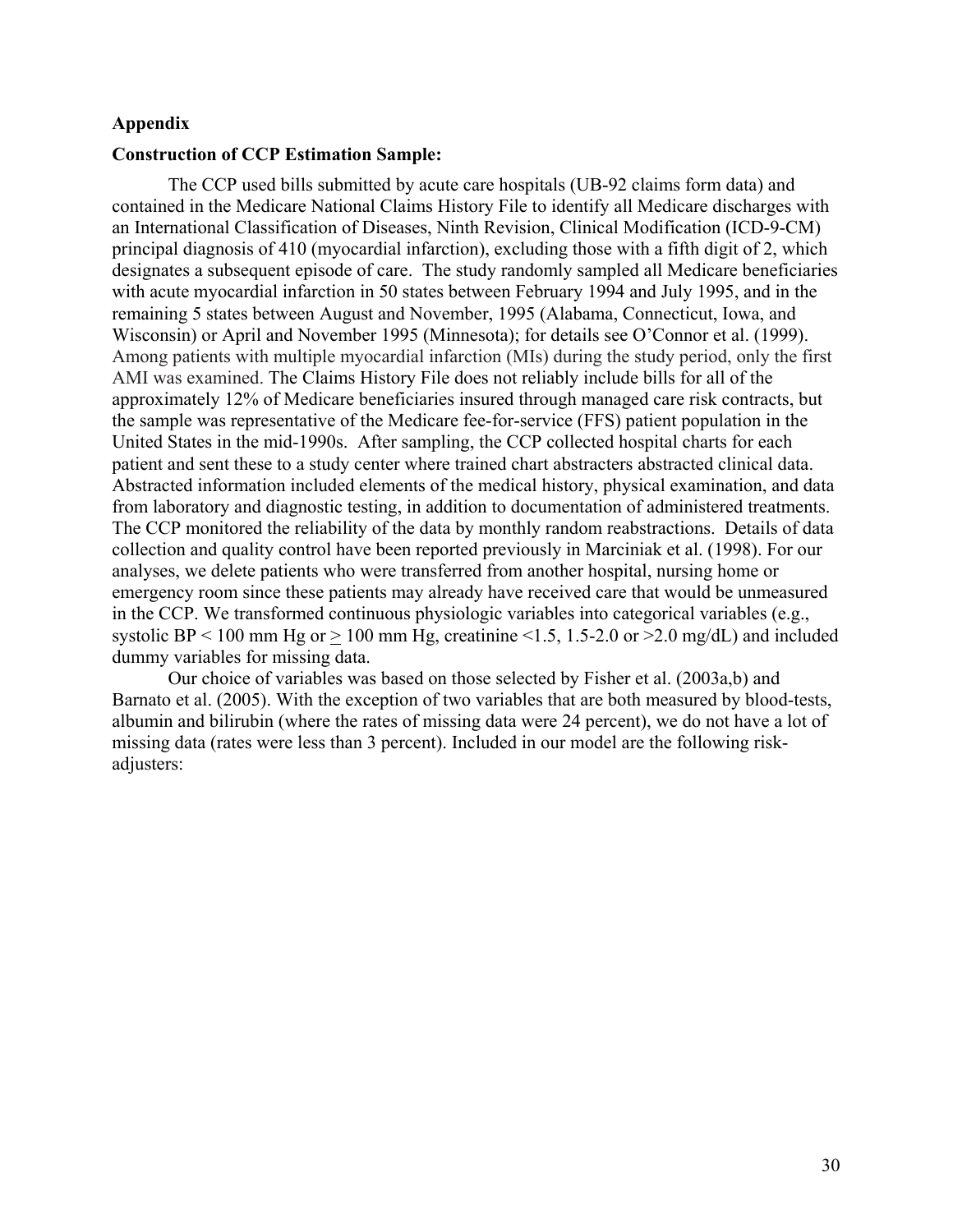Age, Race, Sex (full interactions) hx angina missing (ref=no) previous revascularization  $(1=y)$  hx terminal illness  $(1=y)$ hx old mi  $(1=y)$ hx chf  $(1=y)$ history of dementia hx diabetes  $(1=v)$ hx hypertension  $(1=y)$ hx leukemia  $(1=y)$ hx  $\text{ef} \leq 40 \text{ (1=y)}$ hx metastatic ca  $(1=y)$ hx non-metastatic ca  $(1=y)$ hx pvd  $(1=y)$ hx copd  $(1=y)$ hx angina (ref=no) current smoker atrial fibrillation on admission cpr on presentation indicator mi = anterior indicator mi = inferior indicator  $mi = other$ heart block on admission chf on presentation hypotensive on admission hypotensive missing shock on presentation peak ck missing peak ck gt 1000

no-ambulatory (ref=independent) ambulatory with assistance ambulatory status missing albumin low(ref $\geq$ =3.0) albumin missing(ref $\ge$ =3.0) bilirubin high $(ref<1.2)$ bilirubin missing( $ref<1.2$ ) creat  $1.5 - 2.0$ (ref= $1.5$ )  $\text{creat} \geq 2.0(\text{ref} = 1.5)$ creat missing(ref=<1.5) hematocrit low(ref=>30) hematocrit  $missing(ref \Rightarrow 30)$ ideal for CATH (ACC/AHA criteria)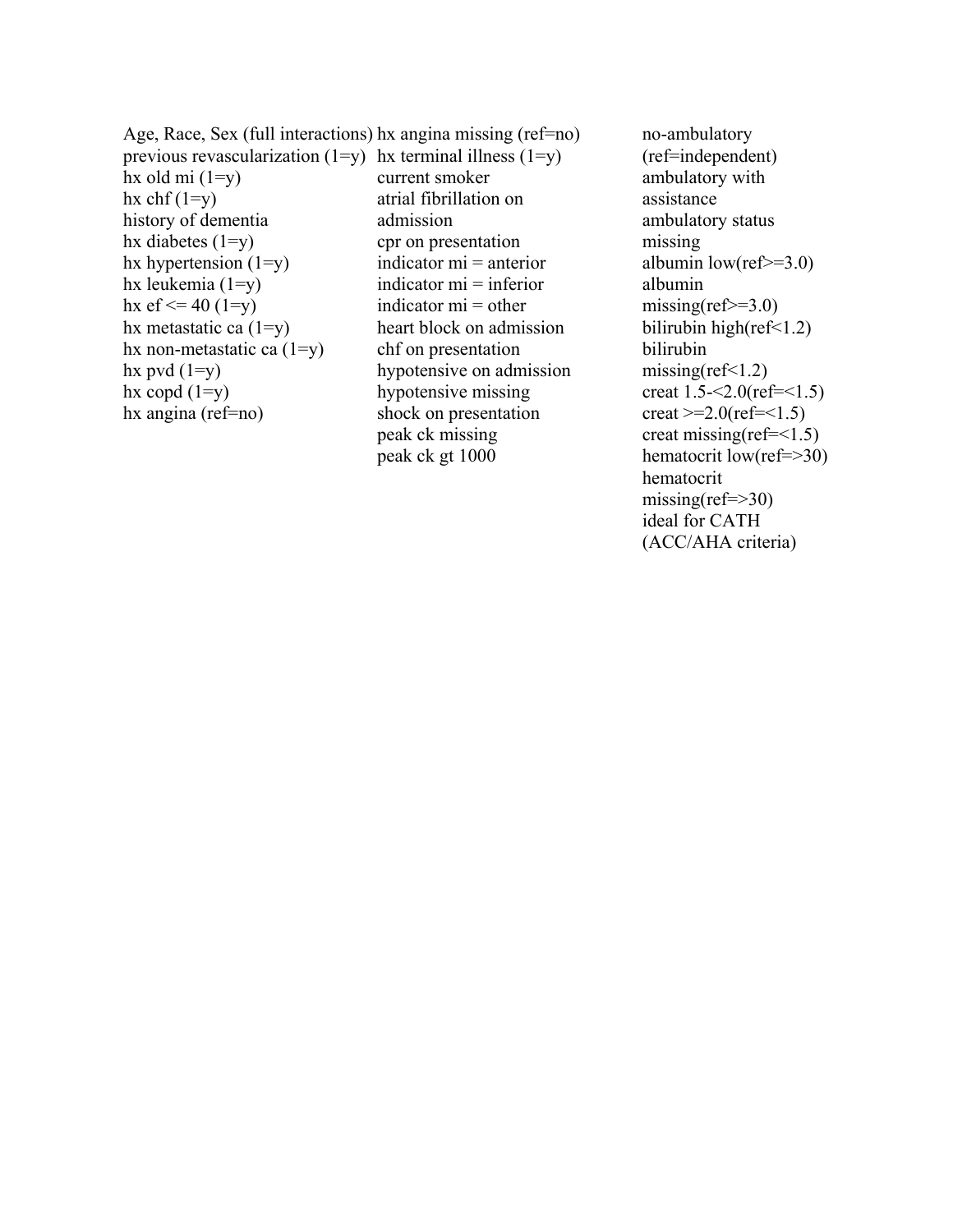Figure 1a: Illustration of Unprejudiced Provider Behavior



Figure illustrates the relationship between the expected benefit from treatment (B) on the vertical axis, and the index I (which determines the propensity of being treated) on the horizontal axis. The thick curve represents the treatment-on-the-treated effect for a patient with index I. It approaches the minimum threshold  $(\tau)$  for a patient with a low propensity of being treated.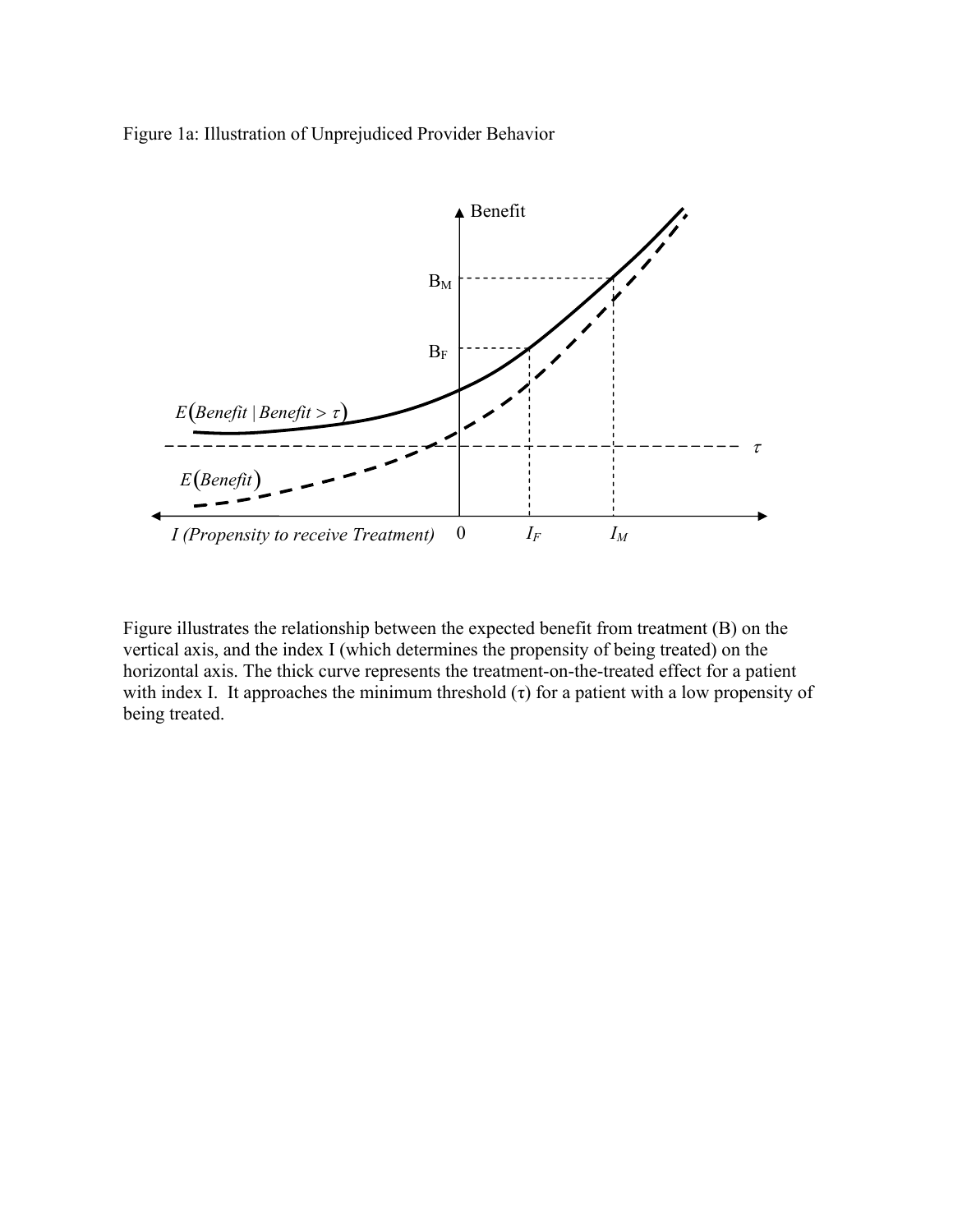Figure 1b: Illustration of Taste-Based Prejudice



Figure illustrates how treatment-on-the-treated differs for men and women when there is prejudice against women. The treatment effect among women is higher at every point, reflecting the fact that the benefit of treatment must exceed a higher minimum threshold for women ( $\tau_w > \tau_m$ ). Because adding an amount to the hurdle because of prejudice is equivalent to incorrectly subtracting the same amount from the benefit when determining whether to treat a patient, this is also equivalent to providers incorrectly ascertaining treatment appropriateness for women.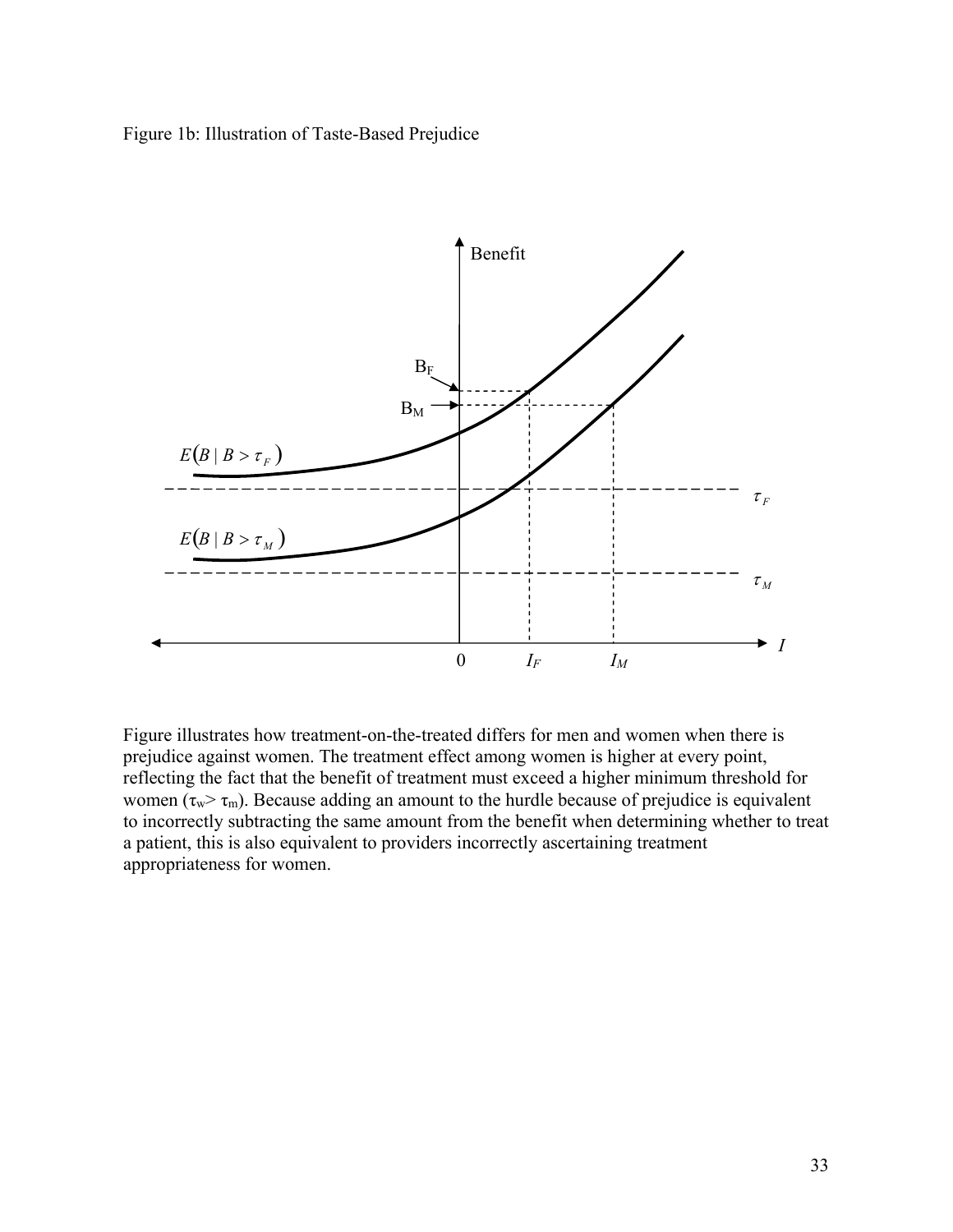Figure 2: Reweighting the Distributions of Propensities by Sex and Race



Panel A: Reweighting by Sex

Panel B: Reweighting by Race



Note: the unweighted and reweighted kernal densities of the probability of receiving reperfusion are plotted by gender (panel A) and race (panel B) for the untreated (left hand side) and for the treated (right hand side). For reference, we have also included the propensity distribution for treated females (or blacks), since this is the target distribution that is being matched with reweighting. All reweighting is done using the method of Barsky et al. (2002).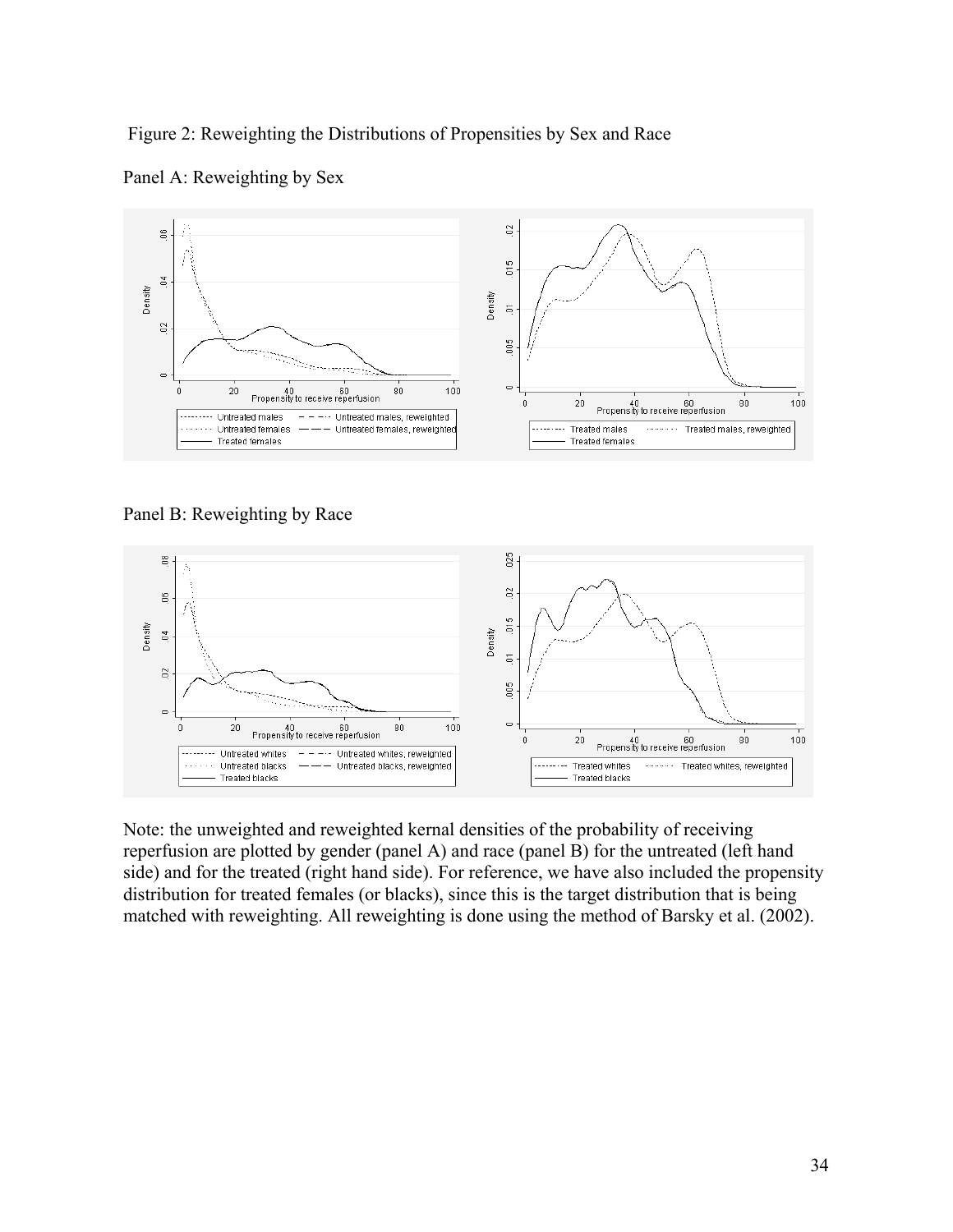

Figure 3: Effect of Reperfusion on 30 Day Survival, by propensity to receive reperfusion

Note: Propensity to receive reperfusion is a patient's probability of receiving reperfusion within 12 hours of the heart-attack. It is calculated as fitted values from a probit model that includes sex, race and all covariates, and all interactions with sex and race. After ranking patients on this index, we calculated the effect of reperfusion on survival at each percentile of the index (see Table 3, column 3 and text for details).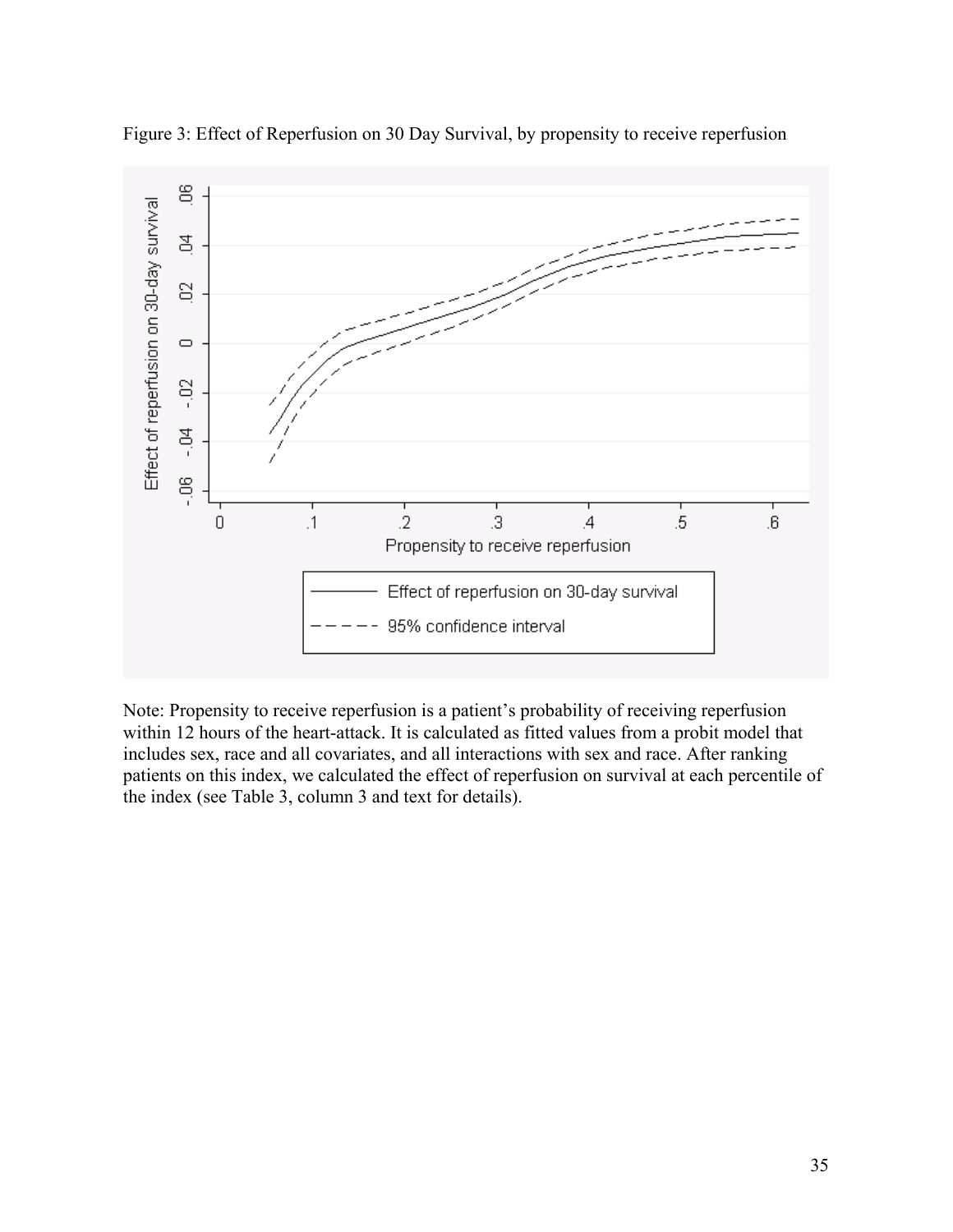Figure 4: Effect of Reperfusion on 30 Day Survival, by propensity to receive Reperfusion, and Sex and Race









Note: Propensity to receive reperfusion is a patient's probability of receiving reperfusion within 12 hours of the heart-attack. It is calculated as fitted values from a probit model that includes sex, race and all covariates, and all interactions with sex and race. After ranking patients on this index, we calculated the effect of reperfusion on survival using local linear regression using a bandwidth of 10% of the sample and a linear kernel.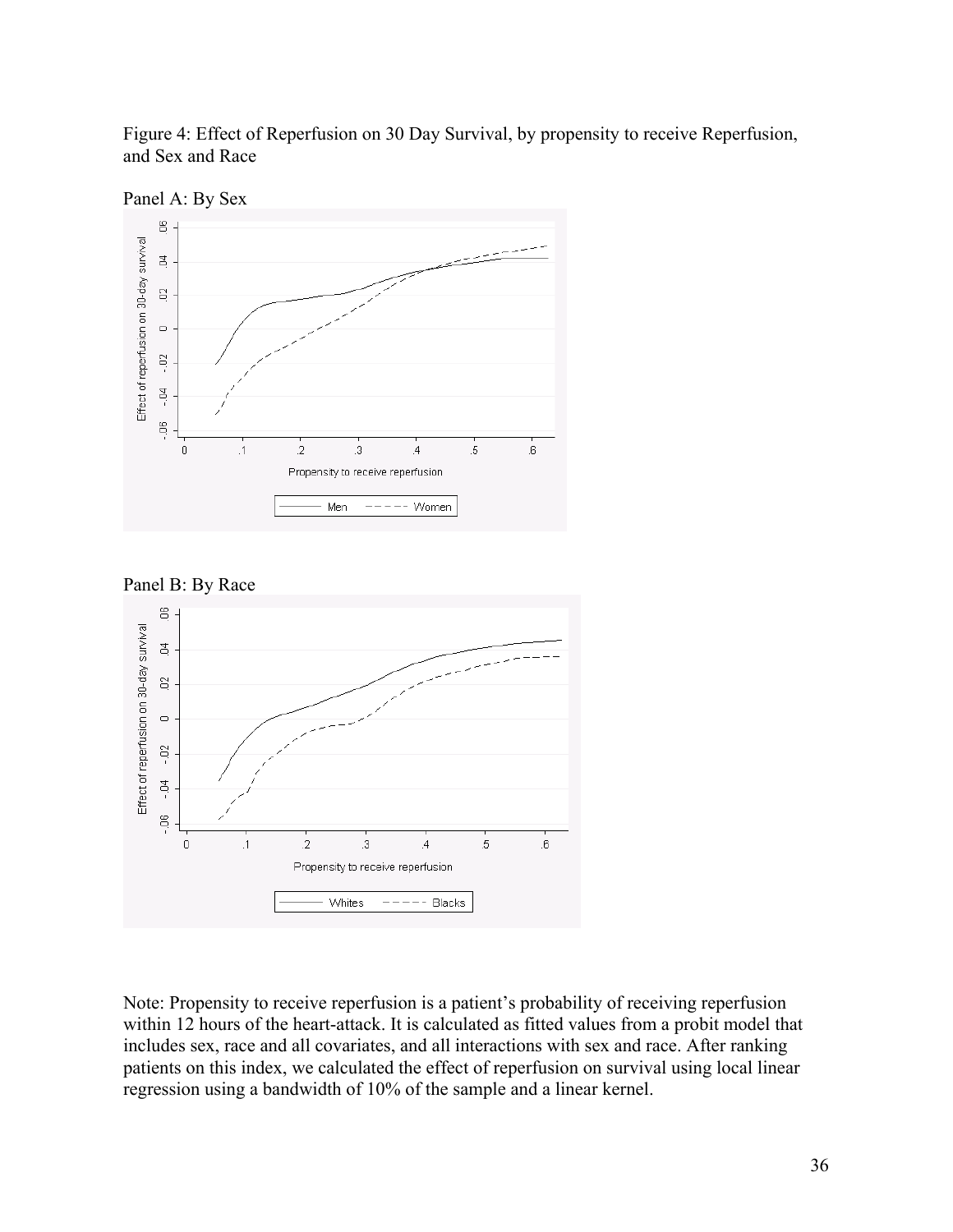Figure 5: Effect of Reperfusion on Survival over Time









Note: Figure reports the effect of reperfusion on the probability of survival at 3-365 days after the heart-attack. For each day of survival, we estimated a separate regression. The propensity of receive reperfusion is reweighted to resemble the distribution of treated minority patients (treated females in Panel A, and treated blacks in Panel B).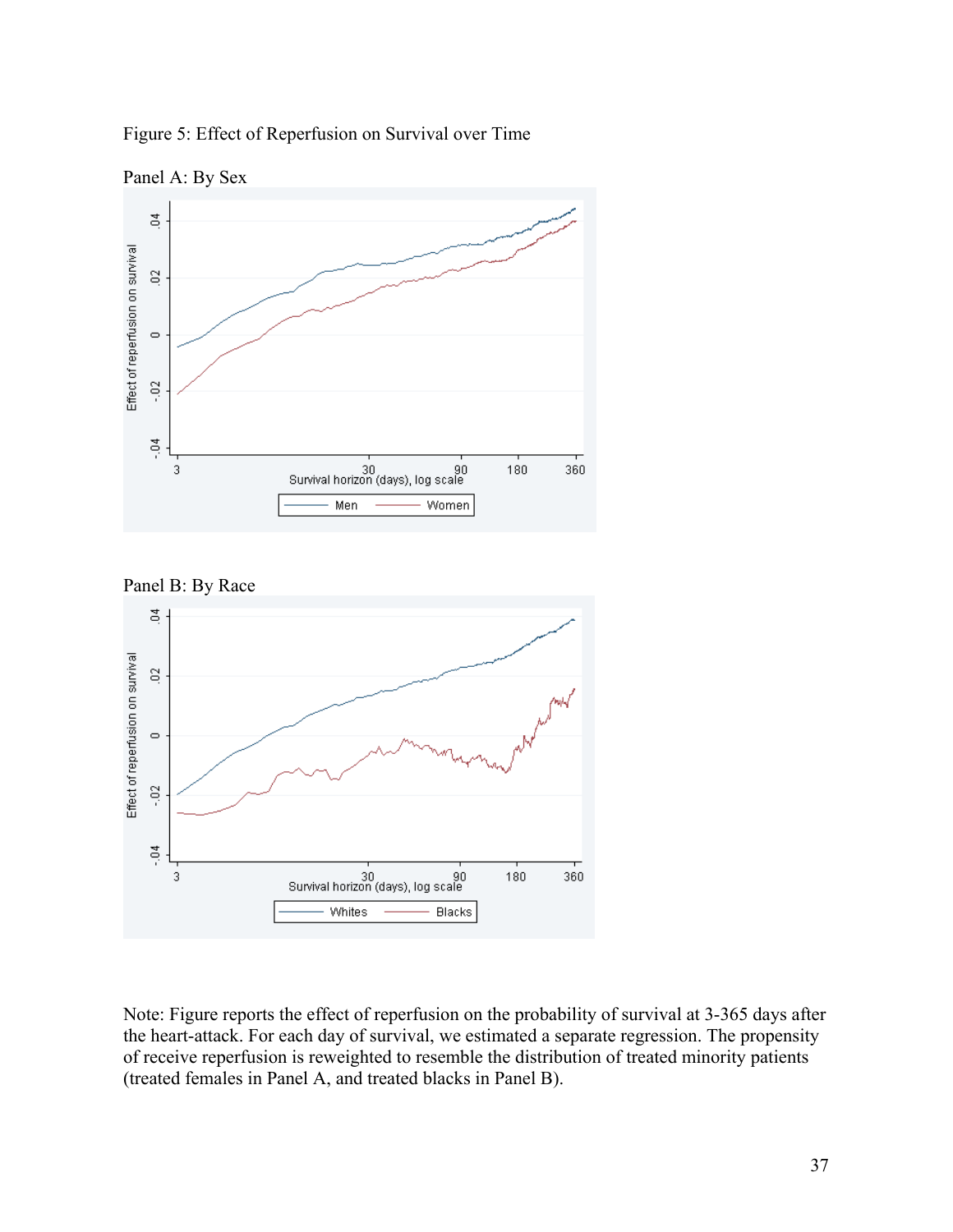Table 1: Means by Sex and Race of Selected Variables

|                                  | Men    | Women  | Whites  | <b>Blacks</b> |
|----------------------------------|--------|--------|---------|---------------|
| Sample Size                      | 70,154 | 68,803 | 130,672 | 8,285         |
|                                  |        |        |         |               |
| Age                              | 75.25  | 78.08  | 76.72   | 75.60         |
| $Pr$ (CHF)                       | 0.19   | 0.25   | 0.21    | 0.27          |
| Pr (Diabetes)                    | 0.28   | 0.33   | 0.30    | 0.42          |
| Pr (Hypertension)                | 0.56   | 0.68   | 0.60    | 0.80          |
|                                  |        |        |         |               |
| Predicted (30 day Survival)      | 0.82   | 0.80   | 0.81    | 0.81          |
|                                  |        |        |         |               |
| Pr (3 day Survival)              | 0.92   | 0.90   | 0.91    | 0.92          |
| Pr (30 day Survival)             | 0.83   | 0.80   | 0.81    | 0.83          |
| Pr (360 day Survival)            | 0.70   | 0.65   | 0.68    | 0.67          |
|                                  |        |        |         |               |
| Pr (Reperfusion $\leq$ 12 hours) | 0.21   | 0.16   | 0.19    | 0.12          |
|                                  |        |        |         |               |

Predicted 30-day survival is a summary measure of patient sickness at the time of the heartattack. The prediction is made using all the CCP data, but not using race or gender.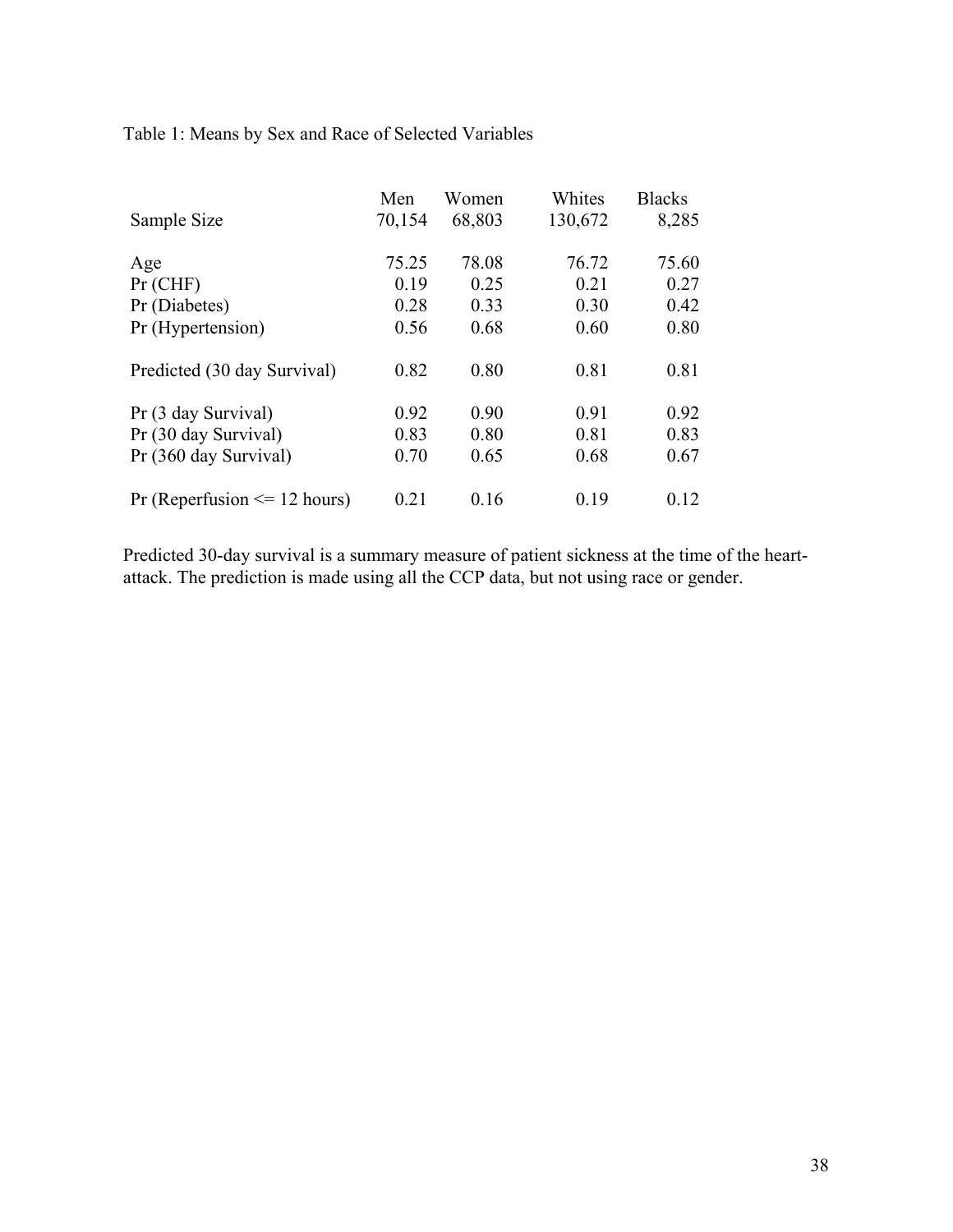Table 2: Probit estimates of the Association between Gender and Race on the Probability of Receiving Reperfusion with 12 Hours

|              | (1)        | (2)        | (3)        |
|--------------|------------|------------|------------|
|              | No         | Full       | Full       |
|              | Controls   | Controls   | Controls   |
| Female       | $-0.170$   | $-0.043$   | $-0.044$   |
|              | (0.008)    | (0.009)    | (0.010)    |
|              | $[-0.045]$ | $[-0.008]$ | $[-0.008]$ |
| <b>Black</b> | $-0.255$   | $-0.251$   | $-0.260$   |
|              | (0.018)    | (0.021)    | (0.031)    |
|              | $[-0.061]$ | $[-0.042]$ | $[-0.044]$ |
| Female*Black |            |            | 0.017      |
|              |            |            | (0.042)    |
|              |            |            | [0.003]    |
|              |            |            |            |

N 138,957 138,957 138,957

Note: Dependent variable is the whether patient received reperfusion within 12 hours. Table reports probit coefficients with marginal effects evaluated at the point of full sample means in square-brackets. Probit model includes all CCP risk-adjusters, but does not allow for further interactions between sex, race and these covariates.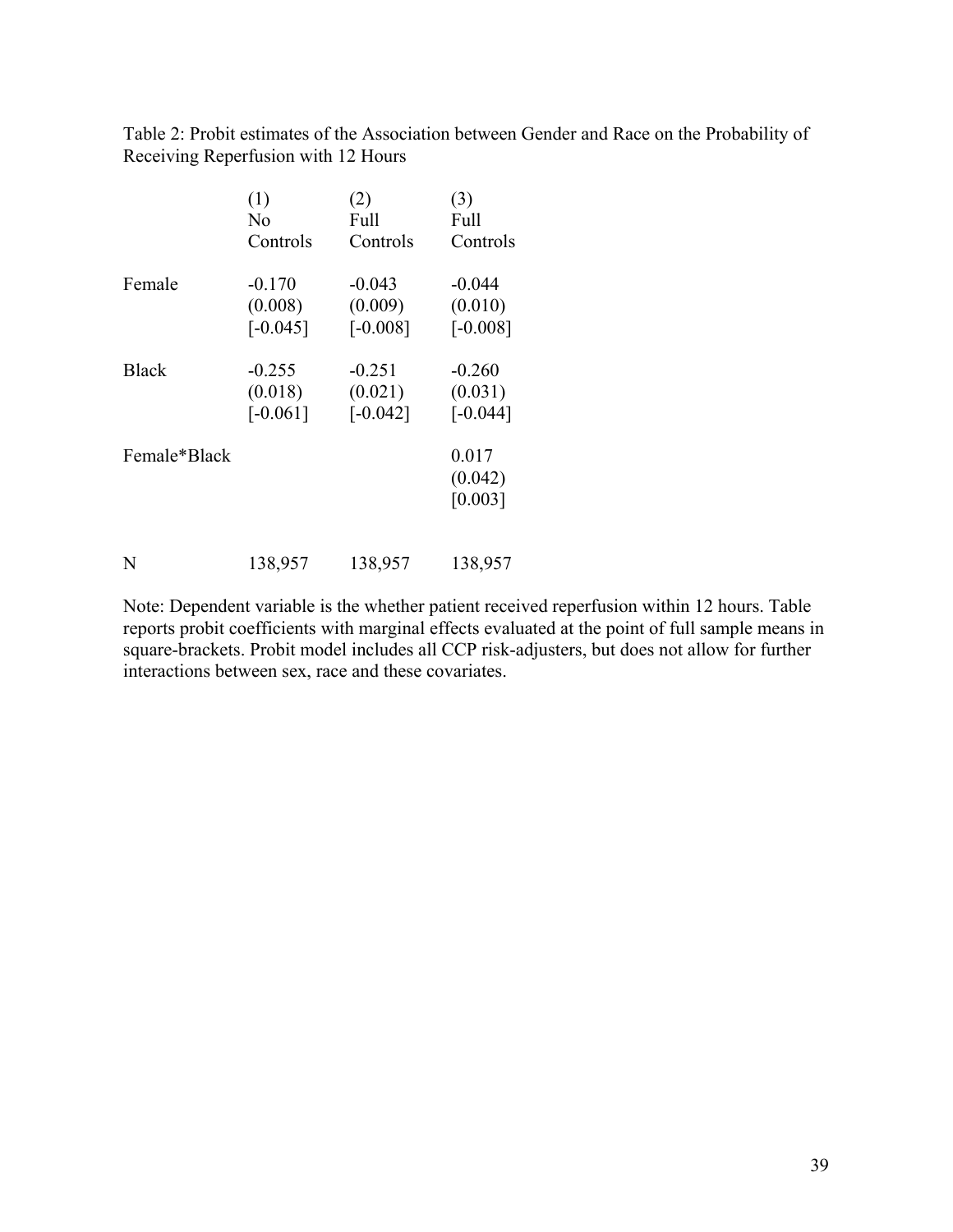|                           | Unweighted          | Reweighted          | Non-<br>Parametric  |
|---------------------------|---------------------|---------------------|---------------------|
| A: Gender Difference      | (1)                 | (2)                 |                     |
| Reperfusion               | 0.034<br>(0.003)    | 0.024<br>(0.003)    |                     |
| Reperfusion*Female        | $-0.014$<br>(0.005) | $-0.010$<br>(0.006) | $-0.009$<br>(0.005) |
| $\mathbf N$               | 138,957             | 138,957             | 138,957             |
| <b>B:</b> Race Difference |                     |                     |                     |
| Reperfusion               | 0.029<br>(0.003)    | 0.013<br>(0.003)    |                     |
| Reperfusion*Black         | $-0.026$<br>(0.012) | $-0.020$<br>(0.012) | $-0.019$<br>(0.012) |
| N                         | 138,957             | 138,957             | 138,957             |

Table 3: Gender and Race Differences in 30 day Survival from Reperfusion within 12 Hours, OLS Estimates using reweighting

Note: Results for each column and in each panel are from a linear regression in which the dependent variable is a dummy for 30-day survival, and that controls for sex, race and all covariates, and all interactions with sex and race. Regression in column (2) reweights everyone using the method of Barsky et al. (2002) to look like treated females (Panel A) or treated blacks (Panel B). Column 3 includes 100 percentiles of I interacted with the receipt of Reperfusion. Robust standard errors reported in parentheses.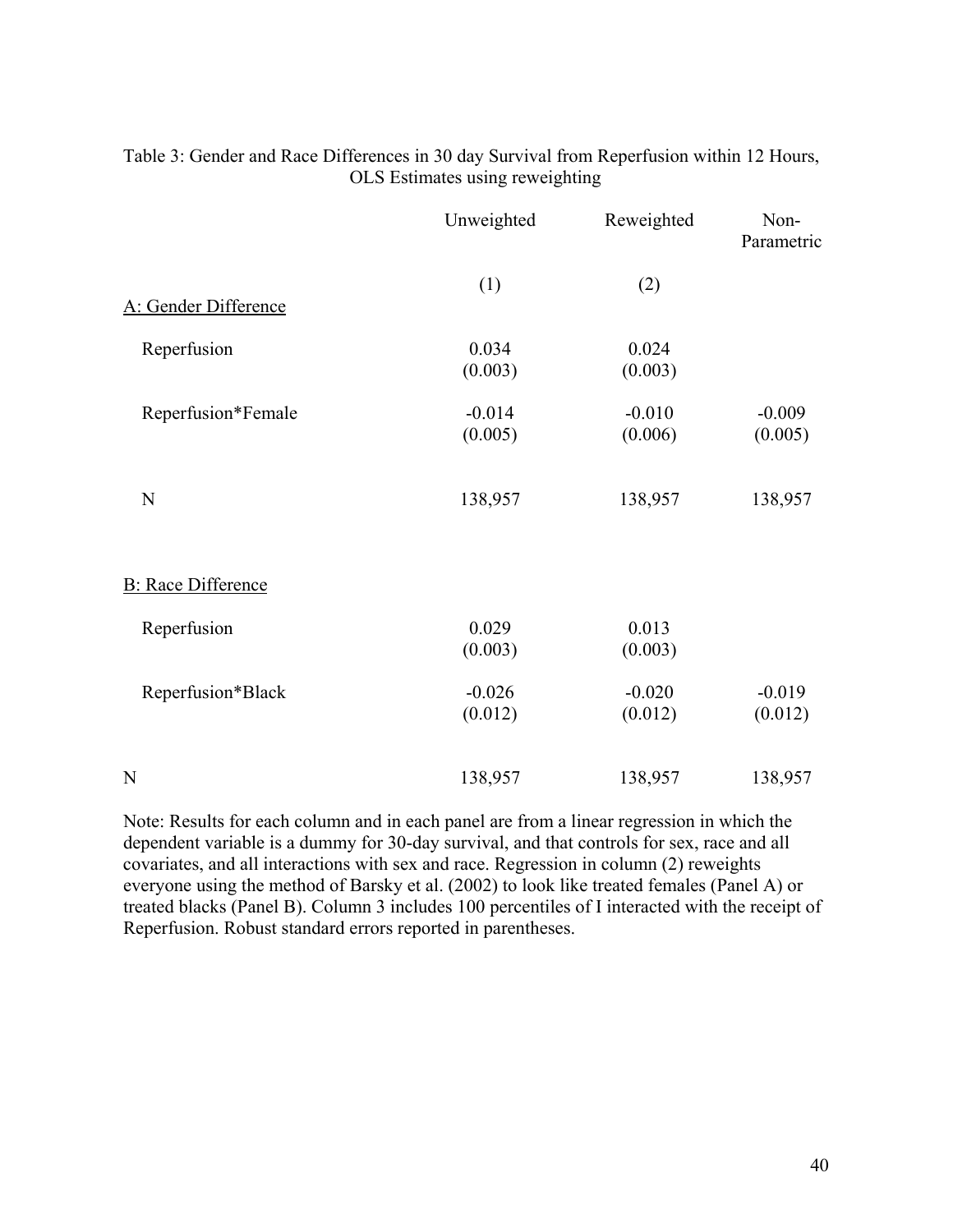Table 4: Gender and Race Differences in 30 day Survival from Reperfusion within 12 Hours, OLS Estimates using Parametric and Non-Parametric Controls for Propensity to Receive Reperfusion

|                                   | Parametric g(I) | Parametric $g(I)$ |
|-----------------------------------|-----------------|-------------------|
|                                   | (1)             | (2)               |
| A: Gender Difference              |                 |                   |
| Reperfusion                       | 0.023           | 0.024             |
|                                   | (0.003)         | (0.003)           |
| Reperfusion*Female                | $-0.009$        | $-0.008$          |
|                                   | (0.005)         | (0.005)           |
| Reperfusion*Selection Term        | 0.147           | 0.097             |
|                                   | (0.016)         | (0.021)           |
| Reperfusion*Selection Term*Female |                 | 0.124             |
|                                   |                 | (0.034)           |
| N                                 | 138,957         | 138,957           |
| <b>B:</b> Race Difference         |                 |                   |
| Reperfusion                       | 0.013           | 0.013             |
|                                   | (0.003)         | (0.003)           |
| Reperfusion*Black                 | $-0.019$        | $-0.016$          |
|                                   | (0.012)         | (0.012)           |
| Reperfusion*Selection Term        | 0.148           | 0.147             |
|                                   | (0.016)         | (0.017)           |
| Reperfusion*Selection Term*Black  |                 | 0.000             |
|                                   |                 | (0.091)           |
| N                                 | 138,957         | 138,957           |

Note: Results for each column and in each panel are from a linear regression in which the dependent variable is a dummy for 30-day survival, and that controls for sex, race and all covariates, and all interactions with sex and race. The parametric selection term in columns (1) and (2) is (demeaned)  $I + \phi(I)/\phi(I)$ . Robust standard errors reported in parentheses.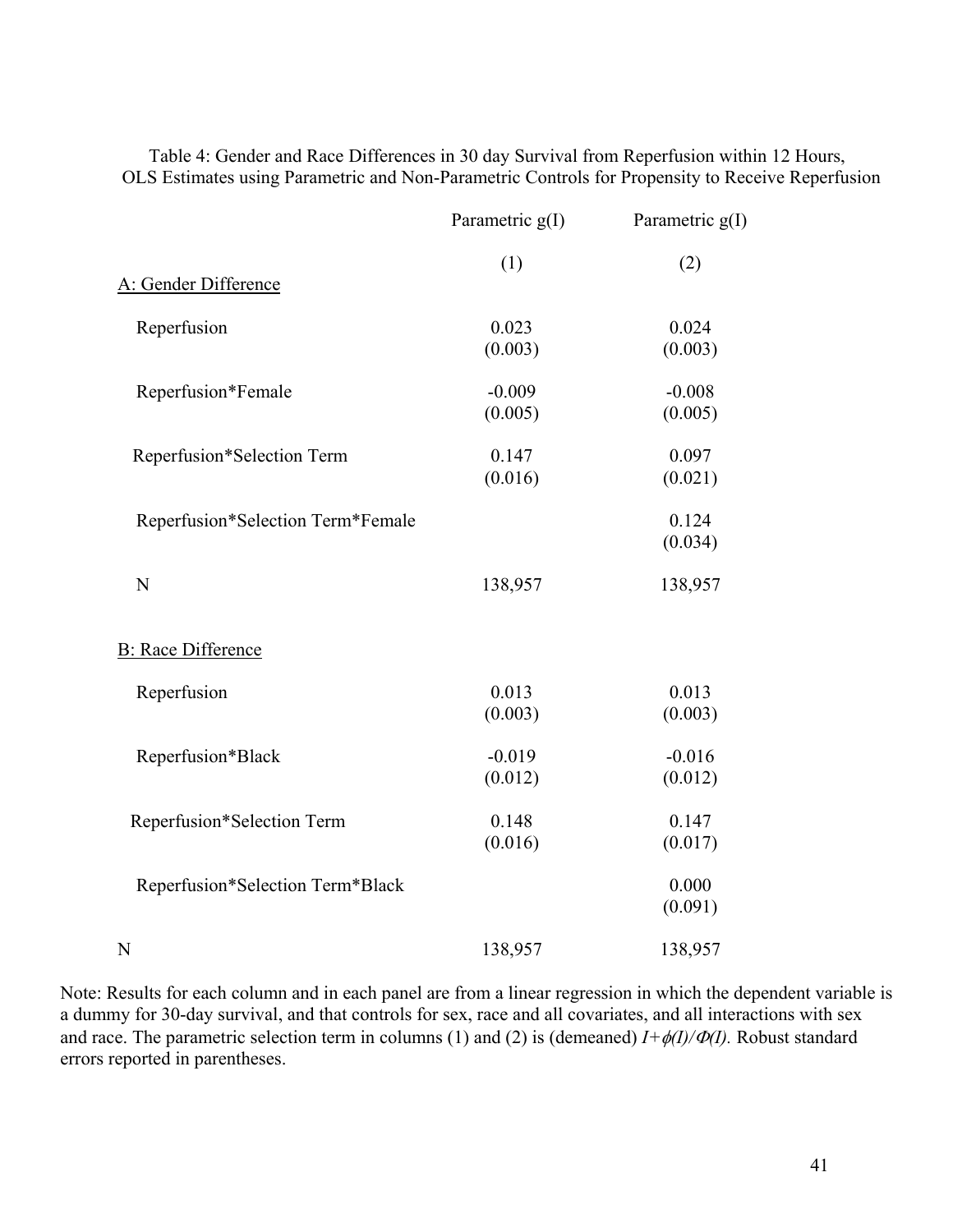| Survival at:               | $3$ -day            | $7$ -day            | $30$ -day           | $90$ -day           | $360$ -day          |
|----------------------------|---------------------|---------------------|---------------------|---------------------|---------------------|
| A: Gender Difference       |                     |                     |                     |                     |                     |
| Reperfusion                | $-0.004$<br>(0.003) | 0.009<br>(0.003)    | 0.024<br>(0.003)    | 0.032<br>(0.004)    | 0.045<br>(0.004)    |
| Reperfusion*Female         | $-0.016$<br>(0.004) | $-0.012$<br>(0.005) | $-0.010$<br>(0.006) | $-0.009$<br>(0.006) | $-0.005$<br>(0.006) |
| N                          | 138,957             | 138,957             | 138,957             | 138,957             | 138,957             |
| <b>B:</b> Race Differences |                     |                     |                     |                     |                     |
| Reperfusion                | $-0.020$<br>(0.002) | $-0.004$<br>(0.003) | 0.013<br>(0.003)    | 0.023<br>(0.003)    | 0.039<br>(0.004)    |
| Reperfusion * Black        | $-0.006$<br>(0.009) | $-0.015$<br>(0.010) | $-0.020$<br>(0.012) | $-0.030$<br>(0.013) | $-0.023$<br>(0.015) |
| N                          | 138,957             | 138,957             | 138,957             | 138,957             | 138,957             |

## Table 5: Gender and Race Differences in the Effect of Reperfusion within 12 hours on Survival at Different Time-points, OLS Estimates

Note: Results for each column and in each panel are from a linear regression in which the dependent variable is a dummy for survival as indicated, and that controls for sex, race and all covariates, and all interactions with sex and race. Regression reweight everyone using the method of Barsky et al. (2002) to look like treated females (Panel A) or treated blacks (Panel B). Robust standard errors reported in parentheses.